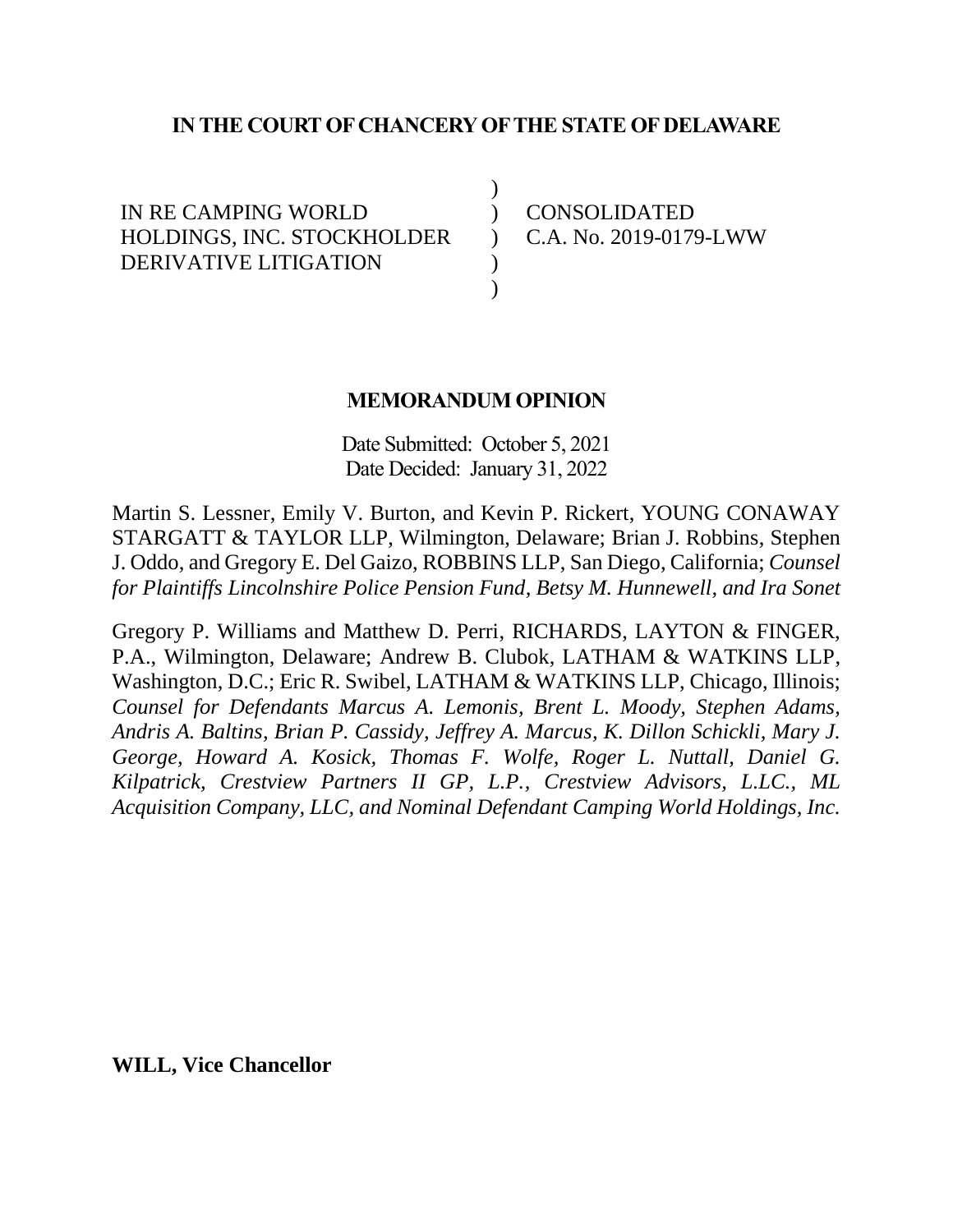Camping World Holding, Inc., led by entrepreneur and television personality Marcus Lemonis, is the country's leading dealer of recreational vehicles and related parts and supplies. In May 2017, Camping World won a bankruptcy auction for the assets of sporting goods retailer Gander Mountain Company. Camping World and Gander entered into an asset purchase agreement under which Gander stores would close with certain stores to be reopened by Camping World. Camping World's announcement of the deal explained that the precise locations and dates of those store re-openings were yet to be determined.

Camping World continued to provide updates on the Gander integration in public disclosures throughout 2018. These disclosures described, for instance, revised timelines for store openings and rising expenses. In February 2018, Lemonis described chaotic conditions he observed in one Gander distribution center. But the integration process continued and, by the end of September 2018, Camping World was operating 60 Gander stores.

While the process was of assimilating Gandar's assets was underway, Camping World conducted two secondary offerings—one in May 2017 and one in October 2017. An investment vehicle controlled by Lemonis and Crestview Advisors, LLC, which held a substantial stake in Camping World, each sold shares. At different times, officers of Camping World also sold shares under Rule 10b5-1 plans.

1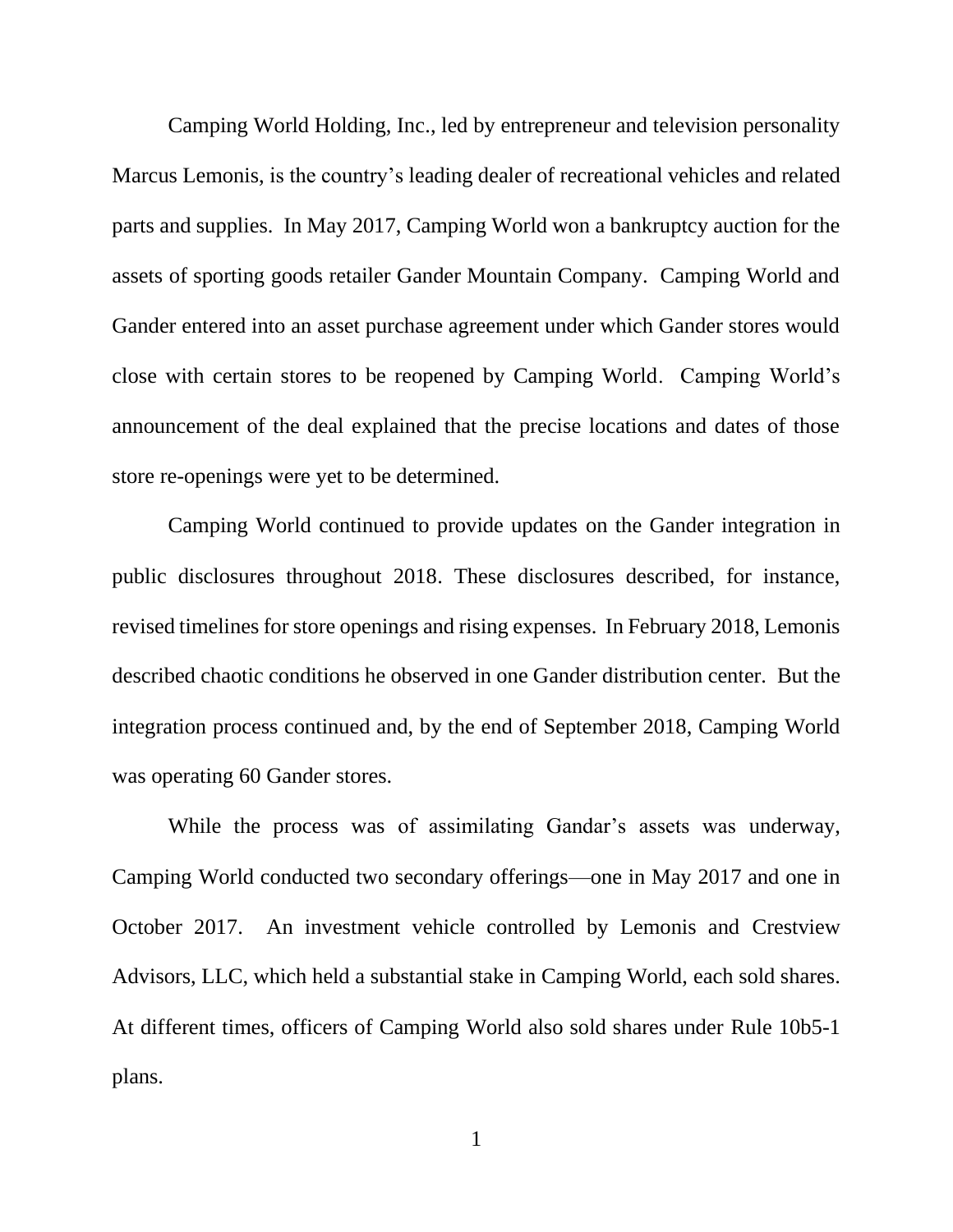In this derivative action, stockholders of Camping World claim that those trades were made on the basis of material, non-public information about problems with the Gander integration. The plaintiffs also contend that Camping World's fiduciaries issued disclosures that painted an overly optimistic picture of the process despite knowing of complications. At the same time, the plaintiffs argue that Camping World's directors were left in the dark about the Gander acquisition and failed to oversee Lemonis's integration plan. The plaintiffs did not make a demand before seeking to pursue claims on Camping World's behalf. Each of the defendants has moved to dismiss the complaint.

The threshold issue in this case is whether the plaintiffs' failure to make a demand on Camping World's board should be excused. The plaintiffs advance several theories for demand futility, including that a majority of the board members are interested because they face a substantial likelihood of liability on the claims in this action and that certain directors lack independence from an interested party.

In this decision, I conclude that a majority of Camping World's nine-member board could exercise independent and disinterested judgment in responding to a demand. The defendants' motion to dismiss pursuant to Court of Chancery Rule 23.1 is granted and this action will be dismissed in its entirety.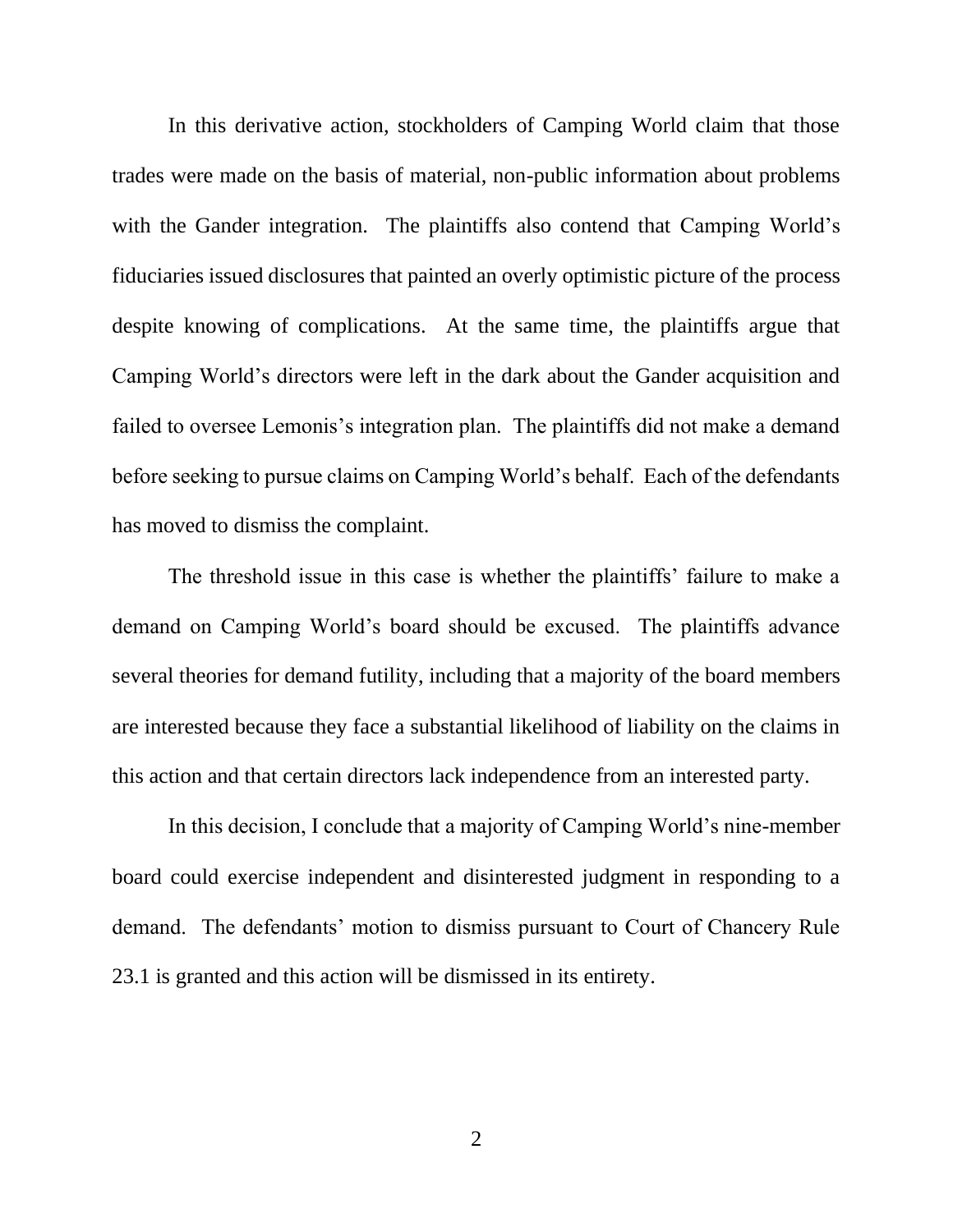## **I. FACTUAL BACKGROUND**

The following facts are drawn from the plaintiffs' Amended Verified Stockholder Derivative Complaint and the documents it incorporates by reference.<sup>1</sup> Any additional facts described are not subject to reasonable dispute or are subject to judicial notice.<sup>2</sup>

<sup>1</sup> Verified Am. Stockholder Derivative Compl. ("Compl.") (Dkt. 37). *See Winshall v. Viacom Int'l, Inc.*, 76 A.3d 808, 818 (Del. 2013) ("[A] plaintiff may not reference certain documents outside the complaint and at the same time prevent the court from considering those documents' actual terms." (quoting *Fletcher Int'l, Ltd. v. ION Geophysical Corp.*, 2011 WL 1167088, at \*3 n.17 (Del. Ch. Mar. 29, 2011))); *Freedman v. Adams*, 2012 WL 1345638, at \*5 (Del. Ch. Mar. 30, 2012) ("When a plaintiff expressly refers to and heavily relies upon documents in her complaint, these documents are considered to be incorporated by reference into the complaint . . . ."), *aff'd*, 58 A.3d 414 (Del. 2013). The plaintiffs argue that certain documents cited by the defendants in moving to dismiss the Complaint, which were produced to the plaintiffs in response to a Section 220 demand, should not be deemed incorporated by reference. Pls.' Answering Br. 10-11 (Dkt. 55). But the parties entered into a confidentiality agreement with regard to the Section 220 production in which they agreed that "the complaint in any derivative lawsuit that the Stockholder files arising out of, relating to, involving, or in connection with the Demand, shall be deemed to incorporate by reference the entirety of the books and records of which inspection is permitted." Defs.' Opening Br. Ex. 42 ¶ 21 (Dkt. 30). The court therefore can appropriately consider those documents and declines to convert the defendants' motions to dismiss into motions for summary judgment, as the plaintiffs request. *See In re Fitbit, Inc. S'holder Deriv. Litig.*, 2018 WL 6587159, at \*2 n.3 (Del. Ch. Dec. 14, 2018).

<sup>2</sup> *See, e.g.*, *In re Books–A–Million, Inc. S'holders Litig.*, 2016 WL 5874974, at \*1 (Del. Ch. Oct. 10, 2016) (explaining that the court may take judicial notice of "facts that are not subject to reasonable dispute" (citing *In re Gen. Motors (Hughes) S'holder Litig.*, 897 A.2d 162, 170 (Del. 2006))); *Omnicare, Inc. v. NCS Healthcare, Inc.*, 809 A.2d 1163, 1167 n.3 (Del. Ch. 2002) ("The court may take judicial notice of facts publicly available in filings with the SEC.").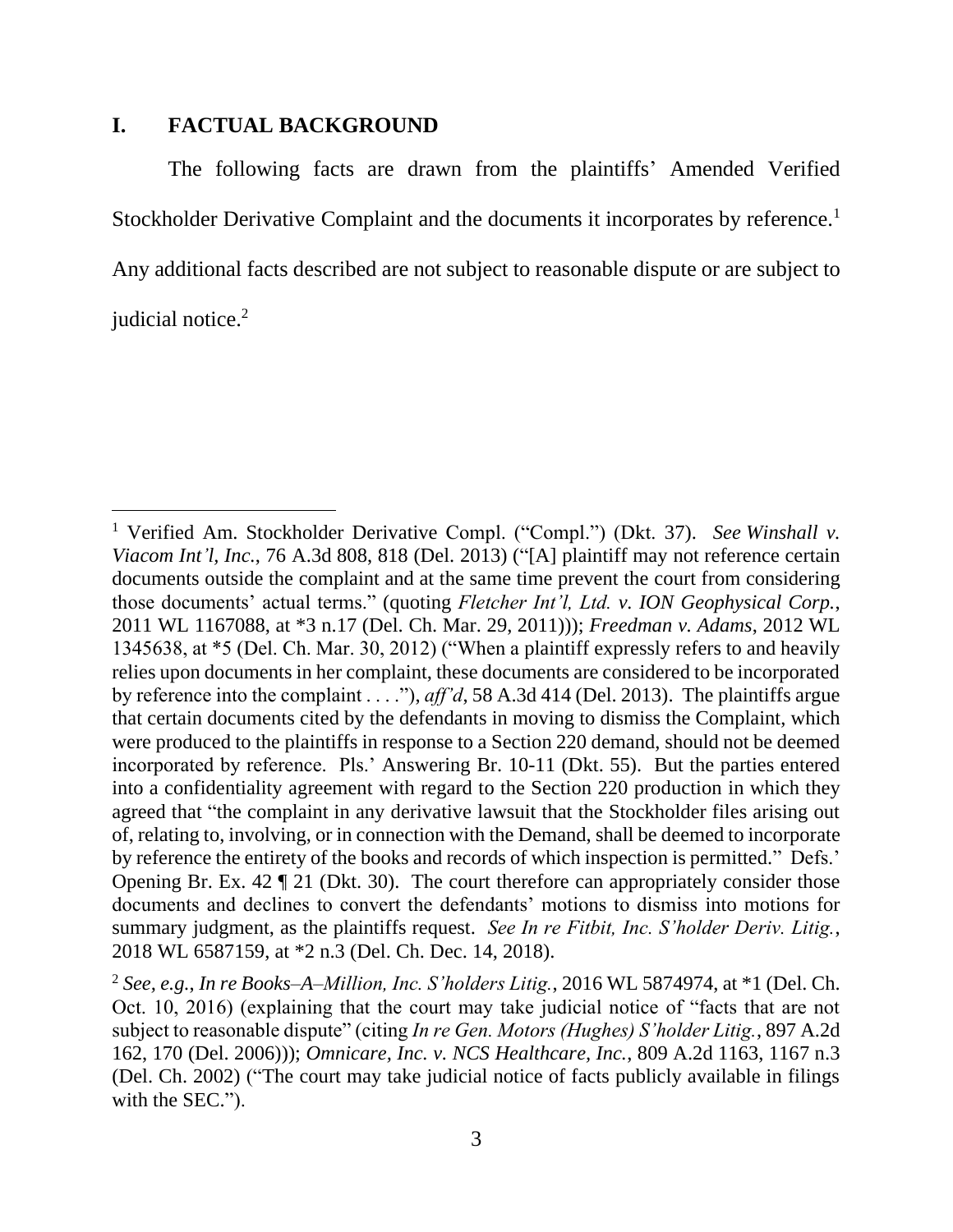#### **A. Camping World's Growth and Business**

Nominal defendant Camping World Holdings, Inc. (the "Company"), is a Delaware corporation that, through its subsidiaries, sells recreational vehicles and related products and services. The Company is led by defendant Marcus Lemonis, a businessperson and television personality best known for starring on CNBC's "The Profit."<sup>3</sup> Lemonis is the Company's Chief Executive Officer and Chairman.<sup>4</sup>

The Camping World brand launched in 1966, steadily grew, and was acquired in 1997 by defendant Stephen Adams through his company Good Sam Enterprises. 5 In 2006, Adams and Lemonis formed a joint venture between Camping World and FreedomRoads, LLC, a recreational vehicle dealership they had co-founded in 2003. 6

Camping World and FreedomRoads were formally combined in 2011 under CWGS Enterprises LLC, creating "the largest RV dealer and parts and service provider in North America."<sup>7</sup> The Company operates all of its businesses through

 $3$  Compl.  $\P$  2.

 $^{4}$  *Id.*  $\llbracket$  17.

<sup>&</sup>lt;sup>5</sup> *Id.* 1 2; see Camping World Holdings, Inc., Prospectus (Form 424B2), at 11, 198 (Oct. 11, 2016) ("October 2016 Prospectus").

 $6$  Compl.  $\P$  2.

 $^7$  *Id.*  $\P\P$  2-3.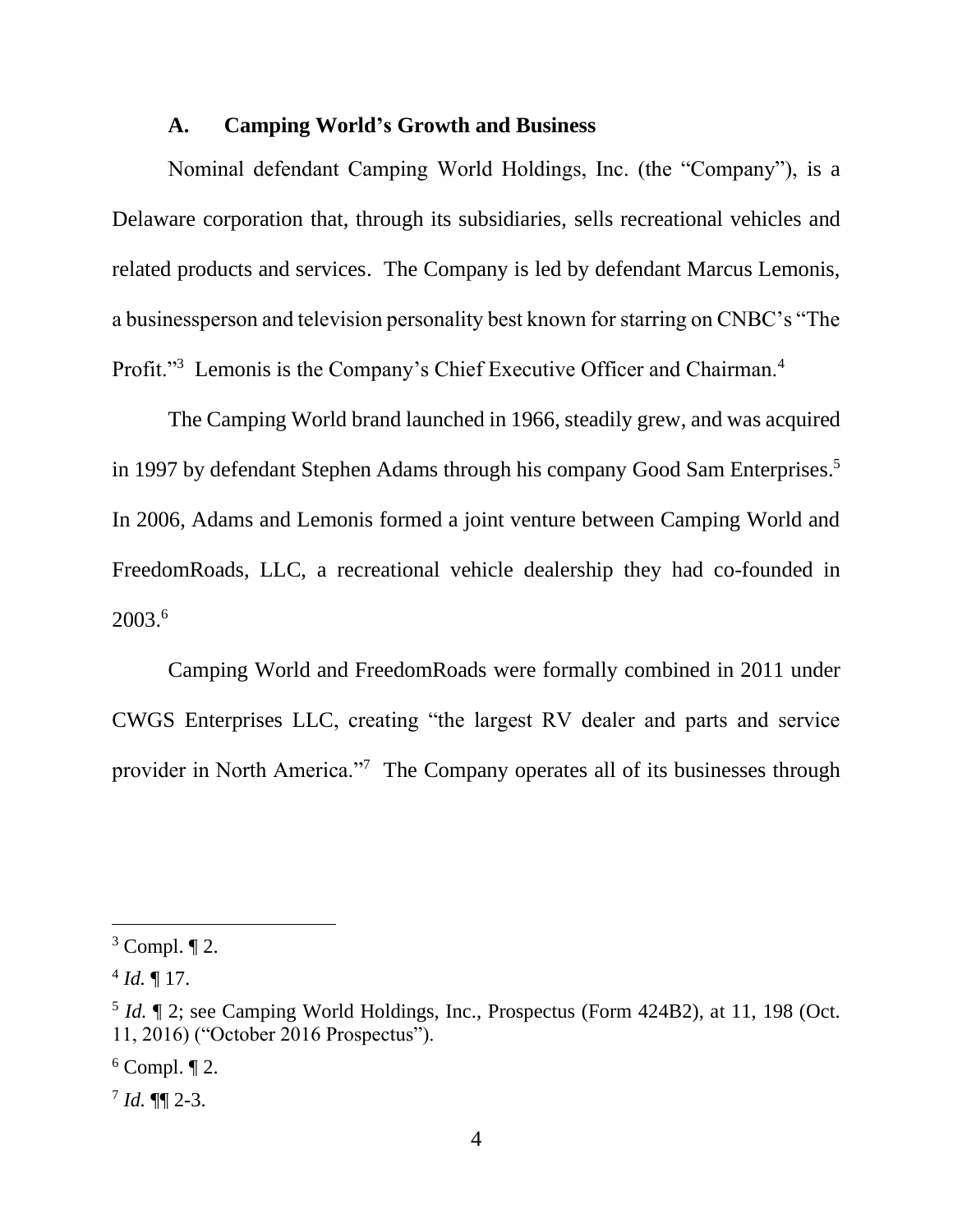CWGS. <sup>8</sup> Adams is the chairman of the board of directors of CWGS and a member of the Company's board of directors (the "Board").<sup>9</sup>

### **B. Camping World Goes Public.**

The Company conducted its initial public offering of 11.3 million shares of Class A common stock in October 2016. 10 Lemonis and Adams together controlled a majority of the Company's voting power following the IPO.<sup>11</sup> The Company's next largest beneficial owner was defendant Crestview Advisors, LLC, which controlled roughly 36% of the Company's voting power. Crestview and certain entities affiliated with Adams and Lemonis have voting agreements that allow them to designate members of the Company's Board based on certain stock ownership thresholds. $12$ 

<sup>&</sup>lt;sup>8</sup> *Id.* ¶ 3 n.2. Camping World, Inc. is the Company's affiliate that operates its retail stores and is a subsidiary of Good Sam. *Id.* ¶ 41. Good Sam is a subsidiary of CWGS. *Id.*

<sup>9</sup> *Id.* ¶ 3.

 $10$  *Id.*  $\sqrt{ }$  56.

<sup>&</sup>lt;sup>11</sup> *Id.* **[1]** 48, 191. Adams and Lemonis are co-owners of ML Acquisition Company, LLC which controls 47% of the Company's vote through ownership of its Class B common stock and common units of CWGS. *Id.* ¶¶ 3, 48-49. Lemonis solely owns ML RV Group which controls 5% of the Company's vote through ownership of its Class C common stock. *Id.* ¶¶ 48-49.

<sup>12</sup> *Id.* ¶¶ 49-53.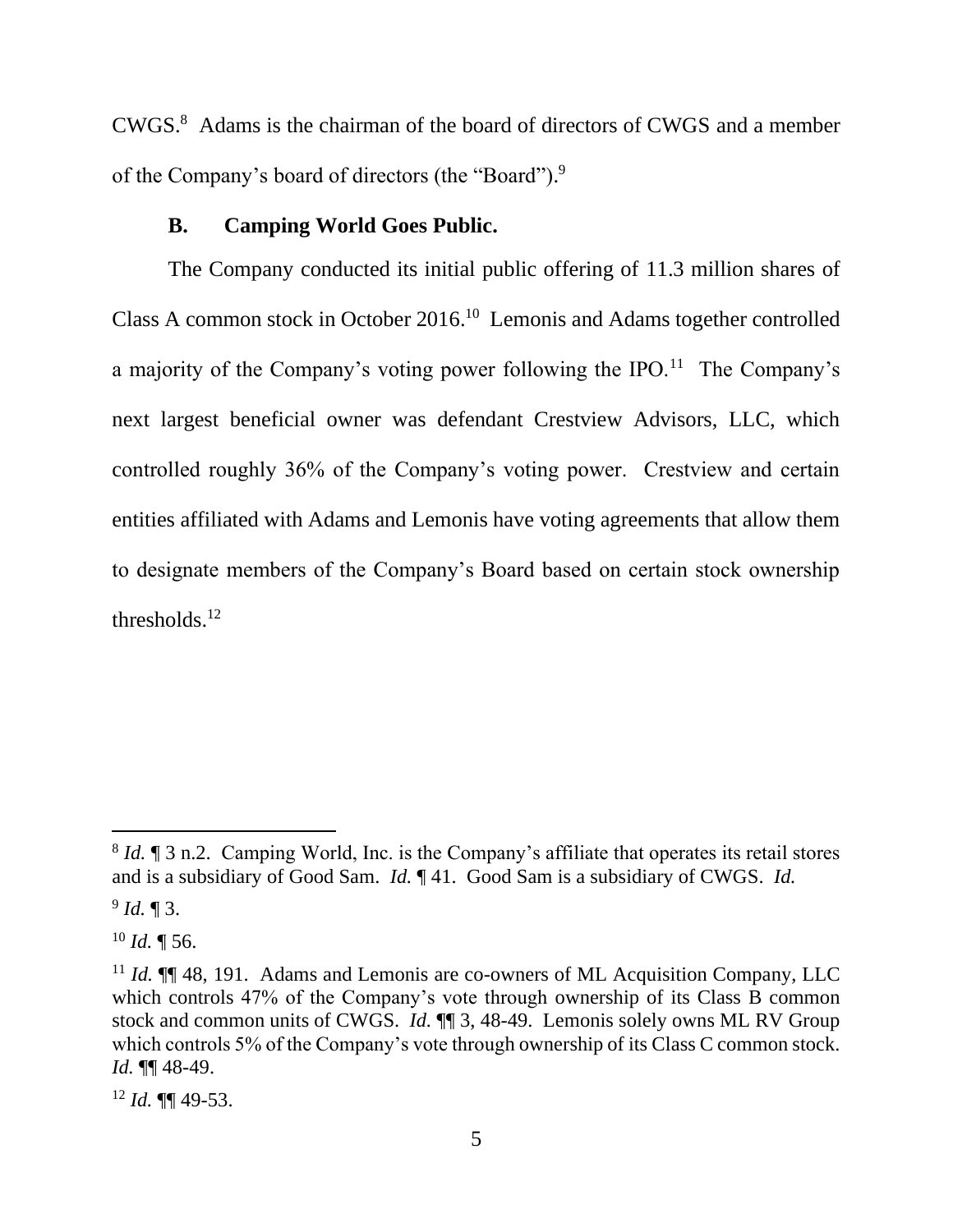# **C. Camping World Acquires Gander and Targets 70 Gander Store Openings.**

In April 2017, Camping World won a bankruptcy auction for certain assets of outdoor sporting goods retailer Gander Mountain Company and boating and water sport equipment retailer Overton's, Inc.<sup>13</sup> A subsidiary of the Company proceeded to negotiate an asset purchase agreement with Gander to acquire certain assets including inventory, intellectual property, and the right to assume certain real estate leases in exchange for roughly \$38 million. 14

On May 1, 2017, the Board met and was informed of the successful bid. That same day, the Company announced the deal in a press release. Lemonis was quoted as saying that the Company's agreement obligated it "to assume a minimum of seventeen leases" and would allow the Company to "operate stores and retain employees at a number to maximize profitability."<sup>15</sup> Lemonis described the deal structure as providing "much flexibility" that would allow the Company "to refine the inventory selection and select only those stores which are profitable" or "have a clear path to profitability."<sup>16</sup> The United States Bankruptcy Court for the District of

<sup>13</sup> *Id.* ¶¶ 57-58 (citing Camping World Holdings Inc., Current Report (Form 8-K) (May 8, 2017) ("May 2017 Form 8-K")).

<sup>14</sup> May 2017 Form 8-K at 1.

<sup>15</sup> Compl. ¶¶ 77-78.

<sup>16</sup> *Id.* ¶ 78.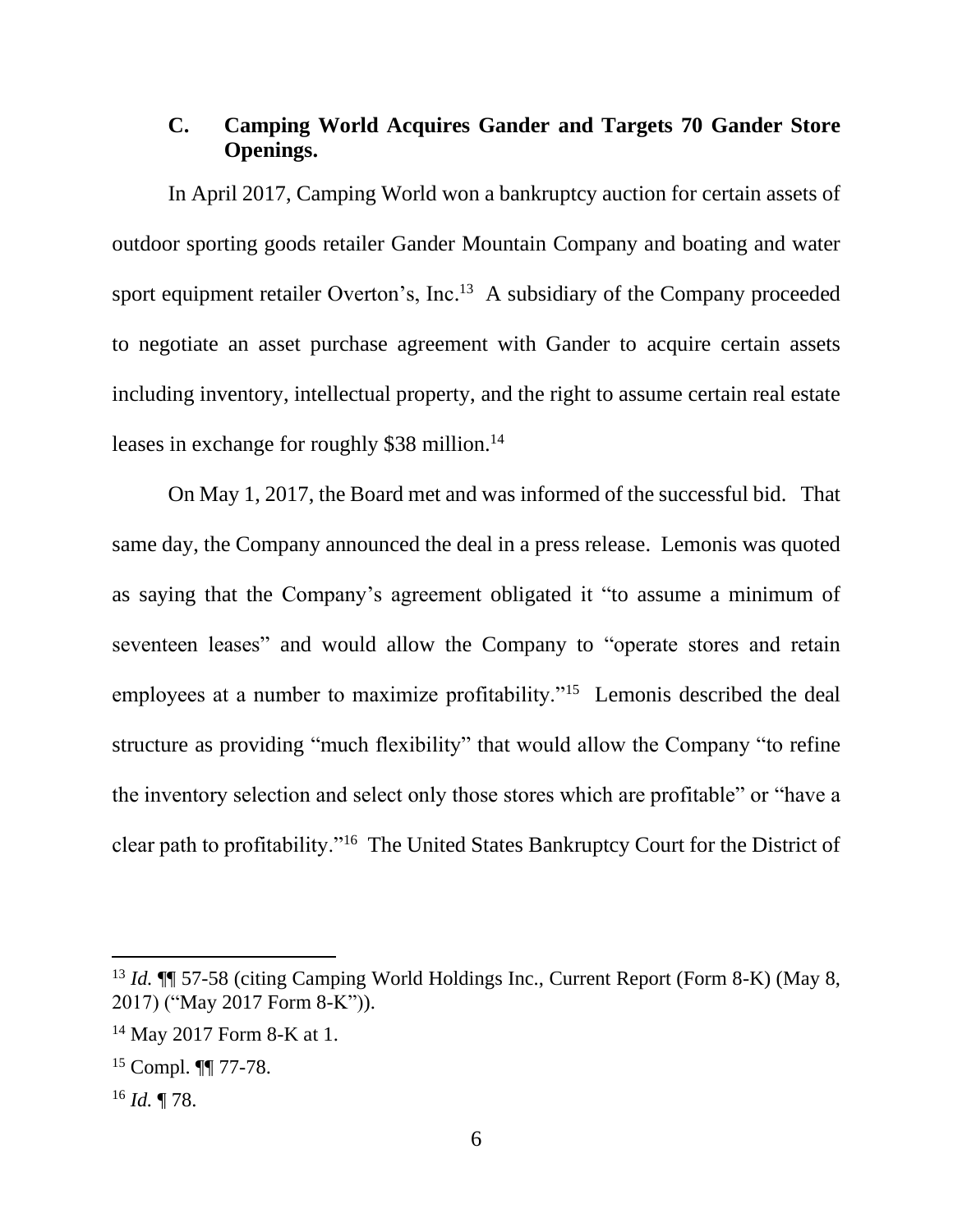Minnesota approved the agreement on May 4, 2017 and the parties signed the agreement the following day.<sup>17</sup>

On May 8, 2017, Camping World issued a Form 8-K and a press release about the planned acquisition, explaining that the asset purchase agreement gave Camping World the "right to designate any real estate leases for assignment"<sup>18</sup> and that the Company initially planned to open Gander stores that it believed had a "clear path to profitability."<sup>19</sup> The Company's press release explained that Gander's inventory would be liquidated, its existing stores would be closed, and that it "currently planned" to reopen about 70 Gander stores, with the precise dates and locations to be determined.<sup>20</sup>

# **D. The May 2017 Secondary Offering**

On May 26, 2017, the Company filed a prospectus for a secondary offering of its Class A common stock. The prospectus reiterated that Camping World's "goal [was] to operate 70 or more [Gander] locations."<sup>21</sup> But it also warned that "the expected re-opening and ongoing operation of Gander Mountain retail locations [wa]s subject to, among other things, the negotiation of lease terms with landlords

<sup>&</sup>lt;sup>17</sup> Camping World Holdings, Inc., Prospectus (Form 424B2), at 6 (May 26, 2017) ("May 2017 Prospectus"); *see* Compl. ¶ 57.

<sup>18</sup> May 2017 Form 8-K at 1.

 $19$  Compl.  $\P$  82.

<sup>20</sup> *Id.* ¶ 83.

<sup>&</sup>lt;sup>21</sup> Compl.  $\P$  85, 87 (quoting May 2017 Prospectus at 6).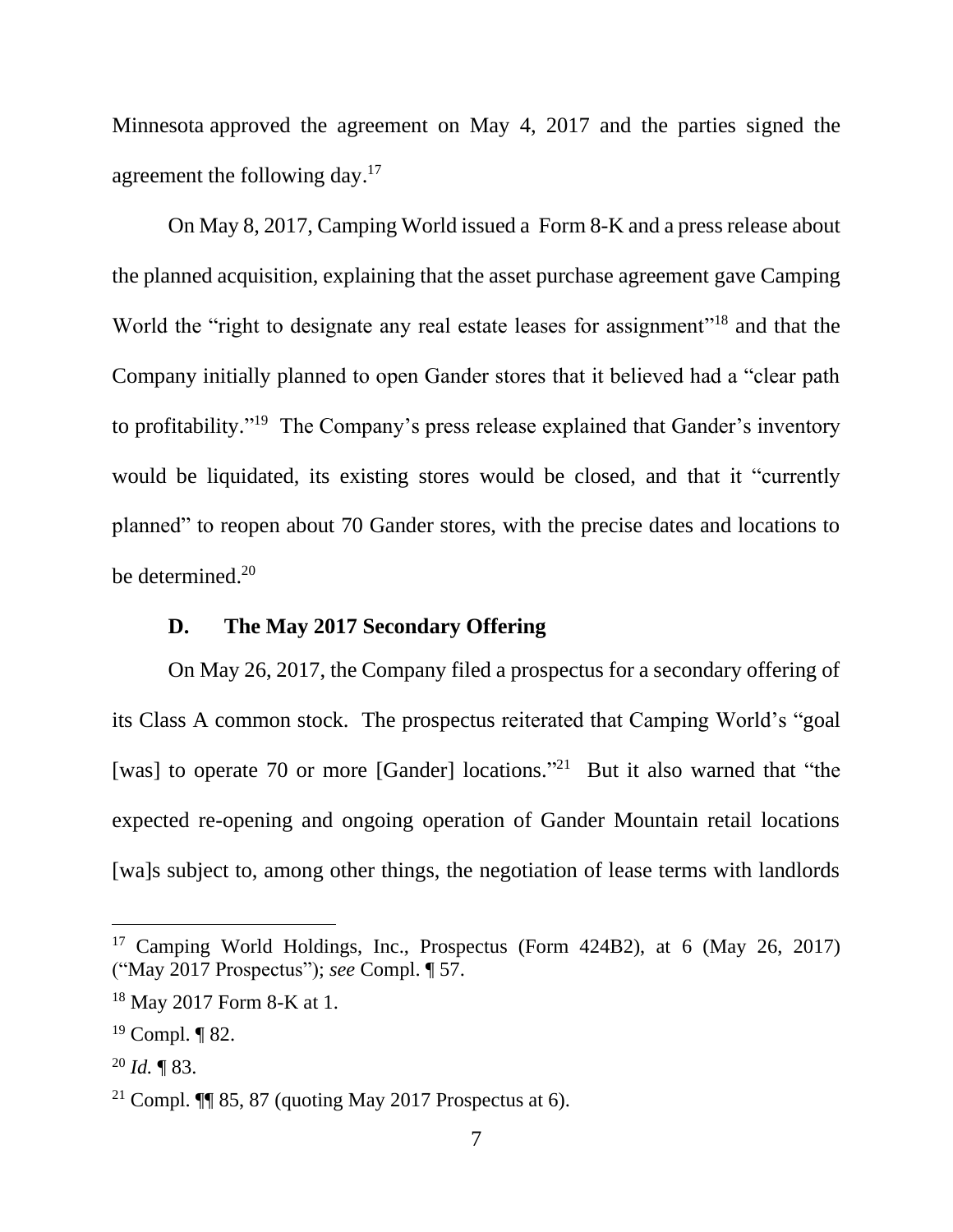on terms acceptable to [the Company] and approval of the Bankruptcy Court" and that the re-openings may not occur "within the time frame [the Company] anticipate<sup>[d]</sup> or at all.<sup>"22</sup> The offering documents incorporated by reference Camping World's 2016 Form 10-K, which stated that the Company's disclosure controls "were effective at the reasonable assurance level" and that the financial information within the Form 10-K complied with generally accepted accounting principles ("GAAP").<sup>23</sup>

The secondary offering closed on May 31, 2017. The Company and Crestview sold 4 million and 5.5 million shares of Class A common stock, respectively, at a price of \$27.25 per share. The Company's underwriters then exercised their right to purchase shares from Crestview, resulting in Crestview selling another 825,000 shares in a transaction that closed on June 9, 2017.<sup>24</sup>

# **E. Camping World Announces a Reduced Number of Expected Store Openings.**

On June 30, 2017, the Company issued a press release announcing that it had lowered the estimated number of store openings to "less than 70."<sup>25</sup> The release listed 57 stores that the Company intended to open "under the new Gander Outdoors

 $22$  May 2017 Prospectus at 55.

<sup>23</sup> Compl. ¶ 69; *see id. ¶* 86.

<sup>24</sup> *Id.* ¶¶ 88, 163.

 $^{25}$  *Id.*  $\P$  90.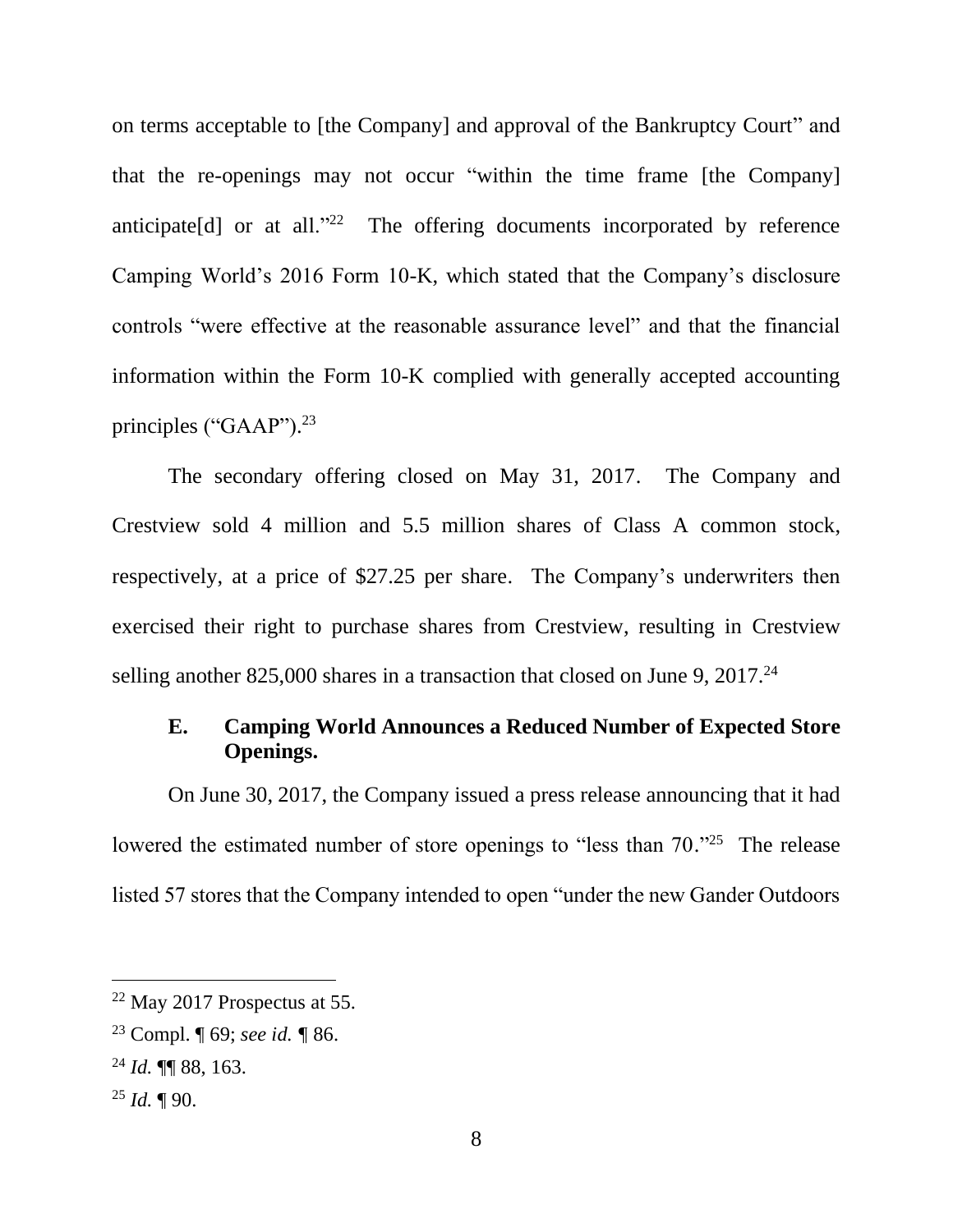and Overton's brand."<sup>26</sup> Lemonis was quoted as saying that the Company was opening fewer than the "original goal" of 70 stores because it was "not willing to open stores" that lack "a clear path to profitability."<sup>27</sup>

Lemonis provided additional details during an August 10, 2017 earnings call. He stated that "contingent on [its] final lease negotiations," the Company's "current plan" was to open an "initial 15 to 20 Gander stores by the end of 2017, another 15 to 20 stores in the first few months of 2018, and an additional 10 to 30 stores during the balance of 2018, with measured growth anticipated thereafter."<sup>28</sup>

# **F. The October 2017 Secondary Offering**

On October 27, 2017, the Company filed a prospectus for another secondary offering of its Class A common stock. Crestview sold 6.86 million shares and ML Acquisition (through which Adams and Lemonis held interests in the Company) sold 800,000 shares at a price of \$40.50 per share on October 30, 2017 and November 1, 2017. 29

The prospectus disclosed that Camping World planned to open an initial 15 to 20 Gander stores in the first quarter of 2018, rather than in 2017 as previously

<sup>26</sup> *Id.*

<sup>27</sup> *Id.*

<sup>28</sup> *Id.* ¶ 96.

<sup>29</sup> *Id.* ¶ 100.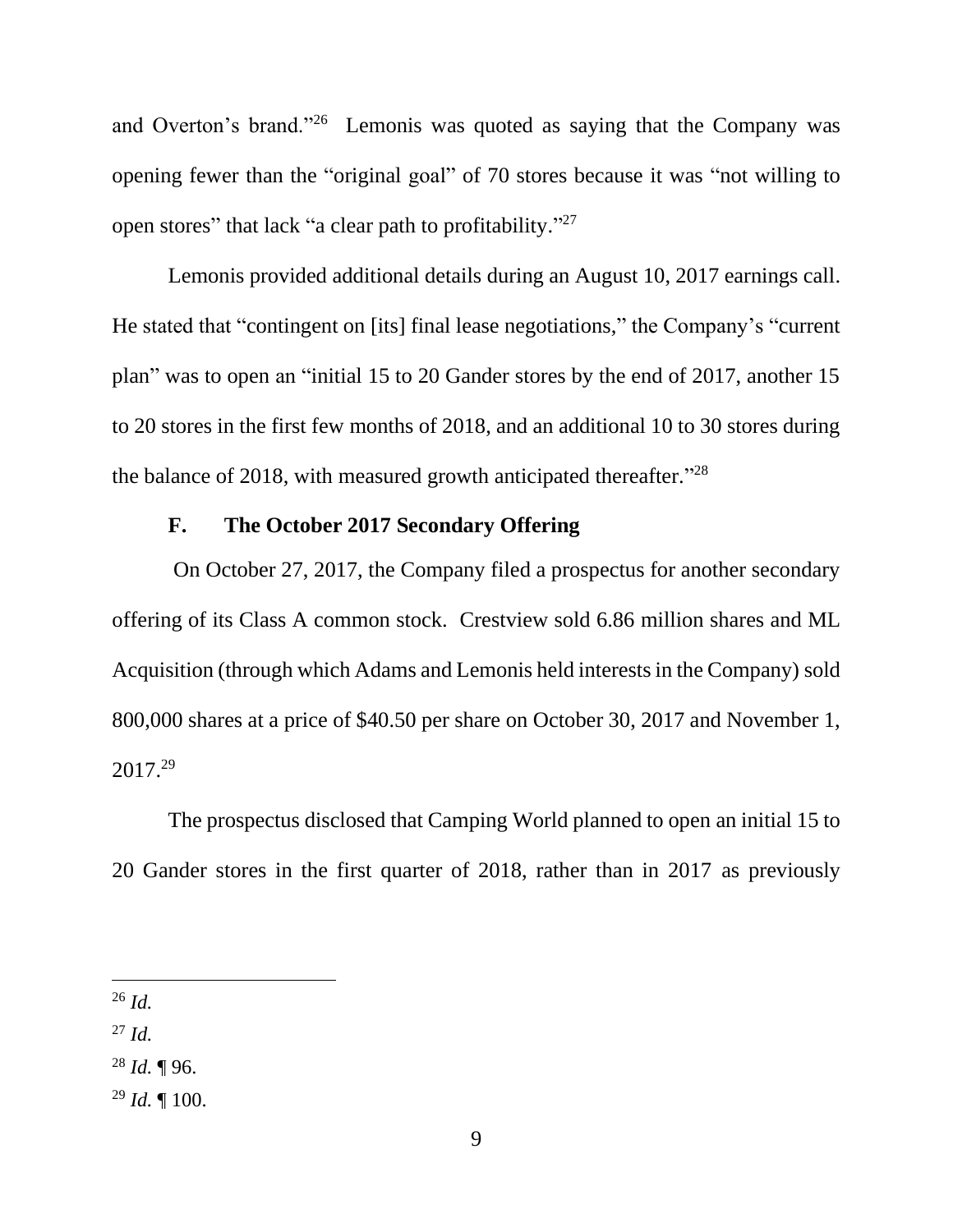announced.<sup>30</sup> The offering documents also incorporated by reference the Company's 2016 Form 10-K and other quarterly filings and stated that the Company's financial statements were prepared in accordance with GAAP.<sup>31</sup>

# **G. Camping World Targets Sixty Gander Store Openings by May 2018.**

On December 5, 2017, the Board was provided with a preliminary plan for opening Gander store locations. The plan, which was based on November 27, 2017 projections, included a goal of opening a total of 60 stores by May 9, 2018 and one more by the end of the year. One store was expected to open by the end of 2017. By the end of December 2017, the Company had opened its first two Gander Outdoor stores. 32

The Board was given an final plan on January 4, 2018. The plan was based on the same November 27, 2017 projections as the preliminary plan previously distributed to the Board and contained the same estimates for store openings.<sup>33</sup>

Also on January 4, 2018, the Company announced that it planned to open 69 Gander stores by the end of May 2018. Lemonis explained that Camping World's

<sup>30</sup> Camping World Holdings, Inc., Prospectus (Form 424B2), at 56 (Oct. 27, 2017) ("October 2017 Prospectus").

<sup>31</sup> Compl. ¶¶ 101-02.

<sup>32</sup> *Id.* ¶¶ 114-16; Defs.' Opening Br. Ex. 25 at 19-20 ("2018 Preliminary Plan") (Dkt. 50). <sup>33</sup> Compl. ¶ 116; Defs.' Opening Br. Ex. 28 at 19-20 ("2018 Plan").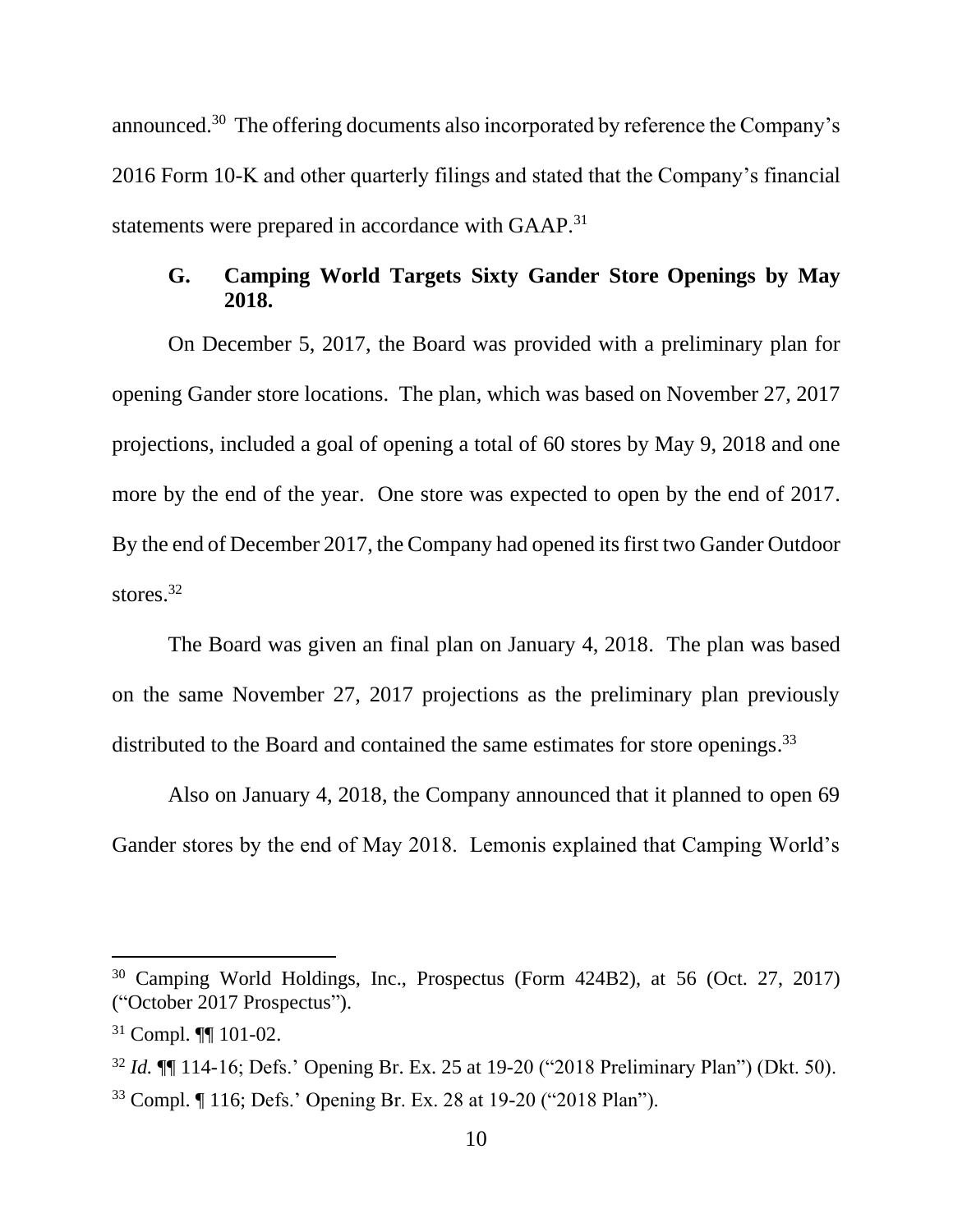team had been "working tirelessly over the past 6 months to get the locations prepared" and that he "hope[d] to open all locations" by the spring.<sup>34</sup>

# **H. The Company Announces Revisions to Its 2016 Financial Statements**

While preparing the Company's 2017 financial statements, defendant Thomas Wolfe—then the Company's Chief Financial Officer—and the Company's external auditor discovered accounting errors in the Company's 2016 financial statements.<sup>35</sup> On February 22, 2018, Wolfe informed the Board about the errors and explained that adjustments to the Company's financial statements would be made.<sup>36</sup>

On February 27, 2018, Camping World disclosed that certain revisions had been recorded to "correct for errors that were immaterial to [its] previously-reported consolidated financial statements."<sup>37</sup> The Company also explained that the forward looking statements in its announcement involved factors including the "potential impact of the recently identified material weaknesses in [its] internal control over

<sup>34</sup> Compl. ¶ 117.

<sup>35</sup> *Id.* ¶¶ 111, 124.

<sup>36</sup> *Id.* ¶ 119.

<sup>37</sup> Camping World Holdings Inc., Current Report (Form 8-K) Ex. 99.1 (Feb. 27, 2018). The errors related to: "i) the lack of deferral of a portion of Good Sam roadside assistance policies sold through the finance and insurance process with the sale of new and used vehicles, ii) the application of a portion of certain vendor rebates against the related inventory balances, iii) the elimination of the intercompany allocation of certain revenue from new and used vehicles to consumer services and plans, and iv) the allocation of the intercompany markup between costs applicable to new and used vehicles." *Id.*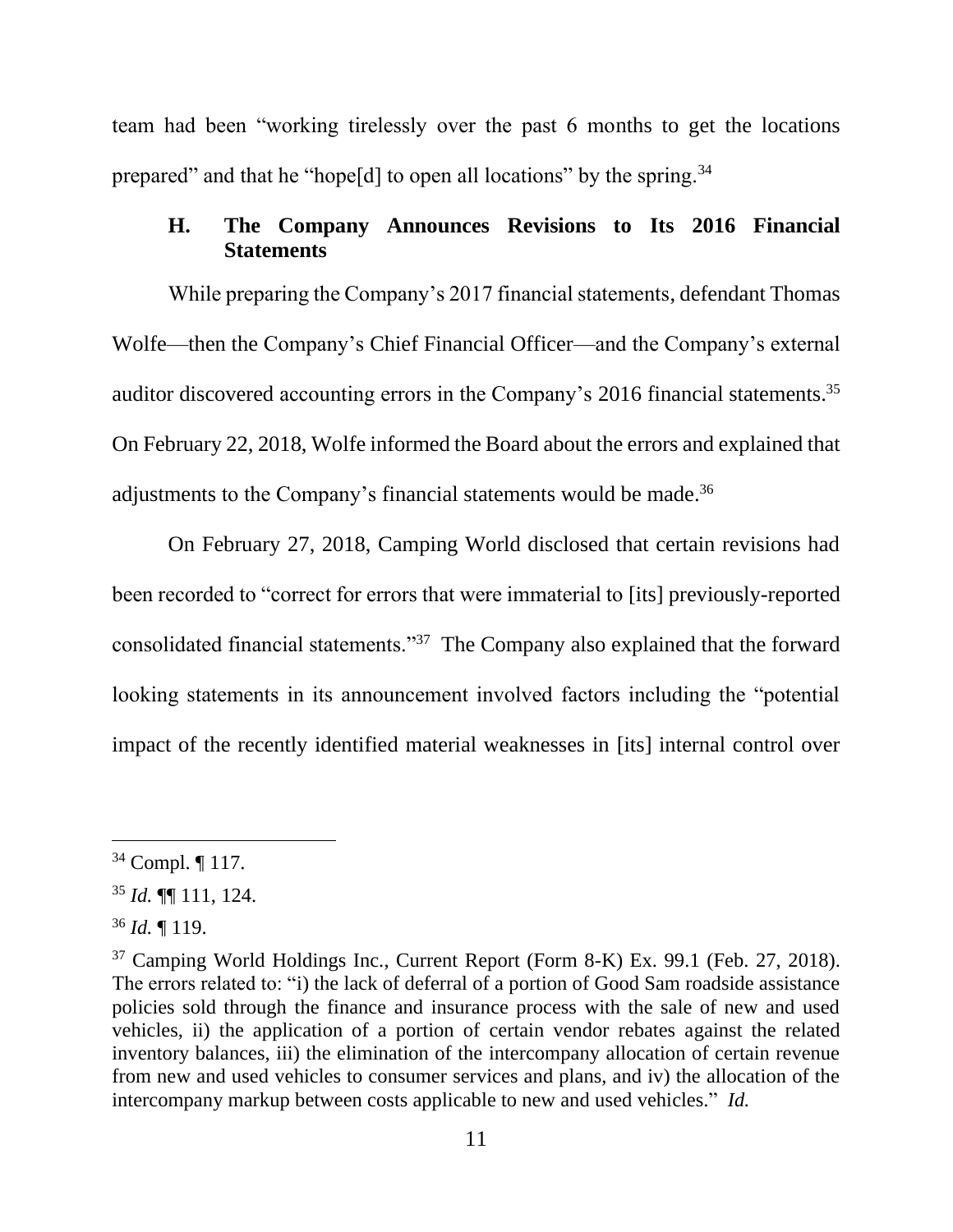financial reporting."<sup>38</sup> The Company's corrected results led to a reduction in 2016 earnings per share from 11 cents per share to 8 cents per share and a reduction in the Company's fourth quarter 2016 net income from \$13.6 million to \$11.5 million.<sup>39</sup>

That same day, the Company held an earnings call with analysts and investors. Lemonis stated that the "early trends in [the opened Gander stores] ha[d] been very promising." <sup>40</sup> He noted that Camping World expected Gander stores "to be a drag on the adjusted EBITDA in the first half of the year" but "accretive in the second half."<sup>41</sup> He also explained that 11 Gander Outdoor branded stores were "up and running" and that the Company expected to open "nearly  $72$ " stores by June  $2018<sup>42</sup>$ 

# **I. Sixty Gander Stores Open by September 2018**

The opening of Gander stores continued to run behind schedule through the spring of 2018, causing revenue and EBITDA to fall below expectations. The Company issued a press release on May 8, 2018 reporting its quarterly financial results and disclosing that the Company's adjusted EBITDA margin had decreased from 8.2% to 6.8% and that SG&A expenses had increased 39.7% year-over-year.<sup>43</sup>

<sup>38</sup> *Id.*

<sup>39</sup> Compl. ¶ 125.

<sup>40</sup> *Id.* ¶ 126 (quoting Defs.' Opening Br. Ex. 30 at 3-4 ("Q4 2017 Earnings Call").

<sup>41</sup> *Id.* (quoting Q4 2017 Earnings Call at 4).

<sup>42</sup> *Id.* ¶ 128 (quoting Q4 2017 Earnings Call at 3).

<sup>43</sup> *Id.* ¶ 143.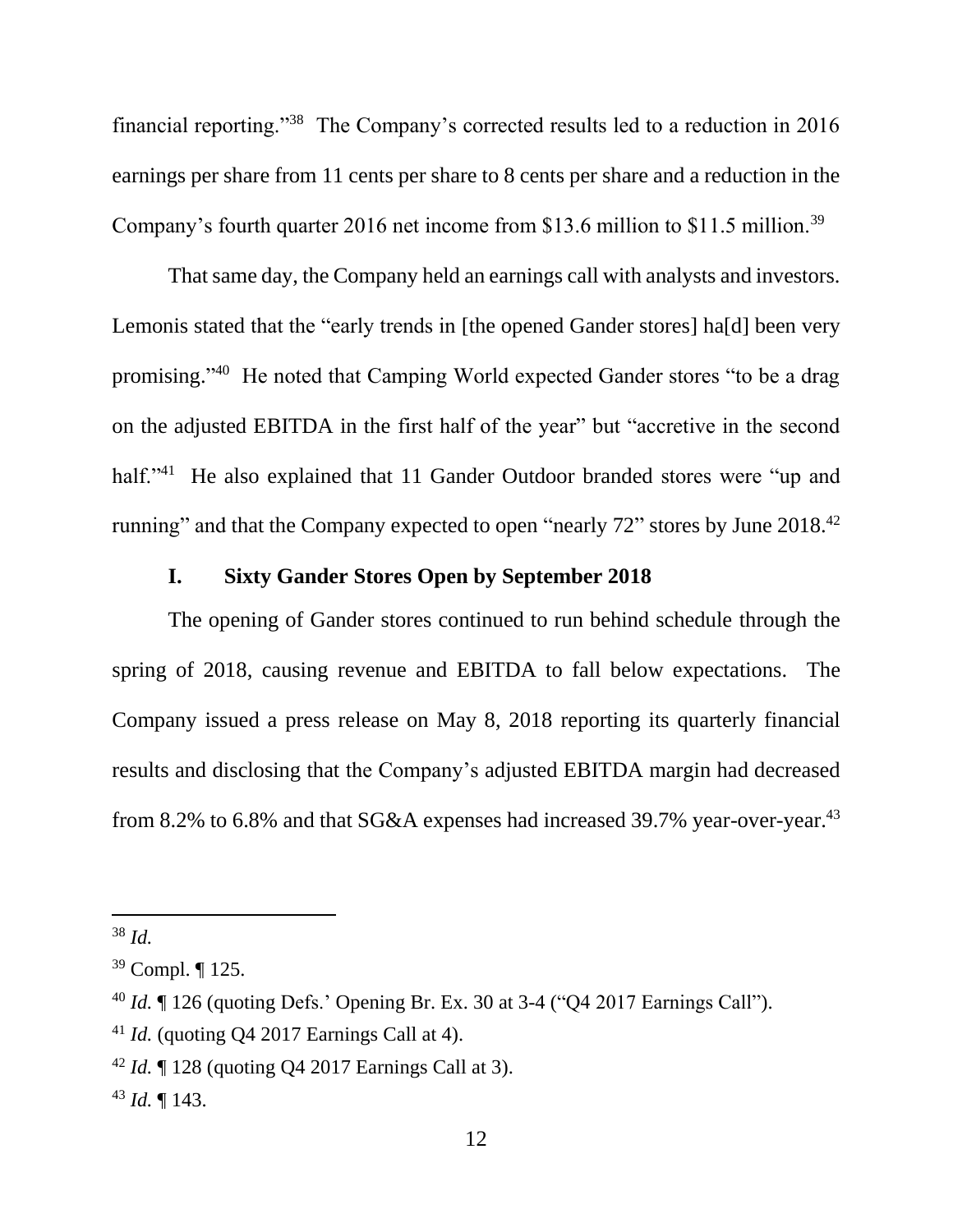On the associated earnings call, Wolfe stated that "adjusted EBITDA for the outdoor stores for the first quarter was about [an] \$8.9 million loss."<sup>44</sup>

Lemonis announced during the call that 42 Gander stores had been opened.<sup>45</sup> He described "challenges on several fronts" that had caused the stores to "open[] a little later than . . . anticipated."<sup>46</sup> Those "challenges" included "IT infrastructure, inventory management and distributions systems."<sup>47</sup> Lemonis explained that Camping World was rebuilding distribution centers "from scratch," and highlighted a visit to a distribution center in Lebanon, Indiana where "hundreds of thousands of new SKUs" and "thousands of new" products were being added to a "brand-new operating system," which he described as "a giant shit show."<sup>48</sup> He said that those problems led to "the decision to slow down the operating process" so that stores were opening "right the first time."<sup>49</sup>

Lemonis also noted that Gander's effect on Camping World's second quarter 2018 adjusted EBITDA would be "significantly more" than the \$8.9 million loss in the first quarter and agreed that the Gander could "possibly cause [the Company] to

<sup>44</sup> *Id.* ¶ 144 (quoting Defs.' Opening Br. Ex. 33 at 11 ("Q1 2018 Earnings Call")).

<sup>45</sup> The Company ultimately opened 52 Gander stores by the end of May 2018. *Id.* ¶ 129.

<sup>46</sup> *Id.* ¶ 146 (quoting Q1 2018 Earnings Call at 3).

<sup>47</sup> Q1 2018 Earnings Call at 3.

<sup>48</sup> Compl. ¶ 147.

<sup>49</sup> *Id.*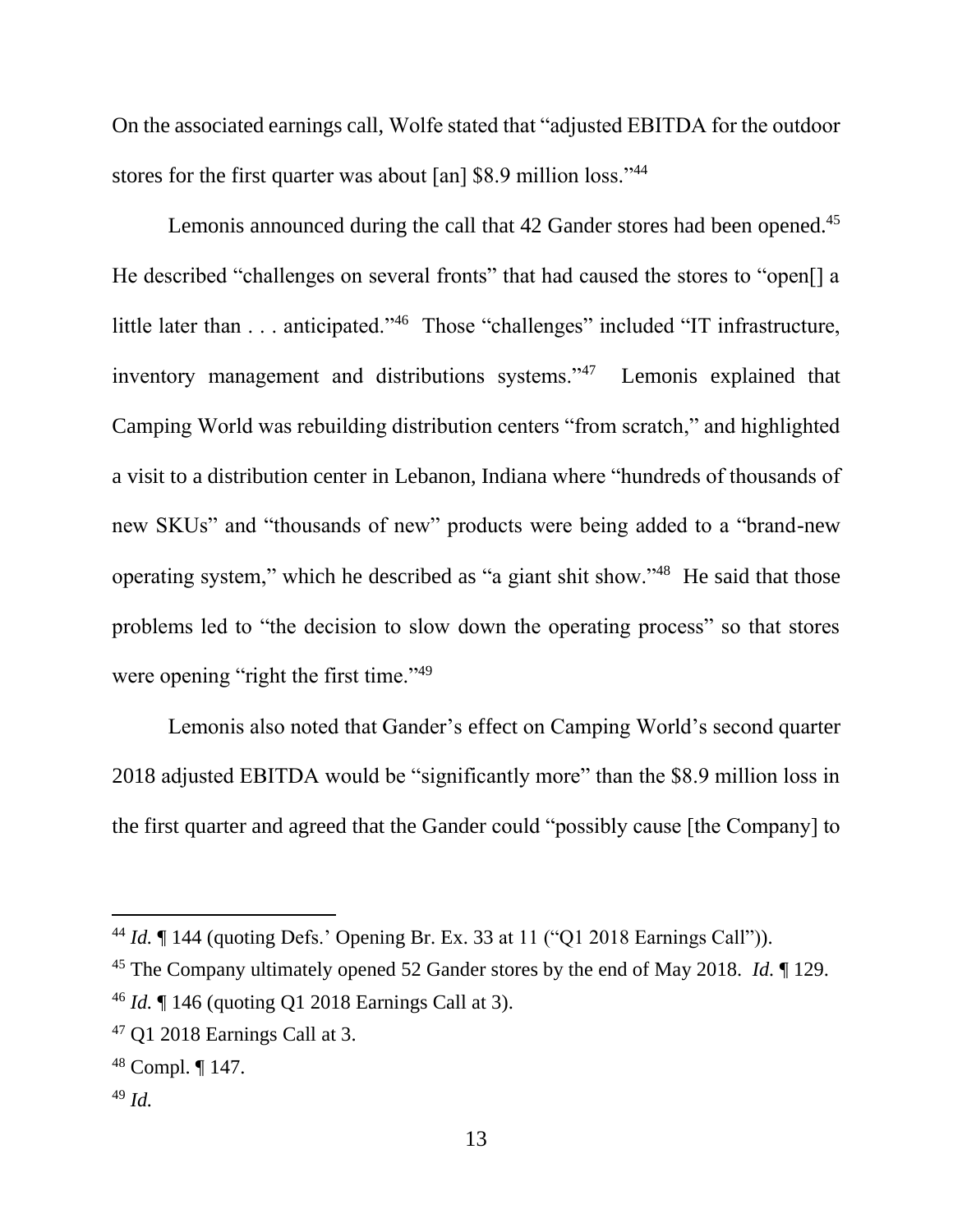alter [its] outlook."<sup>50</sup> Ultimately, the Company's second quarter adjusted EBITDA came in 9% below guidance, leading Camping World to lower its guidance for 2018.<sup>51</sup> Lemonis disclosed during an August 7, 2018 earnings call that the Company's EBITDA for the fiscal year 2018 would be between \$370 and \$380 million, below its prior guidance of \$431 to \$441 million.<sup>52</sup> The Company's stock price dropped 14% following the announcement.<sup>53</sup>

By the end of September 2018, 60 Gander Outdoor branded stores had opened.<sup>54</sup>

### **J. Procedural History**

On March 5, 2019, plaintiffs Betsy M. Hunnewell and Ira Sonet filed a Verified Stockholder Derivative Complaint in this court. 55 On April 12, 2019, following the receipt of documents in response to a Section 220 demand, plaintiff Lincolnshire Police Pension Fund filed a separate Verified Stockholder Derivative Complaint for Breach of Fiduciary Duty and Unjust Enrichment. 56 On May 30, 2019, Chancellor Bouchard granted an order consolidating the two actions and

<sup>52</sup> *Id.*

<sup>50</sup> Q1 2018 Earnings Call at 14; *see* Compl. ¶ 144.

<sup>51</sup> Compl. ¶ 157.

<sup>53</sup> *Id.* ¶ 158.

<sup>54</sup> Defs.' Opening Br. Ex. 40 at 6.

<sup>55</sup> Dkt. 1.

<sup>56</sup> C.A. No. 2019-0285-AGB, Dkt. 1.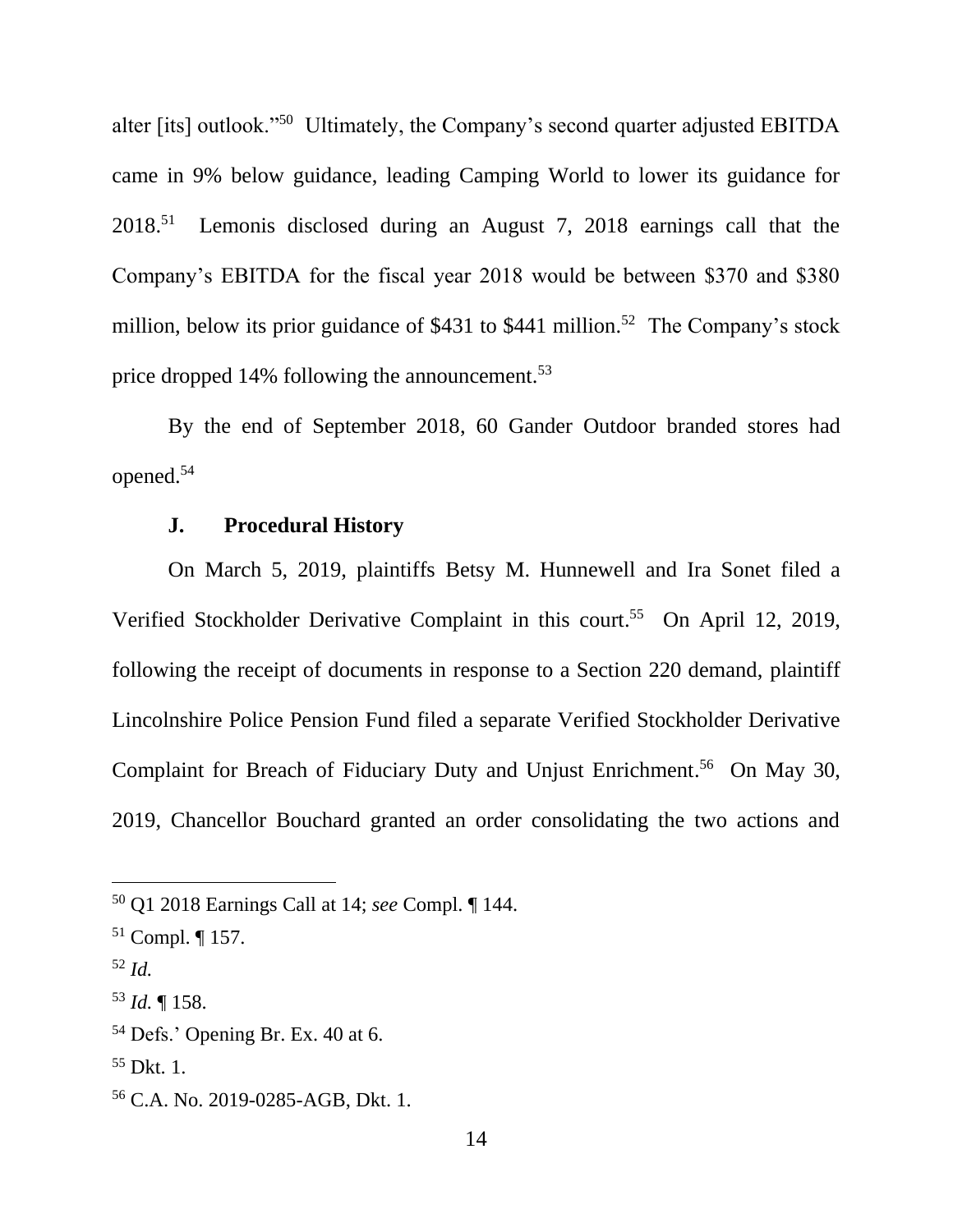staying them pending the resolution of a related federal action in the United States District Court for the Northern District of Illinois.<sup>57</sup> On August 5, 2020, the federal district court granted a motion approving a settlement and entered an order dismissing the federal action with prejudice.<sup>58</sup>

On January 8, 2021, the plaintiffs in this consolidated action filed an Amended Verified Stockholder Derivative Complaint for Breach of Fiduciary Duty and Unjust Enrichment (the "Complaint").<sup>59</sup> The Complaint advances two counts derivatively on behalf of Camping World.<sup>60</sup> Count I is asserted against each of the individual defendants for breaching their fiduciary duties. It includes a claim against certain directors and officers under *Brophy v. Cities Services Company<sup>61</sup>* for "selling Camping World stock on the basis of the knowledge of improper information . . . before that information was revealed to the Company's stockholders."<sup>62</sup> The plaintiffs maintain that Count I also includes claims for making, allowing, or causing the Company to make false and misleading statements, and an oversight claim for "fail[ing] to prevent" certain individual defendants from "taking . . . illegal

<sup>57</sup> Dkt. 17; *see Ronge v. Camping World Hldgs., Inc.*, No. 1:18-cv-07030 (N.D. Ill.).

<sup>58</sup> *See* Dkt. 26.

<sup>59</sup> Dkt. 37.

<sup>60</sup> Compl. ¶¶ 197-207.

<sup>61</sup> 70 A.2d 5 (Del. Ch. 1949).

<sup>62</sup> Compl. ¶ 200.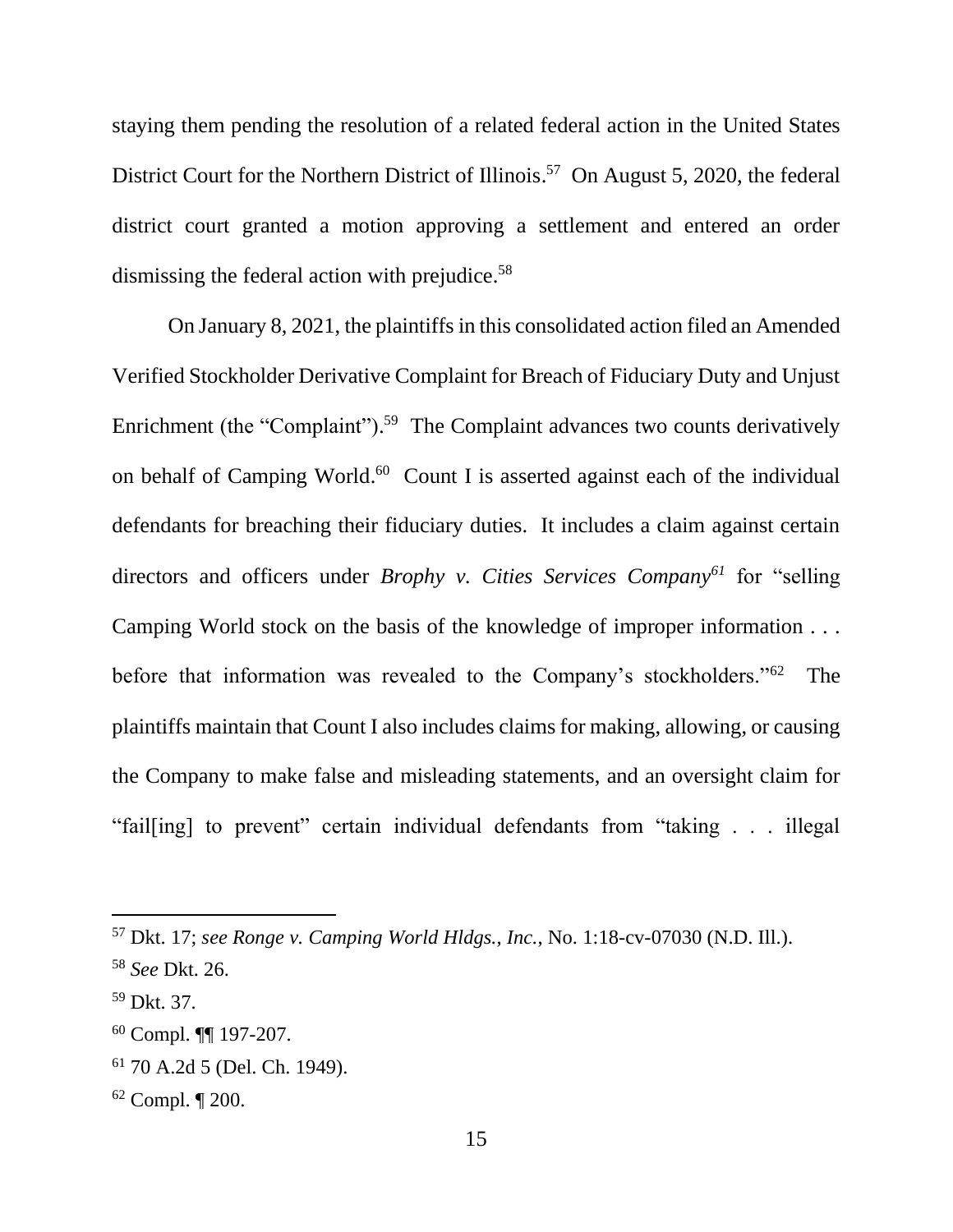actions."<sup>63</sup> Count II is asserted against all of the defendants for unjust enrichment as a result of "compensation and director remuneration" or profits from allegedly selling Camping World stock while in possession of material non-public information."<sup>64</sup>

The defendants filed a motion to dismiss on March 8, 2021.<sup>65</sup> Briefing on the motion was completed on July 23, 2021.<sup>66</sup> I heard oral argument on the motion on October 5, 2021. 67

### **II. LEGAL ANALYSIS**

The individual defendants and Camping World have moved to dismiss the Complaint under Court of Chancery Rule 23.1 for failure to plead demand futility and under Court of Chancery Rule 12(b)(6) for failure to state a claim upon which relief can be granted. For the reasons explained below, I conclude that demand was not excused. The Complaint is therefore dismissed under Rule 23.1.

#### **A. The Legal Standard for Demand Excusal**

"The decision whether to initiate or pursue a lawsuit on behalf of the corporation is generally within the power and responsibility of the board of

<sup>67</sup> Dkt. 72.

<sup>63</sup> *Id.* ¶¶ 36-37. These aspects of Count I are not specified within the count itself. <sup>64</sup> *Id.* ¶¶ 203-07.

<sup>65</sup> Dkt. 47.

<sup>66</sup> Dkt. 59.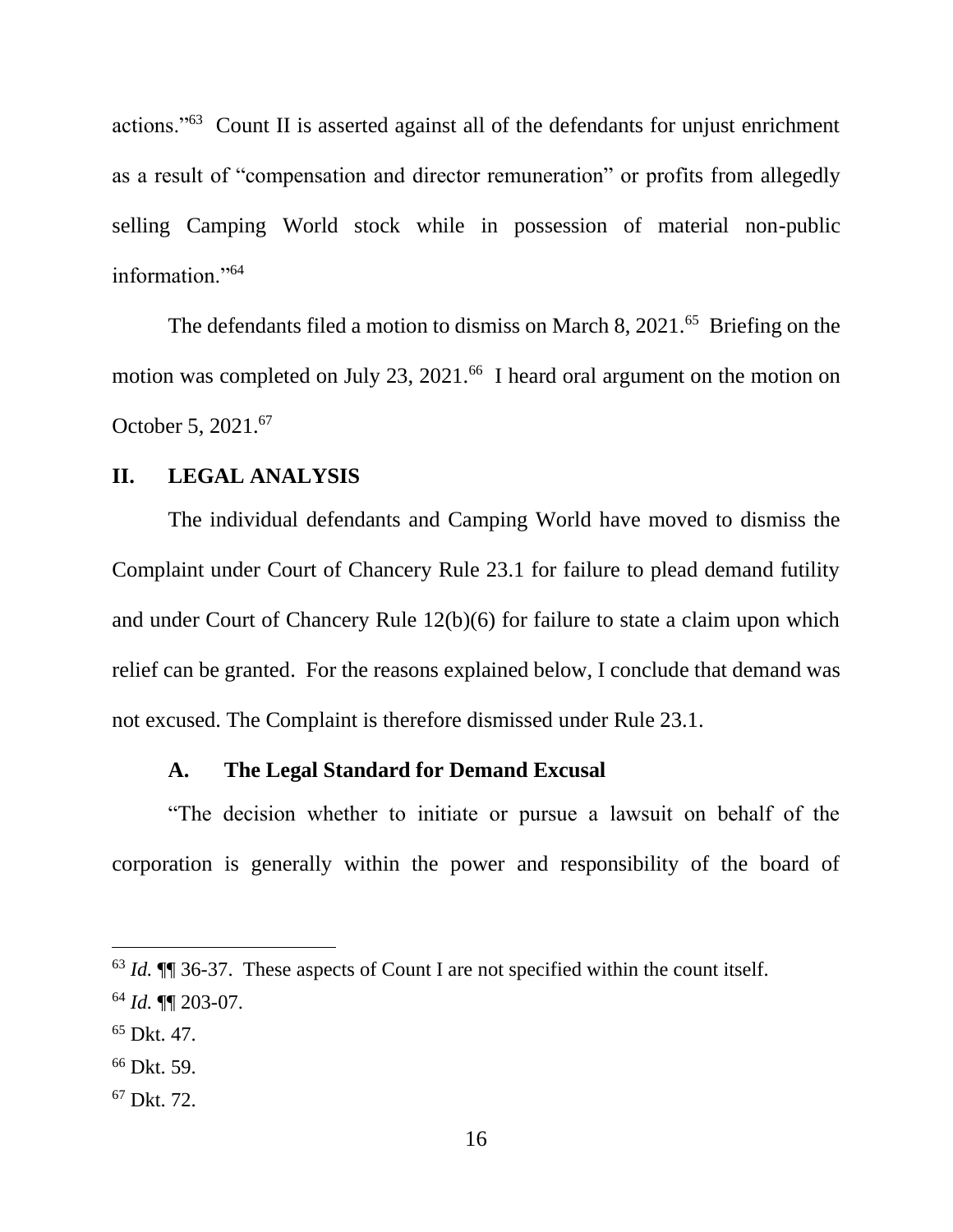directors."<sup>68</sup> A stockholder plaintiff may pursue claims on a corporation's behalf "if (1) the corporation's directors wrongfully refused a demand to authorize the corporation to bring the suit or (2) a demand would have been futile because the directors were incapable of impartially considering the demand."<sup>69</sup> Because the plaintiffs did not make a demand on the Board, they must show why doing so would have been futile.

The Delaware Supreme Court established a three-part, "universal test" for assessing demand futility in *United Food & Commercial Workers Union v.*  Zuckerberg.<sup>70</sup> The test is "consistent with and enhances" the standards articulated in *Aronson*, *Rales*, and their progeny, which "remain good law."<sup>71</sup> Under *Zuckerberg*, the court must consider, director-by-director:

(i) whether the director received a material personal benefit from the alleged misconduct that is the subject of the litigation demand;

(ii) whether the director faces a substantial likelihood of liability on any of the claims that would be the subject of the litigation demand; and

(iii) whether the director lacks independence from someone who received a material personal benefit from the alleged misconduct that would be the subject of the litigation demand or who would face a

<sup>68</sup> *In re Citigroup Inc. S'holder Deriv. Litig.*, 964 A.2d 106, 120 (Del. Ch. 2009) (citing 8 *Del. C*. § 141(a)).

<sup>69</sup> *Firemen's Ret. Sys. of St. Louis on behalf of Marriott Int'l, Inc. v. Sorenson*, 2021 WL 4593777, at \*6 (Del. Ch. Oct. 5, 2021).

<sup>70</sup> 262 A.3d 1034, 1058 (Del. 2021).

<sup>71</sup> *Id.* at 1059.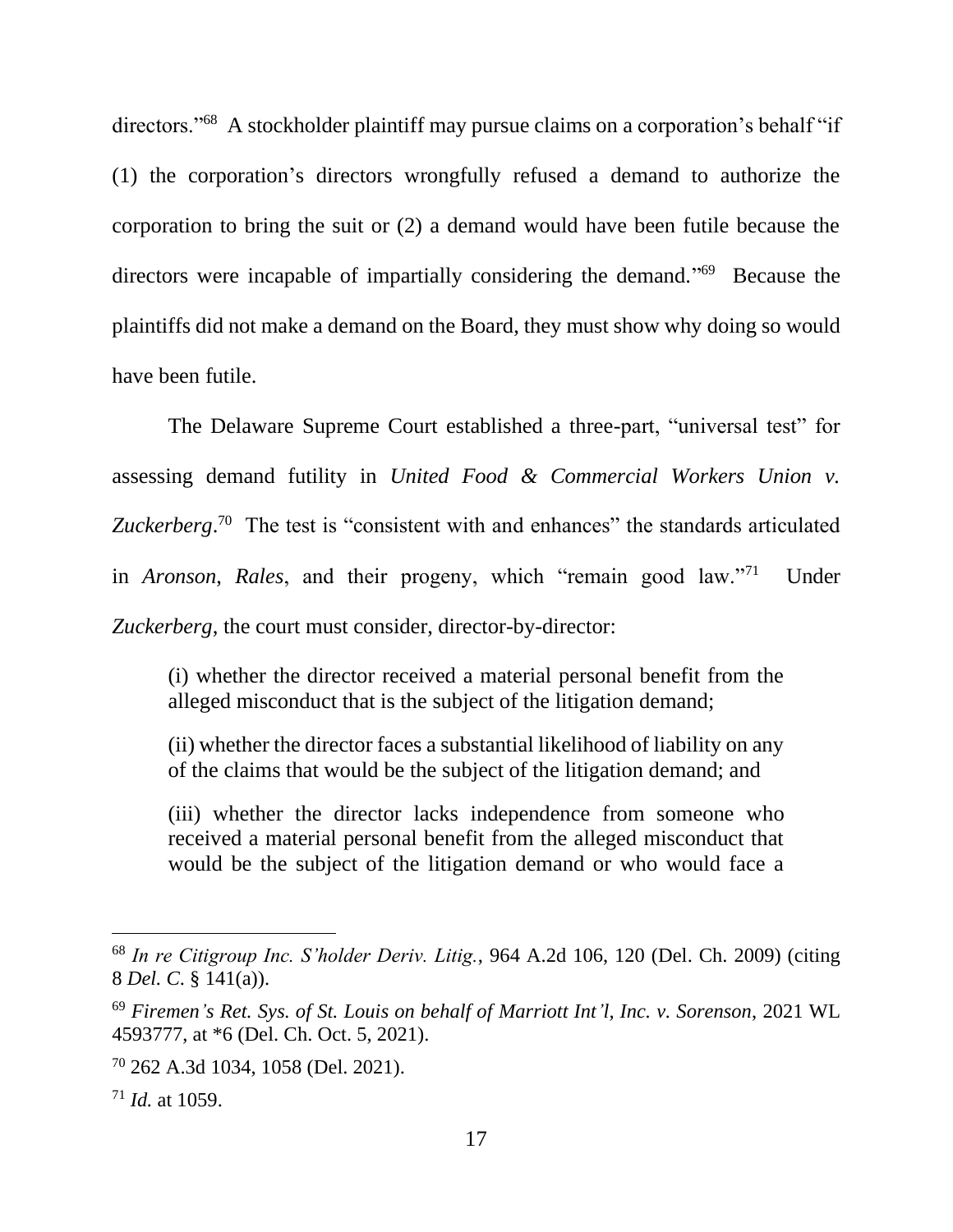substantial likelihood of liability on any of the claims that are the subject of the litigation demand.<sup> $72$ </sup>

Demand is excused as futile if "the answer to any of the questions is 'yes' for at least half of the members of the demand board."<sup>73</sup> The "analysis is conducted on a claimby-claim basis."<sup>74</sup>

In conducting this analysis, "[t]he court is confined to the well-pleaded allegations in the Complaint, the documents incorporated into the Complaint by reference, and facts subject to judicial notice."<sup>75</sup> Plaintiffs who forgo making a demand must "comply with stringent requirements of factual particularity" when alleging demand futility. "Rule 23.1 is not satisfied by conclusory statements or mere notice pleading."<sup>76</sup> Instead, "[w]hat the pleader must set forth are particularized factual statements that are essential to the claim."<sup>77</sup> The court draws "all reasonable factual inferences that logically flow from the particularized facts alleged." 78

<sup>72</sup> *Id.*

<sup>73</sup> *Id.*

<sup>74</sup> *Beam v. Stewart*, 833 A.2d 961, 977 (Del. Ch. 2003).

<sup>75</sup> *In re Kraft Heinz Co. Deriv. Litig.*, 2021 WL 6012632, at \*4 (Del. Ch. Dec. 15, 2021).

<sup>76</sup> *Brehm v. Eisner*, 746 A.2d 244, 254 (Del. 2000).

<sup>77</sup> *Id.* at 255.

<sup>78</sup> *Id.*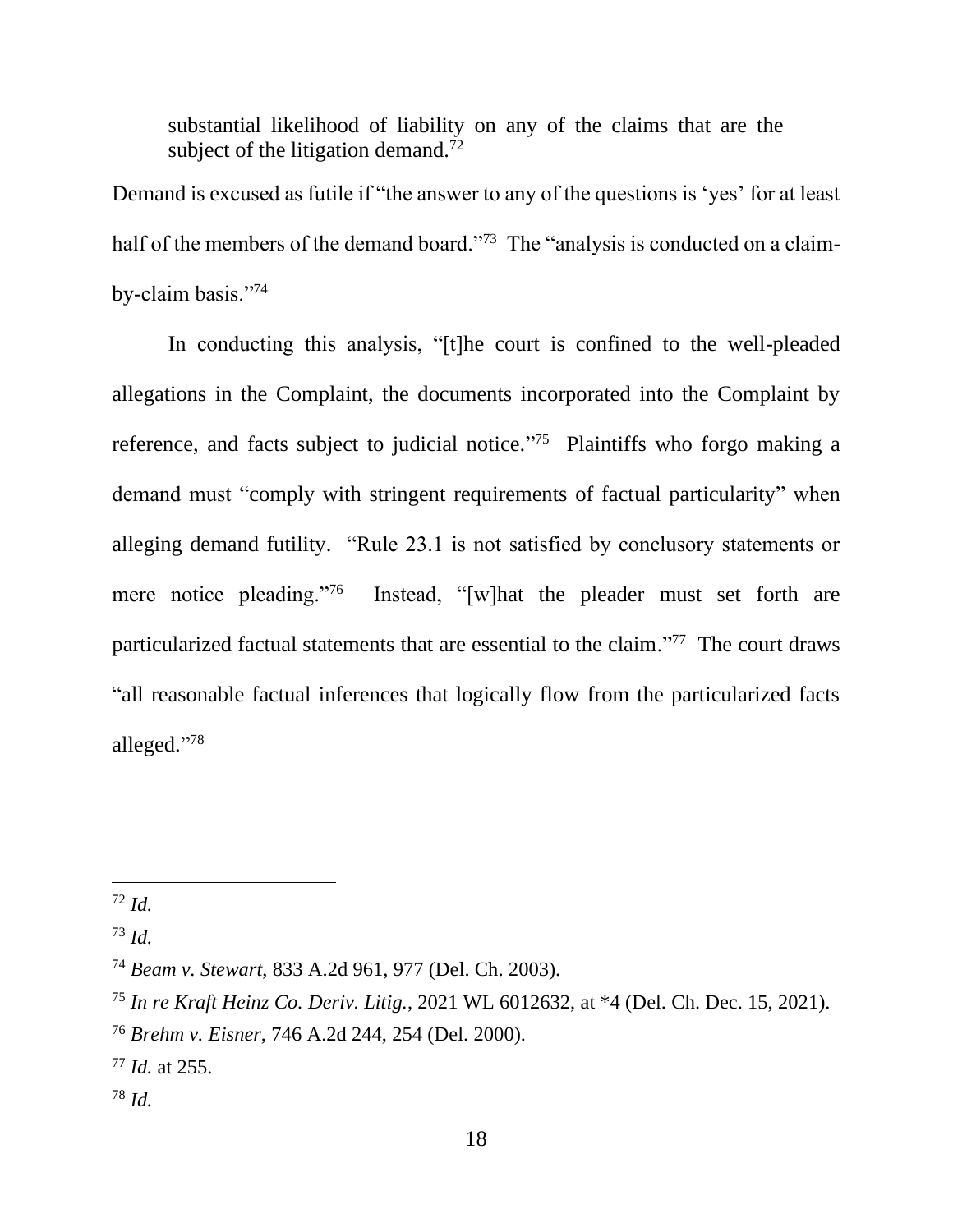#### **B. The Demand Futility Analysis in This Case**

"The court 'counts heads' of the members of a board to determine whether a majority of its members are disinterested and independent for demand futility purposes."<sup>79</sup> The Board in place when this litigation was originally filed on March 5, 2019 had nine members, each of whom is named as defendants in this action: (1) Lemonis; (2) Brent L. Moody, the Company's President; (3) Adams; (4) Andris A. Baltins; (5) Brian P. Cassidy, a Crestview partner; (6) Jeffrey A. Marcus, a Crestview partner; (7) K. Dillon Schickli; (8) Mary J. George; and (9) Howard A. Kosick. This decision refers to those nine directors as the "Demand Board." The plaintiffs attempt to establish demand futility by arguing (1) that the Demand Board members are not disinterested because they face a substantial likelihood of liability and (2) that certain Demand Board members also lack independence from other purportedly interested parties.

The plaintiffs first contend that defendants Lemonis, Adams, Marcus, Cassidy, and Moody face a substantial likelihood of liability based on sales of the Company's stock while they were in possession of material, non-public information. Only Moody is alleged to have personally traded stock (through Rule 10b5-1 plans).

<sup>79</sup> *In re Zimmer Biomet Hldgs., Inc. Deriv. Litig.*, 2021 WL 3779155, at \*10 (Del. Ch. Aug. 25, 2021); *see Braddock v. Zimmerman*, 906 A.2d 776, 785-86 (Del. 2006).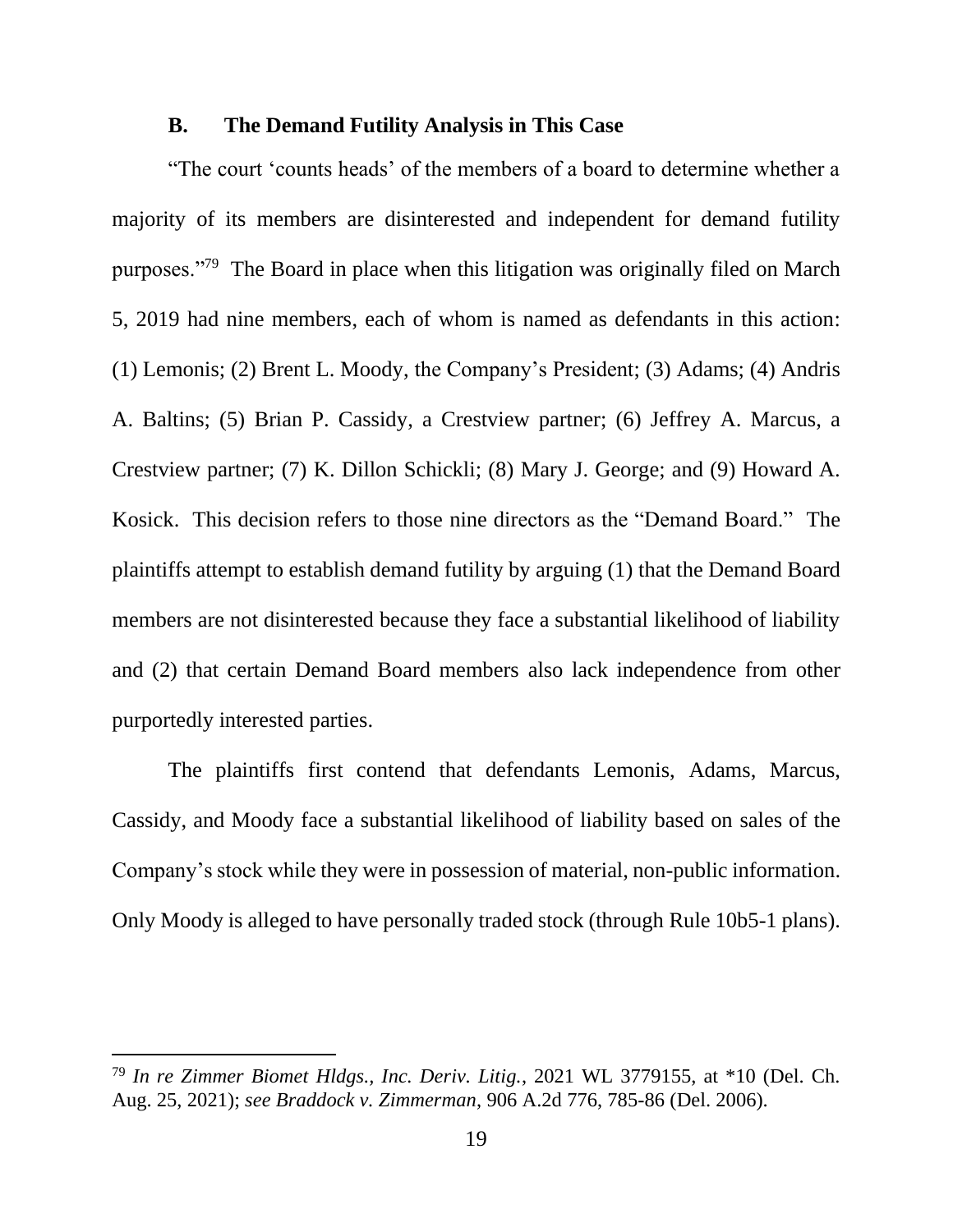The other challenged trades were by ML Acquisition and Crestview in the secondary offerings, and in a subsequent sale by ML Acquisition.

The plaintiffs also argue that the members of the Demand Board face a substantial likelihood of liability for making or approving misleading disclosures and for disregarding their oversight duties. "To establish a substantial likelihood of liability at the pleading stage, a plaintiff must 'make a threshold showing, through the allegation of particularized facts, that their claims have some merit."<sup>80</sup> Because the Company's certificate of incorporation contains a provision exculpating its directors for breaches of the duty of care, as permitted under 8 *Del. C.* § 102(b)(7), "the plaintiff[ ] must plead with particularity facts that support a meritorious claim for breach of the duty of loyalty."<sup>81</sup>

The plaintiffs' allegations about Lemonis are, by far, the most detailed and perhaps come closest to reaching the particularity threshold.<sup>82</sup> But, given that he is just one of nine Demand Board members, I decline to address whether he faces a substantial likelihood of liability since it would be superfluous. Because the defendants concede that Adams lacks independence from Lemonis, I also do not

<sup>80</sup> *In re TrueCar, Inc. S'holder Deriv. Litig.*, 2020 WL 5816761, at \*12 (Del. Ch. Sept. 30, 2020) (quoting *Rales v. Blasband*, 634 A.2d 927, 934 (Del. 1993)).

<sup>81</sup> *Zimmer Biomet*, 2021 WL 3779155, at \*12; *see Zuckerberg*, 262 A.3d at 1049-57.

 $82$  This statement should not be understood to mean that any such allegations establish a substantial likelihood of liability against Lemonis.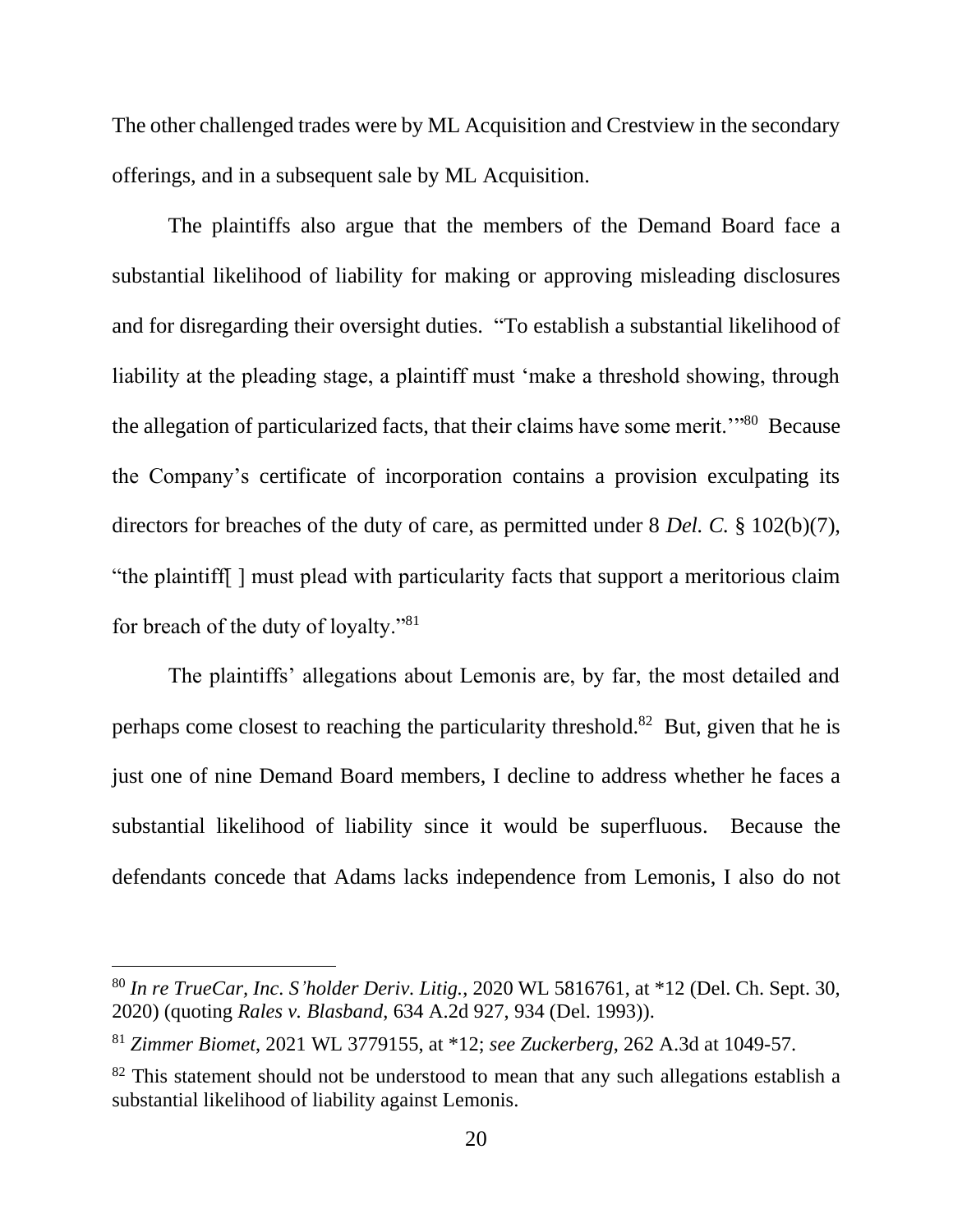address whether Adams faces a substantial likelihood of liability. An analysis of whether Moody (an officer) faces a substantial likelihood of liability is likewise unnecessary. My substantial likelihood of liability analysis is limited to the six outside members of the Demand Board. I conclude that none of those directors— Cassidy, Marcus, Schickli, Baltins, George, or Kosick—face a substantial likelihood of liability on any of the plaintiffs' claims.<sup>83</sup>

The plaintiffs next assert that two of those six outside Demand Board members—Baltins and Schickli—could not impartially consider a demand because they lack independence from Lemonis or Adams. I conclude that at least Schickli is independent.

As a result, the plaintiffs have failed to establish that five of the nine Demand Board members—Cassidy, Marcus, Schickli, George, and Kosick—could not impartially consider a demand. Demand is therefore not futile.

<sup>&</sup>lt;sup>83</sup> The plaintiffs' unjust enrichment claim necessarily rests upon whether the directors face a substantial likelihood of liability on the *Brophy* claim. *See Fitbit*, 2019 WL 190933, at \*4 n.26 ("[T]he public policy underlying a *Brophy* claim is to prevent unjust enrichment based on the misuse of confidential corporate information."). Regarding Count II, the Complaint states that the defendants "profited from breaches of fiduciary duty and were unjustly enriched through their exploitation of material and adverse inside information." Compl. ¶ 205. Moreover, the plaintiffs acknowledge that the "unjust enrichment claim is premised on the same allegations [as the *Brophy* claim]." Pls.' Answering Br. at 32. My demand futility analysis therefore addresses the *Brophy*, disclosure, and *Caremark* claims arguably encompassed within Count I.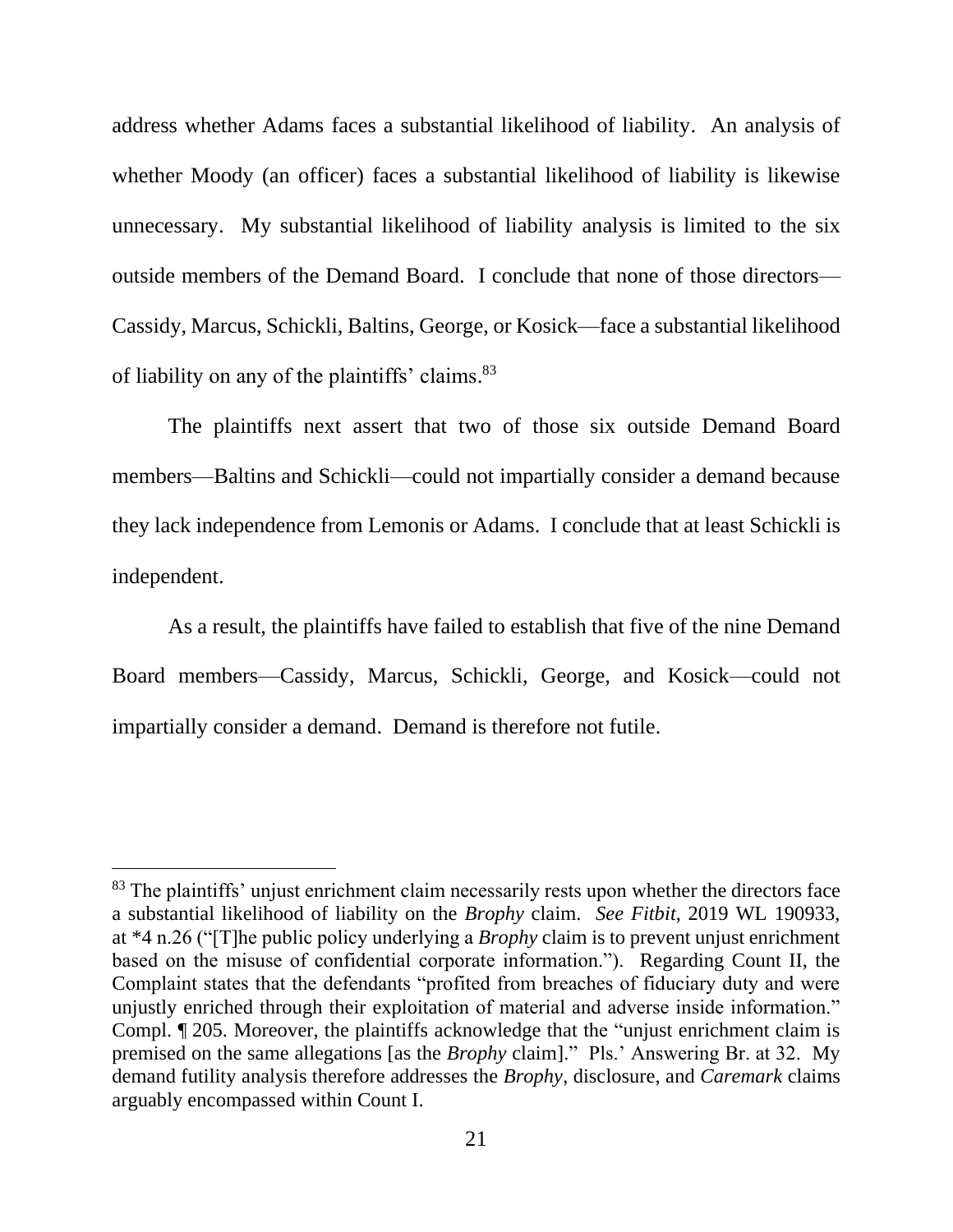#### 1. The *Brophy* Claim

The plaintiffs argue that Lemonis, Adams, Marcus, Cassidy, and Moody face a substantial likelihood of liability for breach of the duty of loyalty based on sales of the Company's stock by the defendants or entities under their control while the defendants were in possession of material, non-public information ("MNPI").<sup>84</sup> "This type of claim is a state version of a federal insider trading claim and has its origins in Delaware law in the venerable case of *Brophy v. Cities Service Co.*" 85

The Complaint alleges multiple sales of Company stock by different defendants at different points in time. Moody entered into 10b5-1 trading plans to sell his stock at several points in 2017.<sup>86</sup> ML Acquisition (owned by Adams and Lemonis) sold shares of Company stock through the 2017 secondary offerings and privately in 2018.<sup>87</sup> Crestview sold Company stock in the 2017 secondary offerings.<sup>88</sup>

<sup>84</sup> Compl. ¶ 174; Pls.' Answering Br. 1, 13-34.

<sup>85</sup> *In re Oracle Corp. Deriv. Litig.*, 867 A.2d 904, 925 (Del. Ch. 2004); *see Brophy v. Cities Serv. Co.*, 70 A.2d 5 (Del. Ch. 1949).

<sup>86</sup> Compl. ¶¶ 97, 163.

<sup>87</sup> *Id.* ¶¶ 88, 100, 135.

<sup>88</sup> *Id.* ¶¶ 85-88, 100; *see supra* Part I.D, Part I.F.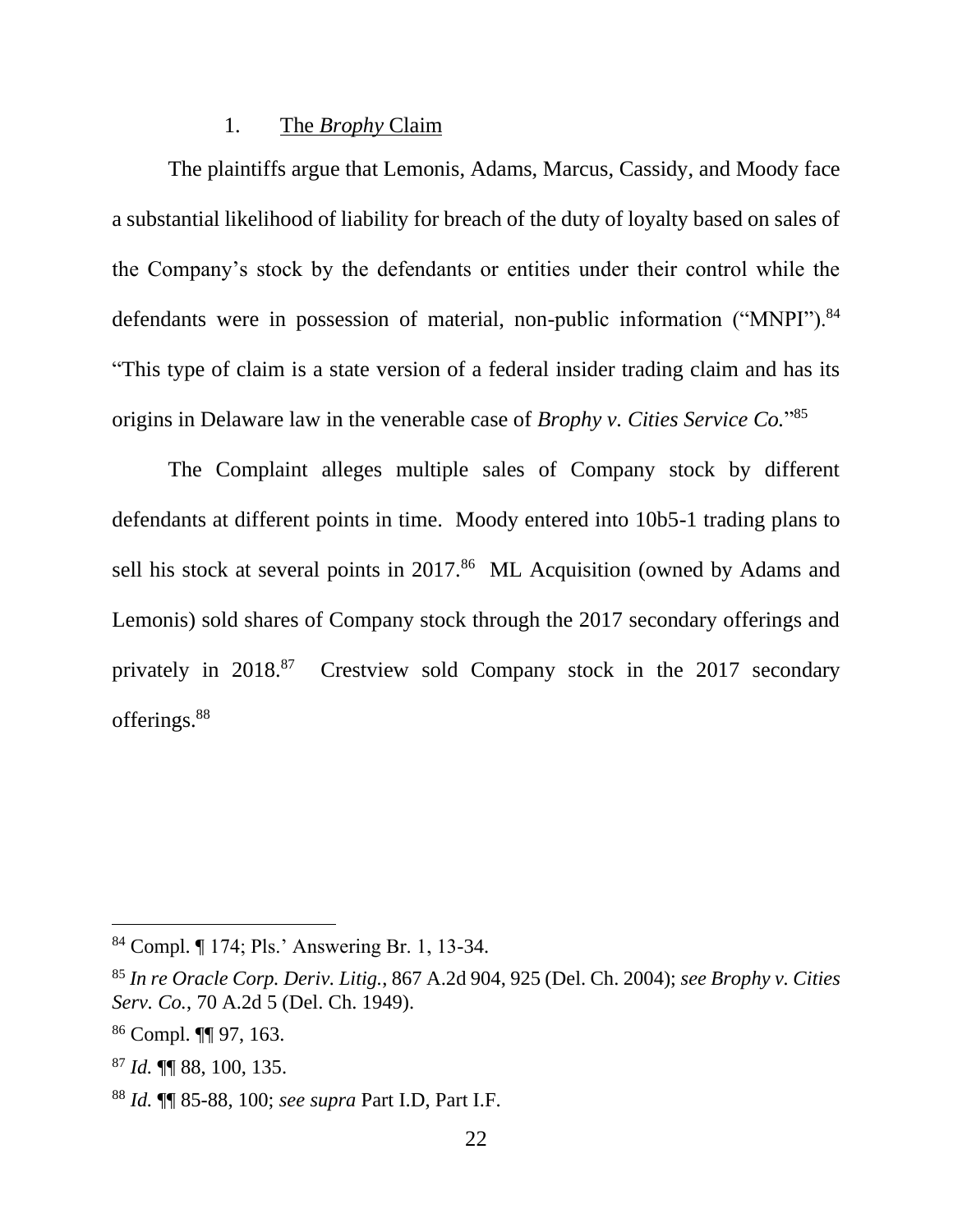As discussed above, my analysis of whether the Demand Board members face a substantial likelihood of liability excludes Lemonis, Adams, and Moody.<sup>89</sup> The challenged trades by ML Acquisition and Moody are therefore not addressed in this decision.

Regarding Crestview's trades, the plaintiffs argue that Crestview's representatives on the Board—Cassidy and Marcus—can be held liable under *Brophy* even though they did not personally sell shares, citing to this court's decision in *In re TrueCar, Inc. Stockholder Derivative Litigation*. 90 In *TrueCar*, a fund's stock sales were attributable to a director who shared "voting and dispositive power" as one of four members of the fund's investment committee.<sup>91</sup> Here, Cassidy and Marcus are both Crestview partners and each a member of the ten-person investment committee responsible for Crestview's trading decisions.<sup>92</sup> Having one vote out of ten is not, by itself, an obvious indication of control. The question becomes a closer call—and more like the facts in *TrueCar*—if Marcus and Cassidy are viewed together as representing one-fifth of the vote over Crestview's investment

<sup>&</sup>lt;sup>89</sup> To reiterate, by not conducting an analysis of the claims against Lemonis, Adams, and Moody, it should not be understood that the court has concluded that those individuals face a substantial likelihood of liability.

<sup>&</sup>lt;sup>90</sup> 2020 WL 5816761.

<sup>91</sup> *Id.* at \*10.

<sup>92</sup> Compl. ¶¶ 21-22, 30, 174; Defs.' Opening Br. Ex. 2 at CW-LPPF0003252.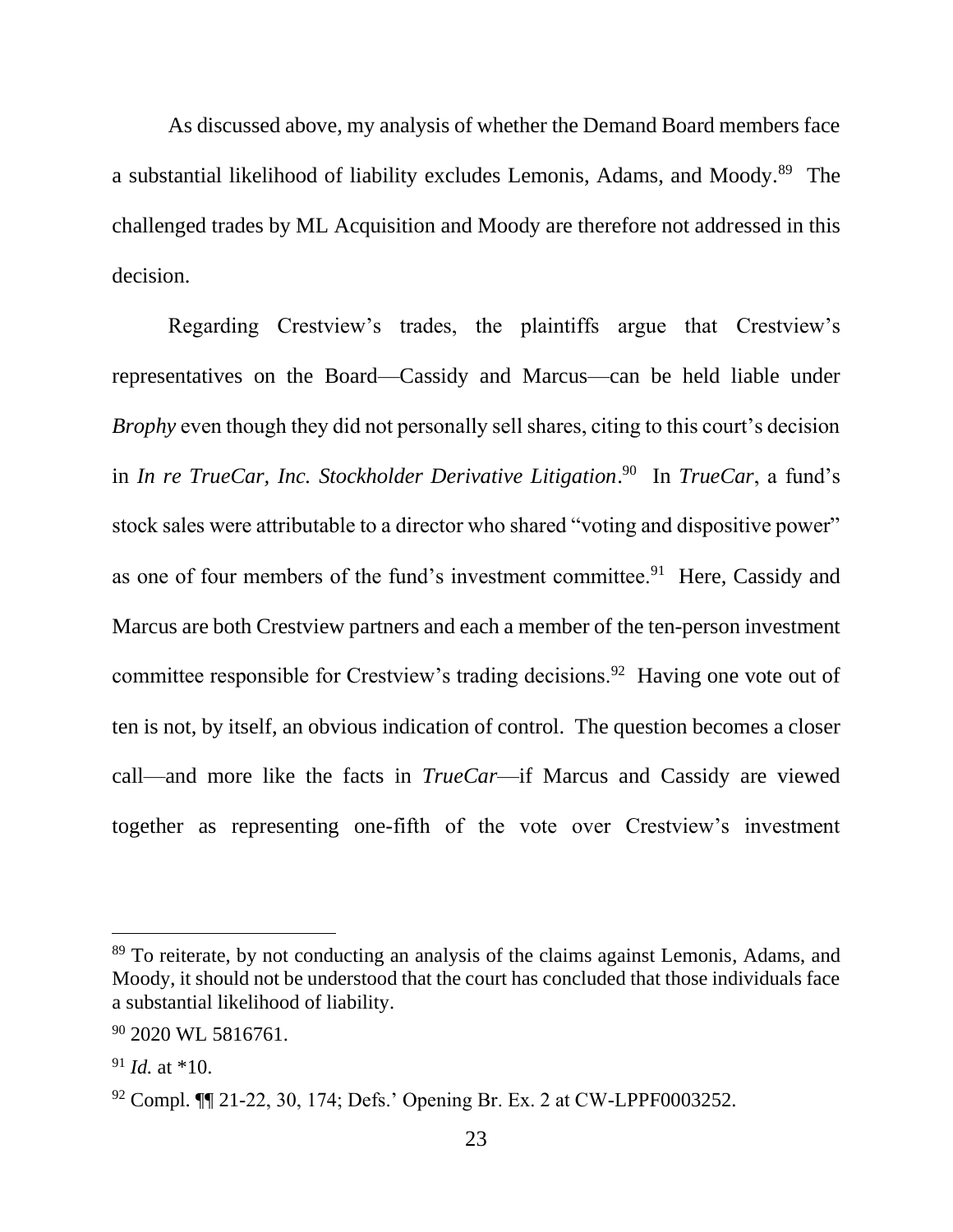decisions.<sup>93</sup> But even if the court were to draw a pleading stage inference that Cassidy and Marcus exercised some authority over and profited from Crestview's sales, neither individual would face a substantial likelihood of liability. The elements of a *Brophy* claim have not been adequately pleaded against them.

"[O]ur law sets the bar for stating a claim for breach of fiduciary duty based on insider trading very high."<sup>94</sup> To state a claim under *Brophy*, a plaintiff must sufficiently plead that the defendants "1) possessed material, nonpublic company information; and 2) . . . used that information improperly by making trades because [they] was motivated, in whole or in part, by the substance of that information."<sup>95</sup> "[I]t must be shown that each sale by each individual defendant was entered into and completed on the basis of, and because of, adverse material non-public information."<sup>96</sup> I address each element in turn.

<sup>93</sup> *See Fitbit*, 2018 WL 6587159, at \*14 (finding that two directors who "share[d] voting and dispositive power over . . . stock owned by their respective funds" exercised control for purposes of potential *Brophy* liability).

<sup>94</sup> *In re Clovis Oncology, Inc. Deriv. Litig.*, 2019 WL 4850188, at \*15 (Del. Ch. Oct. 1, 2019); *see Tuckman v. Aerosonic Corp.*, 1982 WL 17810, at \*11 (Del. Ch. May 20, 1982) ("[C]orporate officers and directors may purchase and sell the corporation's stock at will, without any liability to the corporation.").

<sup>95</sup> *Oracle*, 867 A.2d at 934; *see also Guttman v. Huang*, 823 A.2d 492, 505 (Del. Ch. 2003). <sup>96</sup> *Stepak v. Ross*, 1985 WL 21137, at \*5 (Del. Ch. Sept. 5, 1985).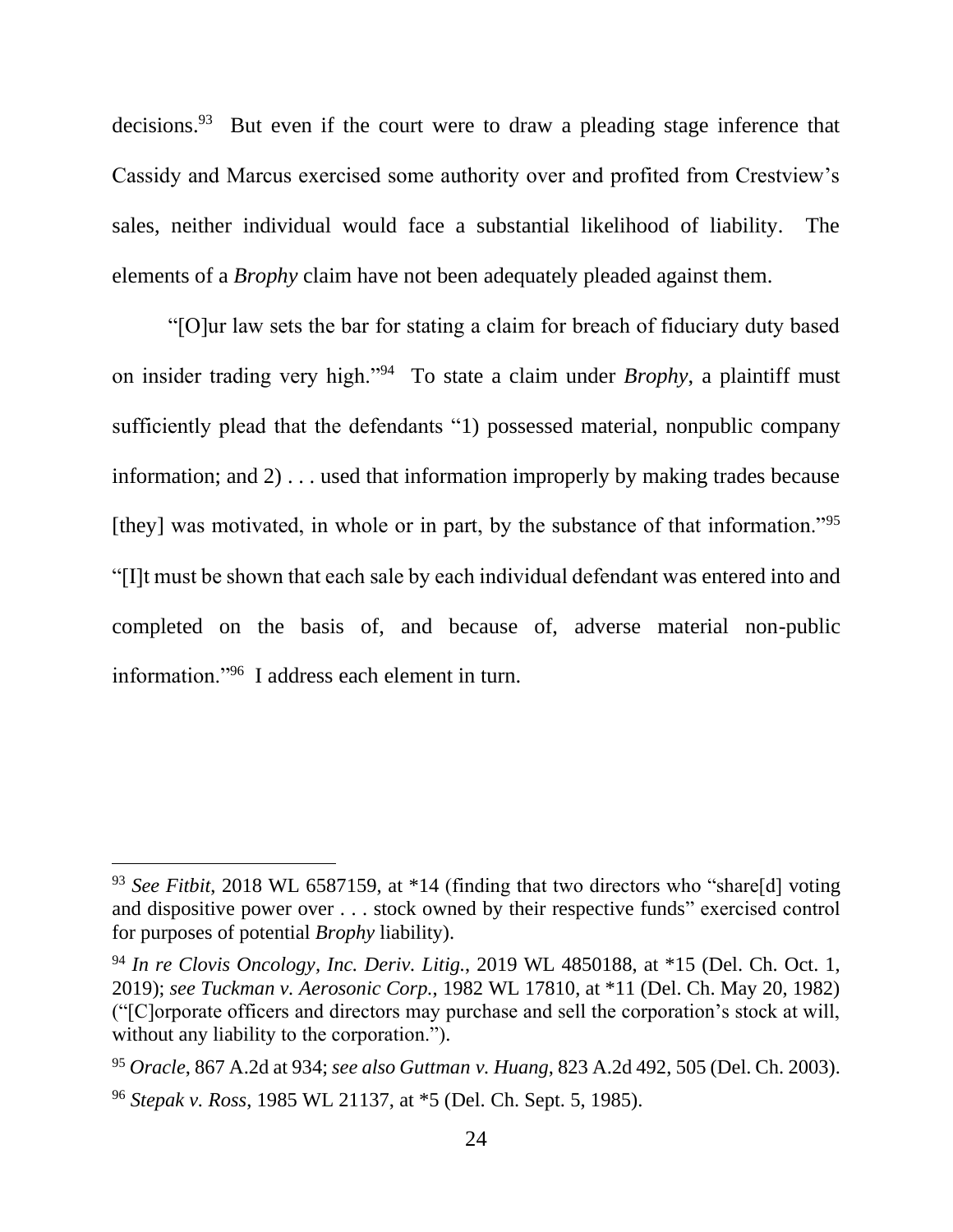#### a. Possession of MNPI

The plaintiffs allege that Marcus and Cassidy possessed MNPI about Gander when Crestview's trades occurred. The bulk of the allegations in the Complaint about alleged MNPI, however, center on Lemonis—particularly his colorful description of the chaos he observed during a visit to a Gander distribution center in Indiana.<sup>97</sup> Those statements were made publicly on May 8, 2018—many months after the challenged trades were executed—and there are no particularized allegations establishing when Lemonis's site visit occurred. Nor is there reason to impute Lemonis's knowledge to Marcus or Cassidy.

The allegations about Marcus and Cassidy center on what they learned about the Gander integration during Board meetings. The plaintiffs contend that the Board was given non-public information that painted a "dire picture of the integration efforts."<sup>98</sup> But there are no particularized facts in the Complaint supporting a rational inference that Marcus or Cassidy possessed adverse information about Gander that was materially different than that in the marketplace at the time of Crestview's trades.

"For information to be material, there must be a 'substantial likelihood' that the nonpublic fact 'would have assumed actual significance in the deliberations' of

<sup>97</sup> *See* Compl. ¶¶ 143-50.

<sup>98</sup> *Id.* ¶ 99.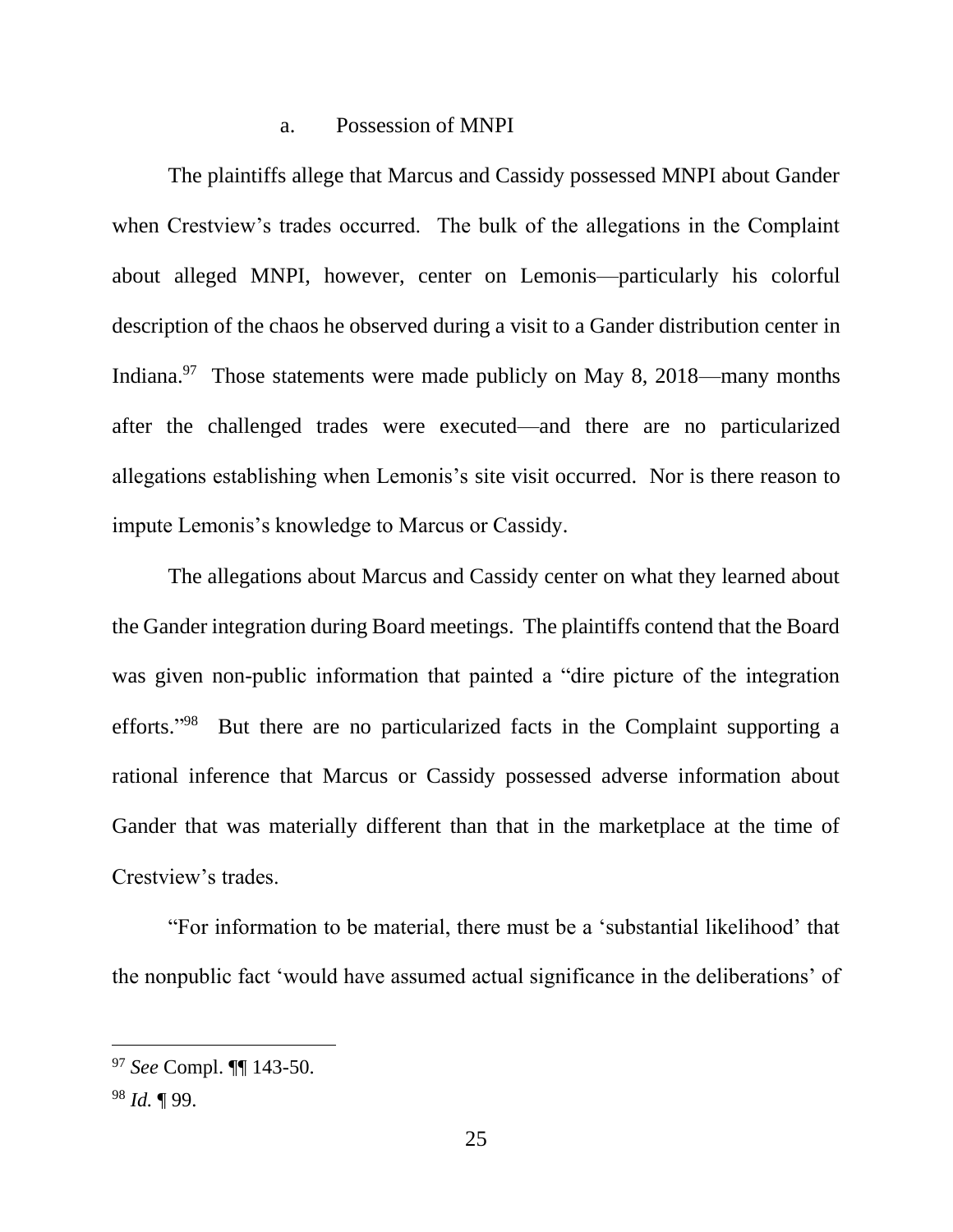a person deciding whether to buy, sell, vote, or tender stock."<sup>99</sup> That is, had the information been disclosed, it would have "significantly altered the 'total mix' of information in the marketplace. $100$  An assessment of materiality requires that the court view the context of the supposedly material information, including the information that was known to the market.<sup>101</sup> As discussed below, Crestview's trades followed public disclosures of information.<sup>102</sup> The Complaint's description of undisclosed information known by Marcus and Cassidy rests on conclusory allegations and generalizations that cannot support a finding of materiality.

# i. Sales in the May 2017 secondary offering

The first set of challenged trades are Crestview's May 31 and June 9, 2017 sales in the May 2017 secondary offering.<sup>103</sup> At that time, Camping World had disclosed its successful bid for Gander's assets and its "current goal" of operating about 70 Gander locations.<sup>104</sup> The plaintiffs cite to May 8 and May 16, 2017 Board minutes and materials that they claim demonstrate the Company had no plan to operate 70 Gander stores—or to open any stores. Presumably, the plaintiffs' point

<sup>99</sup> *Oracle*, 867 A.2d at 934 (quoting *Rosenblatt v. Getty Oil Co.*, 493 A.2d 929, 944 (Del.1985)).

<sup>100</sup> *Id.* (quoting *Rosenblatt*, 493 A.2d at 944).

<sup>101</sup> *Id.*

<sup>102</sup> *See Guttman*, 823 A.2d at 503-04.

 $103$  Compl¶ 88.

<sup>104</sup> *See supra* Part I.C; Compl. ¶¶ 81-85, 87.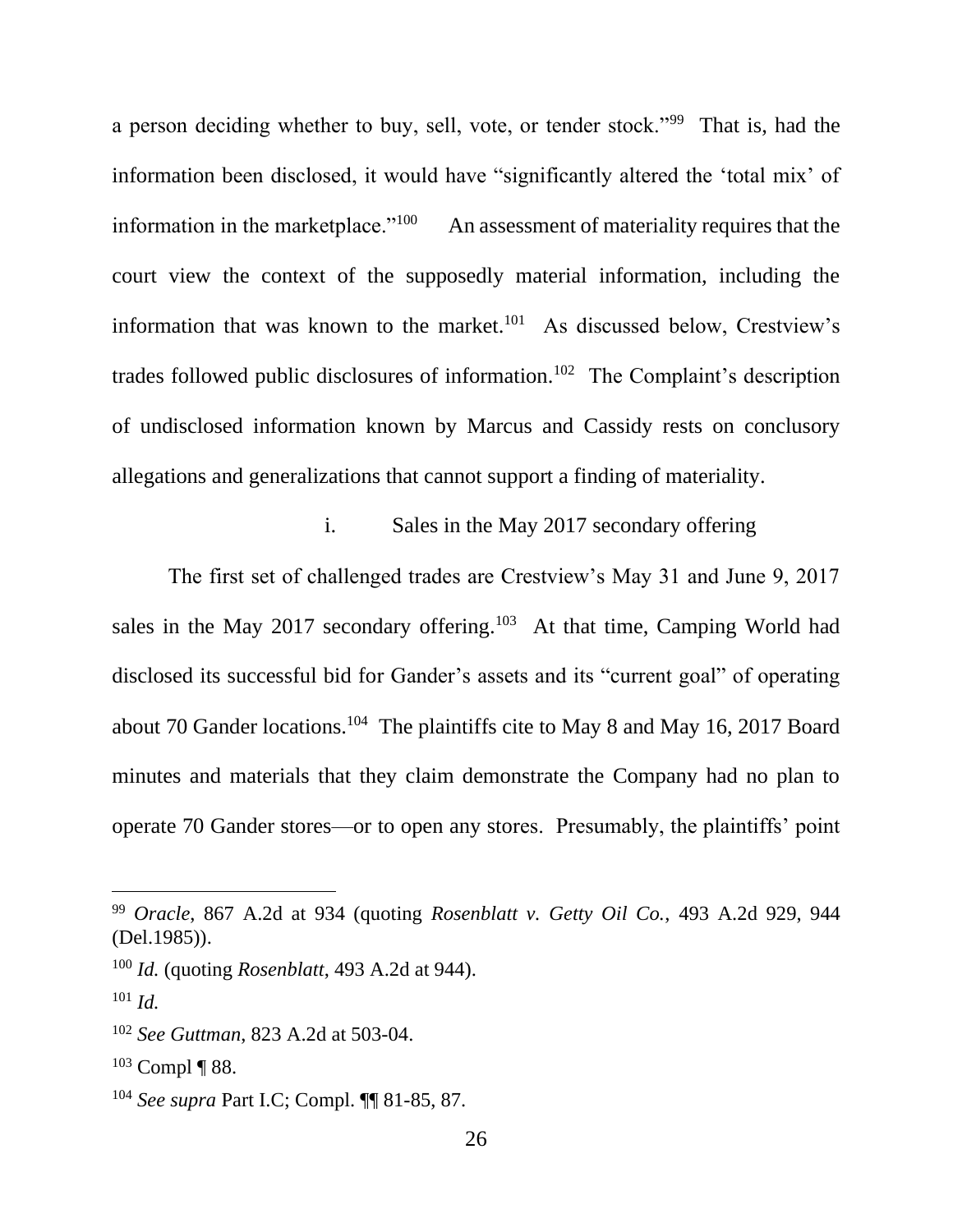is that the lack of a concrete plan to open 70 stores is information the market would have found significant.<sup>105</sup> The allegations in the Complaint are inconsistent with that theory. The plaintiffs allege that the Board minutes and materials for those meetings show that the Board discussed "the status of the purchase of certain assets of Gander," "[m]erchandizing," "strategic opportunities generally resulting from [the] acquisition," and "[i]nventory levels, rent for real property, and corporate overhead."<sup>106</sup> Perhaps the Company's plan to open and operate Gander stores was incomplete or imperfect. But it cannot be reasonably inferred that the Company had no plan whatsoever.<sup>107</sup>

Moreover, the Company was upfront about the reality that it might not operate 70 stores and that its plans were subject to change. The Company disclosed on May 8, 2017 that it had only committed to take on 17 of Gander's real estate leases and had until October 6, 2017 to determine which additional leases it would assume.<sup>108</sup> The Company also explained in the May 2017 prospectus that its then-"current goal"

<sup>&</sup>lt;sup>105</sup> In their brief, the plaintiffs take a different approach and argue that the Board knew the integration plan was going poorly. *See* Pls.' Answering Br. 24 n.14. That is not the story alleged in the Complaint. And, regardless, the allegations in the Complaint about the May 2017 Board minutes do not indicate that the integration—which had just begun—was not proceeding as expected.

<sup>106</sup> Compl. ¶¶ 81, 83.

 $107$  The plaintiffs make a similar argument about the lack of a plan to open stores with regard to the directors' knowledge at the time of Crestview's sales in the October 2017 secondary offering. It is equally deficient in that time period.

<sup>108</sup> May 2017 8-K at 1.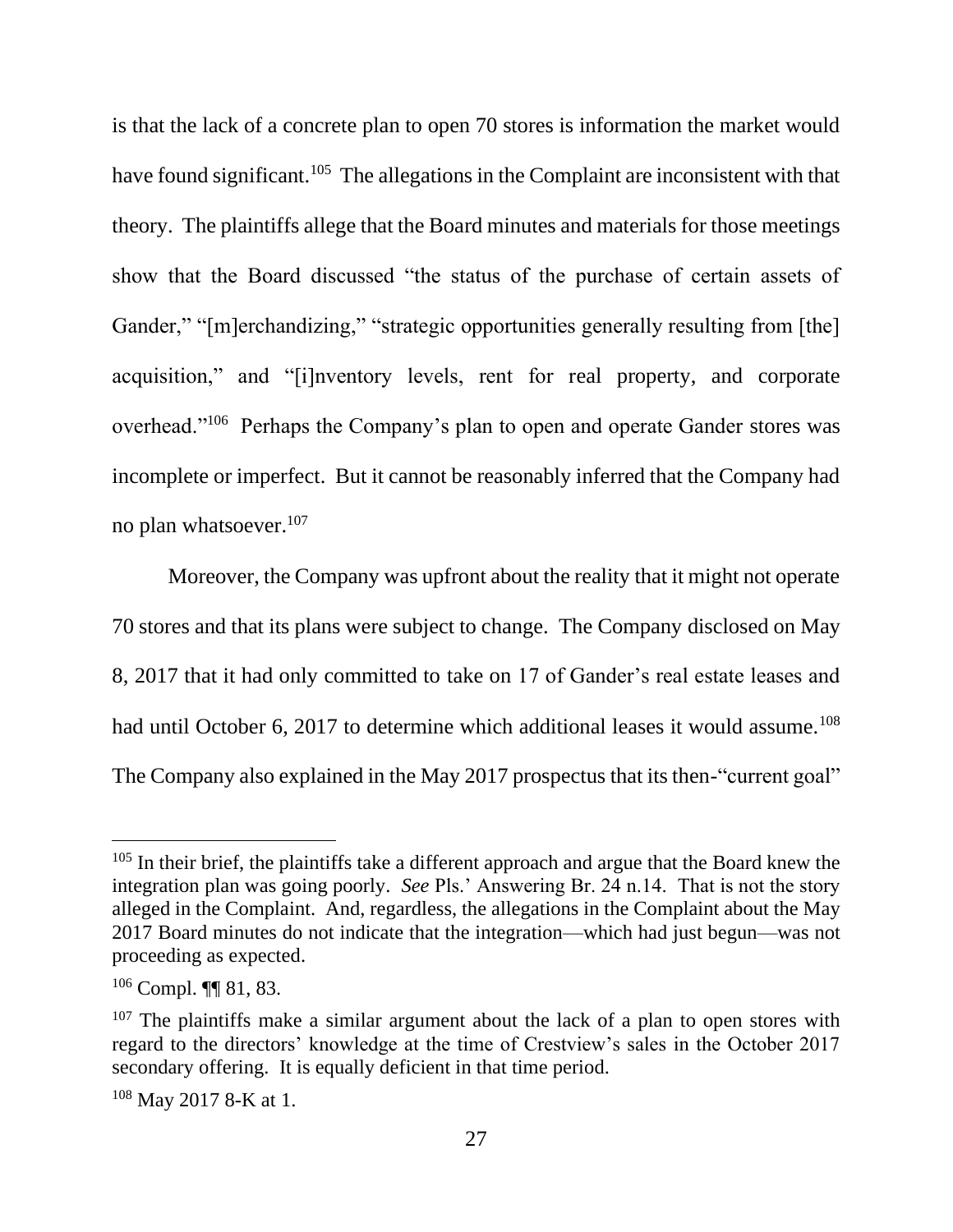to operate 70 or more retail locations was subject to "among other things, the negotiation of lease terms with landlords on terms acceptable to us and approval of the Bankruptcy Court."<sup>109</sup> In other words, the fact that the Company was still developing a plan for the number of Gander stores it might ultimately open was already known to the market before Crestview traded in the May 2017 secondary offering.

# ii. Sales in the October 2017 secondary offering

The second set of challenged trades are Crestview's October 30 and November 1, 2017 sales in the October 2017 secondary offering.<sup>110</sup> The plaintiffs ask the court to infer that Marcus and Cassidy knew, by the time of the trades, that Gander stores would not open on the publicly announced timeline and that the Company's expenses from the integration were rising.

The Complaint provides that on August 9, 2017, the Company's Board was given a monthly update report stating that the Company expected 13 retail stores to open by the end of  $2017$ .<sup>111</sup> The plaintiffs also assert that during a Board meeting on September 28, 2017, the directors were given materials indicating that "the Company had only identified opening dates for three additional Camping World

<sup>109</sup> May 2017 Prospectus at 54-55.

 $110$  Compl. | 163.

<sup>111</sup> *Id.* ¶ 94.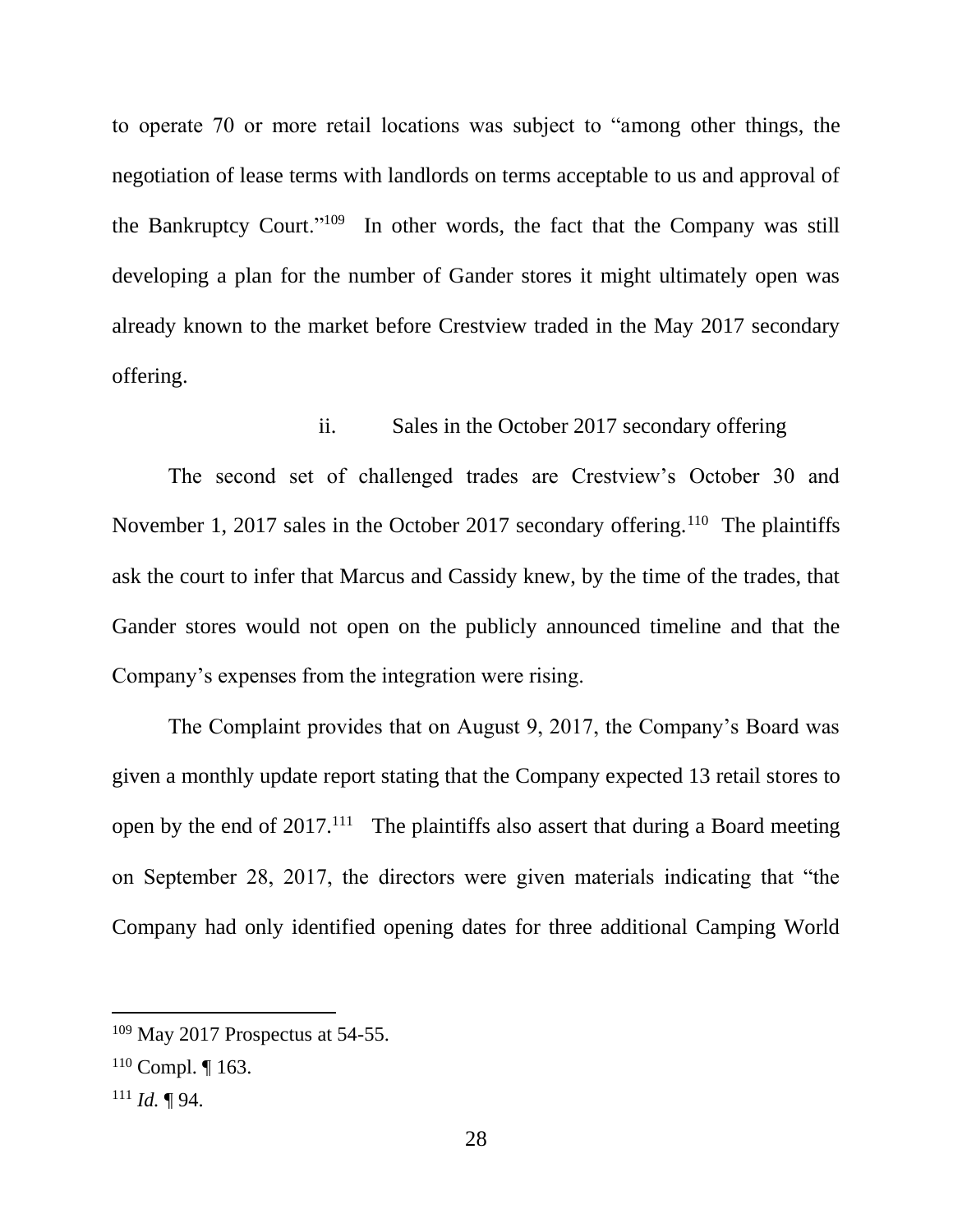retail locations."<sup>112</sup> The Board was also allegedly informed of large increases in the Company's year-over-year SG&A expenses at that meeting.

This information cannot reasonably be considered MNPI. Before the October 2017 secondary offering, the market knew that the earlier plan for Gander store openings was delayed and that SG&A expenses were rising. The Company's October 2017 prospectus stated that "[c]ontingent on [the Company's] final lease negotiations," the Company would not open the initial 15 to 20 Gander stores in 2017 (as previously announced) but "by the end of the first quarter of 2018" with "another 40 to 45 stores" to open later in  $2018$ .<sup>113</sup> The increase in SG&A expenses and the Company's expectation to "incur meaningful incremental expenses" because of the Gander integration were also disclosed in the August 10, 2017 earnings call and again in the October 2017 prospectus. $114$ 

The plaintiffs make much of the fact that the Board decided on September 28, 2017 that it would visit a Gander facility in person, arguing that the inference to be drawn is that the Board made that decision after receiving troubling information.<sup>115</sup> The plaintiffs ask the court to futher assume that the Board observed a disaster during

 $112$  *Id.* 199.

<sup>113</sup> October 2017 Prospectus at 7.

<sup>114</sup> Defs.' Opening Br. Ex. 17 at 3-4 ("Q2 2017 Earnings Call"); October 2017 Prospectus at 21, 83-84.

<sup>115</sup> Pls.' Answering Br. 24; *see* Compl. ¶ 99.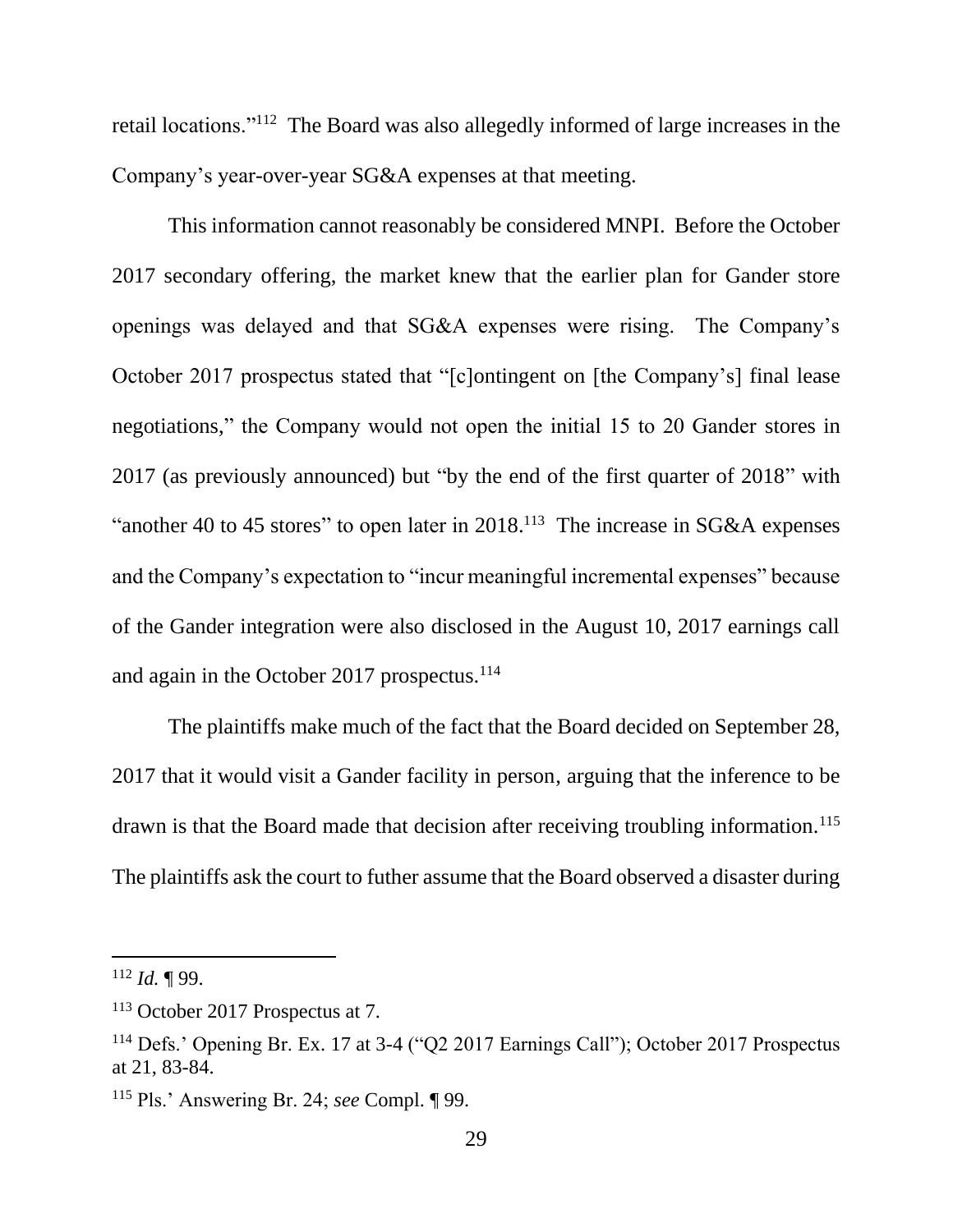that visit given how Lemonis portrayed his own visit to a Gander facility.<sup>116</sup> Reasonable inferences cannot, however, be drawn from conjecture. Lemonis's tumultuous visit to Gander's Lebonon, Indiana distribution center at an unspecified time does not have any apparent ties to the Board's site visit (assuming that one even occurred). This dearth of well-pleaded allegations is fatal to the plaintiffs' argument that Crestview's trades were prompted by Marcus or Cassidy's non-public knowledge of major issues with the integration process.

## iii. General Arguments about MNPI

The plaintiffs maintain that the court can draw the general inference that Marcus and Cassidy "knew of problems at Gander" because the Board regularly received some level of non-public information about Gander store openings, inventory levels, corporate overhead, and personnel matters at regularly scheduled meetings.<sup>117</sup> In essence, the plaintiffs ask the court to assume that the information provided to the directors must have been materially adverse. This court will not

<sup>116</sup> *See* Pls.' Answering Br. 24 ("Lemonis's statements about what he saw when visiting a Gander facility foretell what the Board also saw, 'a giant shit show', further supporting that the Selling Defendants knew and traded on the basis of MNPI.").

<sup>117</sup> *Id.* at 18 n.11; *see* Compl. ¶¶ 73-74, 77, 81, 83-84, 89, 91, 93-94, 98-99, 106, 112-16, 119-21, 136-37.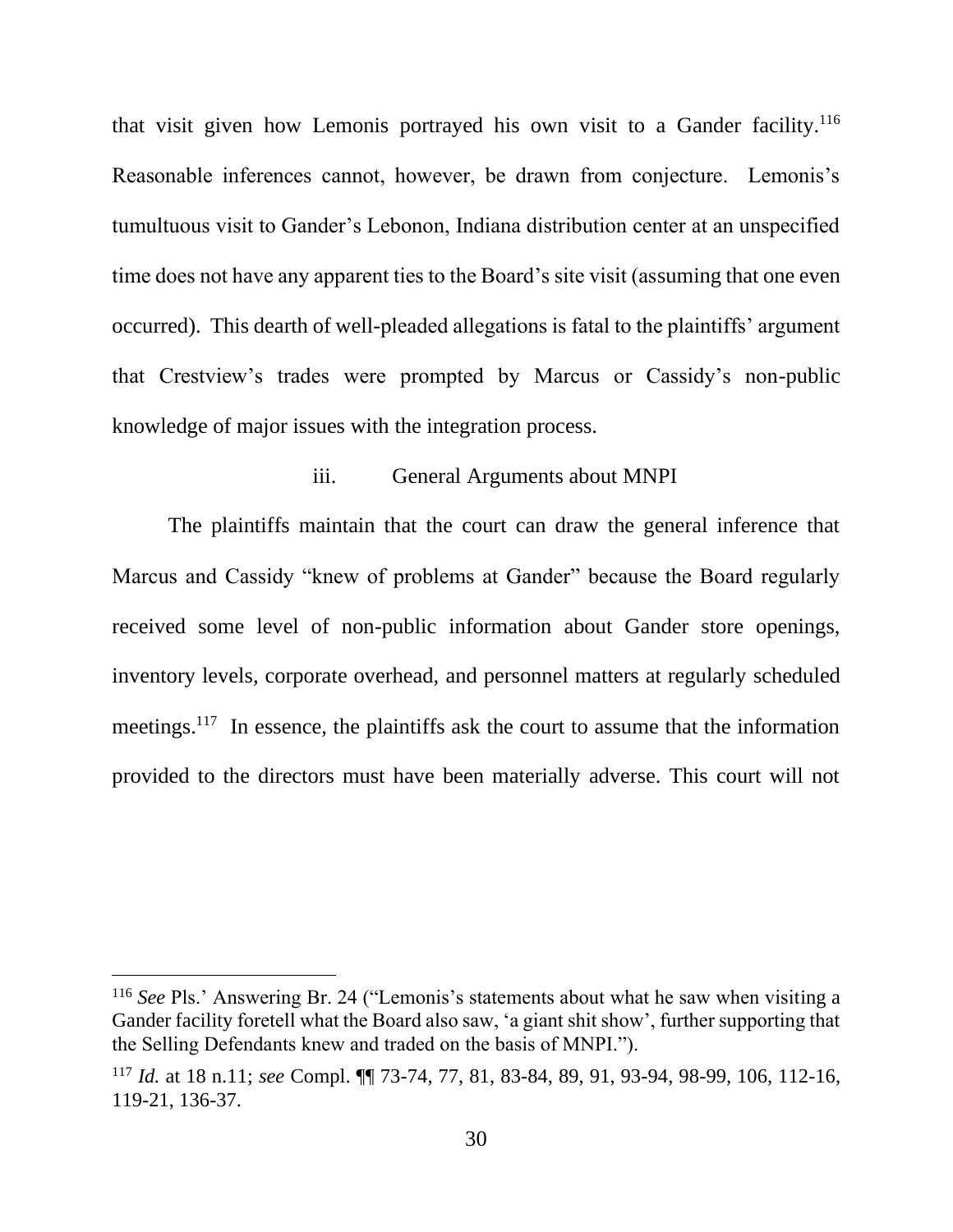credit conclusory allegations that the defendants "must have obtained some additional, material nonpublic information" because of their roles as fiduciaries.<sup>118</sup>

The plaintiffs' allegations about rising SG&A expenses and the precise number of stores that would open at certain points in time come closest to meeting the particularity threshold. As discussed above, the Company made the rising SG&A expenses public before Crestview traded and informed the public that Gander stores were opening later than planned.

The plaintiffs have not shown that the differences between the number of stores the Board believed would open compared to the figures given to the public meet the definition of materiality. For example, whether 60 or 70 Gander stores would open in 2018 does not reflect a "substantial likelihood" of an "extreme departure" from the Company's public statements about anticipated store openings.<sup>119</sup> The Company had consistently announced that the number of stores to be opened, and the timing of those openings, was not set but subject to many factors.<sup>120</sup>

<sup>118</sup> *Tilden v. Cunningham*, 2018 WL 5307706, at \*19 (Del. Ch. Oct. 26, 2018); *see also Rattner v. Bidzos*, 2003 WL 22284323, at \*11 (Del. Ch. Sept. 20, 2003).

<sup>119</sup> *Oracle*, 867 A.2d at 939-40.

<sup>120</sup> *See* May 2017 Form 8-K at 1; May 2017 Prospectus at 6, 55; October 2017 Prospectus at 7, 34, 56-57.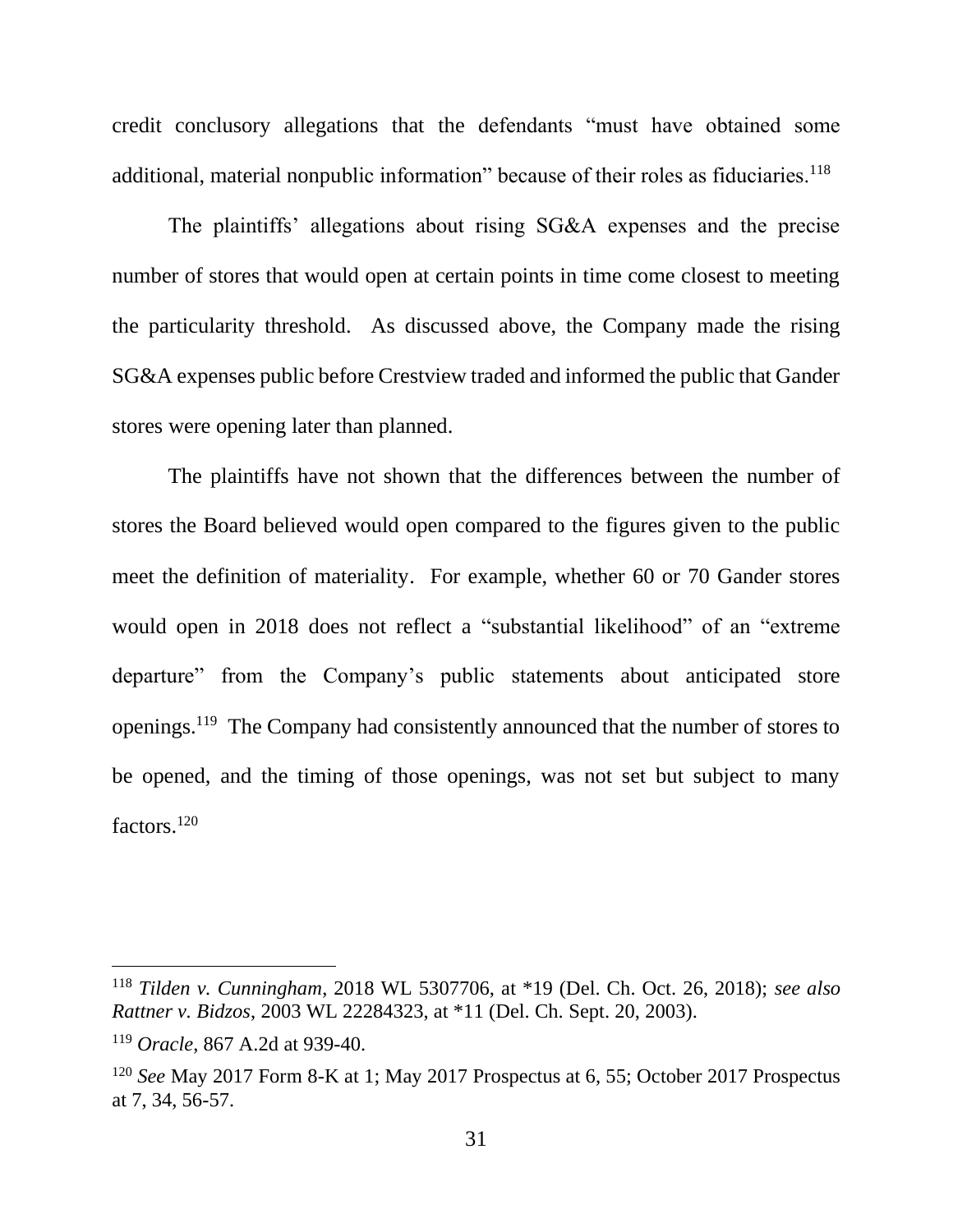The vague allegations here bear little resemblance to cases cited by the plaintiffs where the court has drawn an inference that directors possessed MNPI. In *In re Fitbit, Inc. Stockholder Derivative Litigation*, for example, the court found that fiduciaries' knowledge of MNPI about the "scope and severity" of problems with a medical device could be inferred where they were given internal documents discussing the product's significant design flaws while the company was making bullish public statements about the product.<sup>121</sup> In *Louisiana Police Retirement System v. Pyott*, the court inferred that the board "knowingly approved and substantially oversaw a business plan that required illegal off-label marketing and support initiatives" for a medication where an internal presentation specified that pursuing unapproved uses was a "Top Corporate Priorit[y]."<sup>122</sup> In *Macomb County Employees' Retirement System v. McBride*, the court held that the plaintiff had pleaded particularized facts supporting an inference that the defendants possessed MNPI where the board knew that the company's primary revenue stream would be "imperil[ed]" based on a board presentation that "specifically contemplated" the company's "unsustainable" plot eventually being "foiled."<sup>123</sup>

 $121$  2018 WL 6587159, at \*7.

<sup>122</sup> 46 A.3d 313, 353, 356 (Del. Ch. 2012), *rev'd sub nom Pyott v. La. Mun. Police Emps.' Ret. Sys.*, 74 A.3d 612 (Del. 2013).

<sup>123</sup> C.A. No. 2019-0658-AGC, at 16 (Del. Ch. Mar. 9, 2021) (TRANSCRIPT).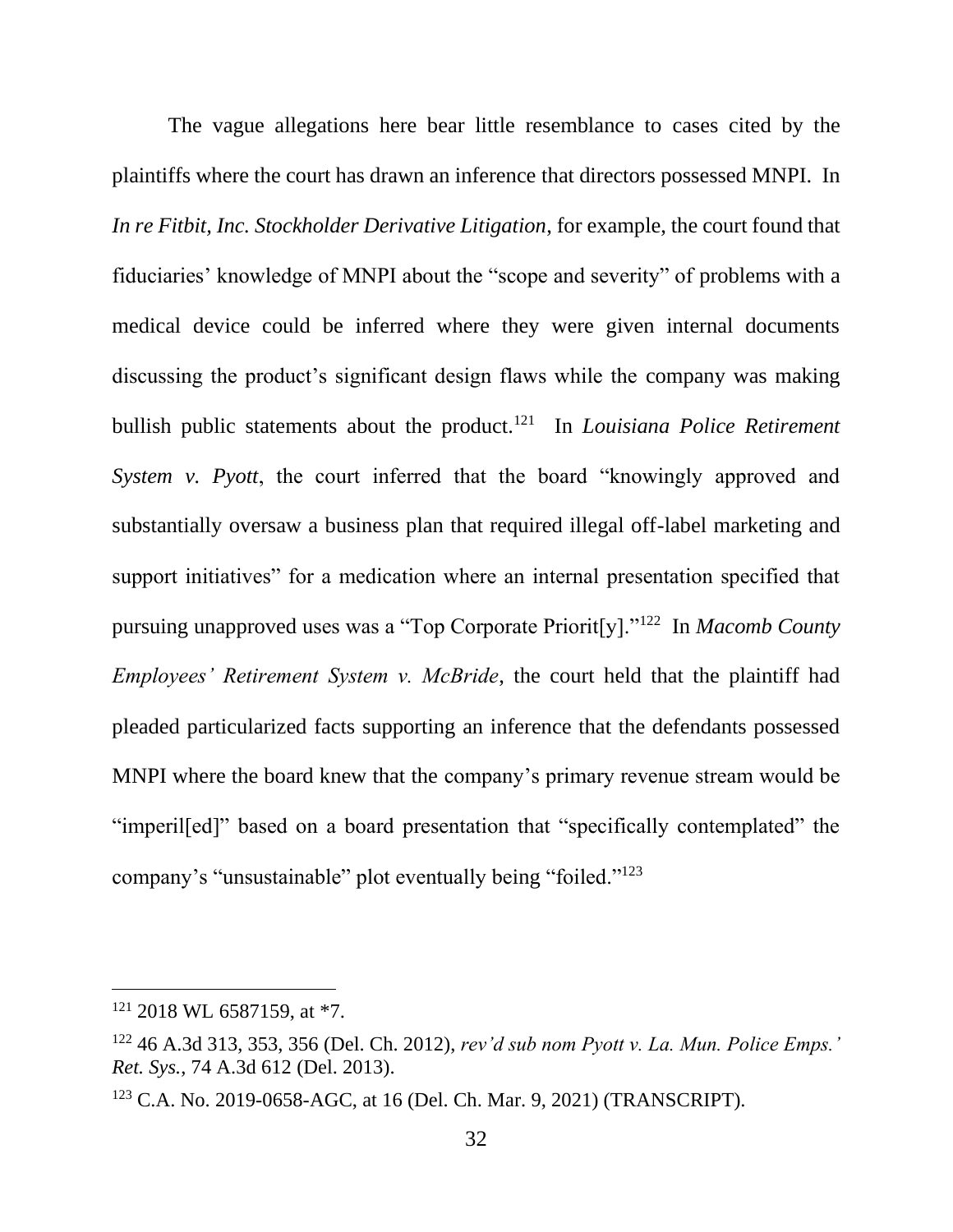Nothing of the sort is alleged here. The Complaint's conclusory allegations are more akin to those in *TrueCar*, where the plaintiffs alleged that the board had non-public information that a website redesign would negatively affect the company's business.<sup>124</sup> Because the complaint's description of information given to the board was vague, "susceptible to multiple interpretations," and gave no indication that the company's sales would be materially impaired, the court concluded that the plaintiffs failed to meet their pleading burden.<sup>125</sup> The plaintiffs in this case have similarly failed to demonstrate that Cassidy or Marcus possessed material information that the market lacked at the time of the trades.

### b. Scienter

The second element of *Brophy* requires that a plaintiff sufficiently plead that a fiduciary made trades based, at least in part, on the MNPI she possessed.<sup>126</sup> In other words, a successful insider trading claim requires a showing that the selling defendants acted with scienter, which must be alleged for each sale by each defendant.<sup>127</sup> Because the plaintiffs have failed to plead that Marcus or Cassidy

 $124$  2020 WL 5816761, at \*13-16.

<sup>125</sup> *Id.*

<sup>126</sup> *Fitbit*, 2018 WL 6587159, at \*12; *Guttman*, 823 A.2d at 505.

<sup>127</sup> *TrueCar*, 2020 WL 5816761, at \*25.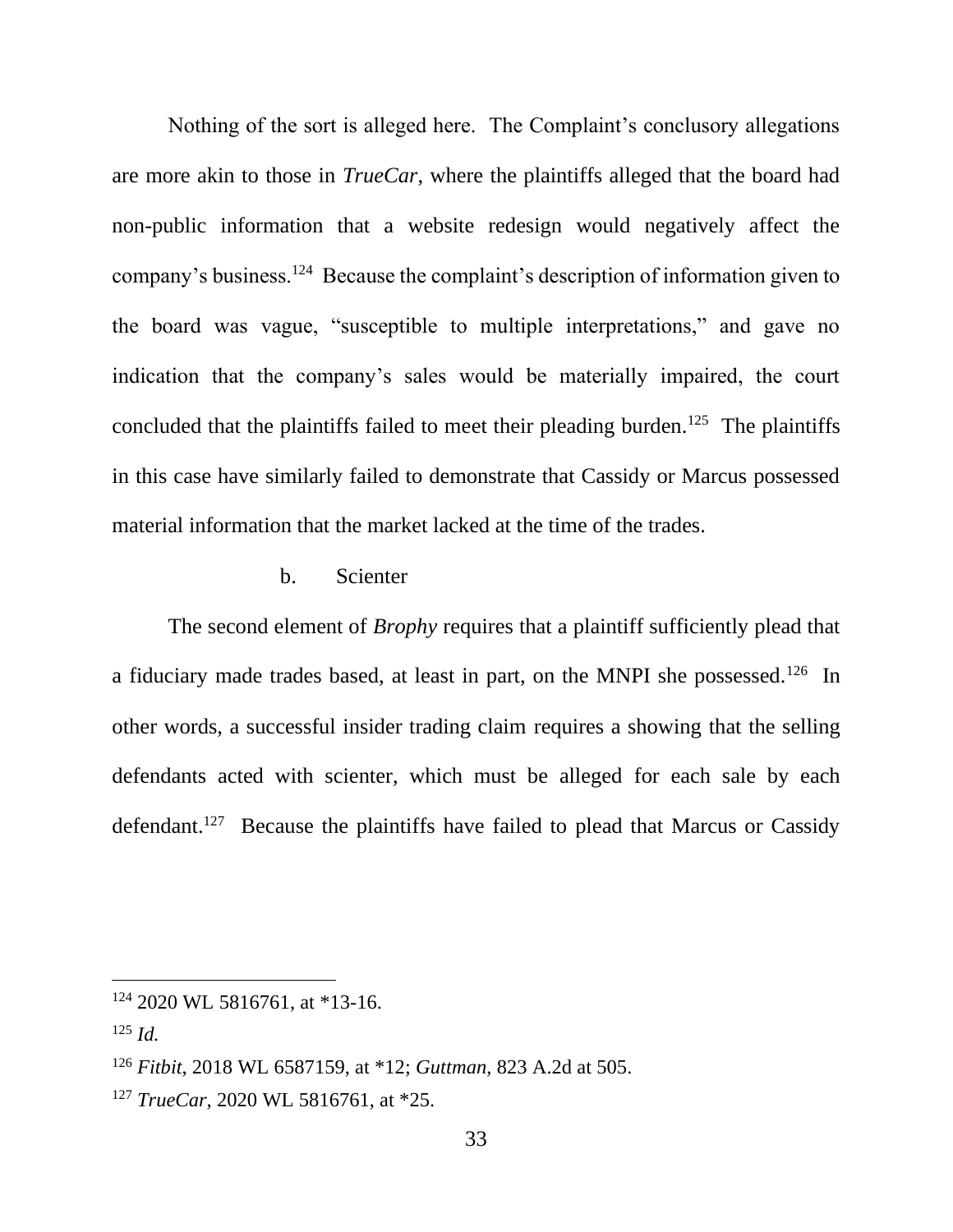possessed MNPI at the time of Crestview's trades, they cannot show that those trades were motivated by the substance of that information.<sup>128</sup>

Any inference that Crestview's trading decisions were completed on the basis of Marcus or Cassidy's superior information is further undercut by the timing of the trades. Crestview's May 31 and June 9, 2017 trades followed the Company's May 4 and 26, 2017 disclosures that it lacked an exact schedule for which stores would open and when.<sup>129</sup> Crestview's October 30 and November 1, 2017 trades followed the Company's August 10, 2017 disclosure that uncertainty remained about the number of store openings and that SG&A expenses had increased and been affected by Gander.<sup>130</sup> And the October 2017 prospectus announced that the initial 15 to 20 store openings were delayed until 2018.<sup>131</sup>

In *Guttman v. Huang*, the court observed that trades made after a public announcement refuted an inference of wrongdoing because they are "more obviously consistent with the idea that [the Company] permitted stock sales in such periods

<sup>&</sup>lt;sup>128</sup> *Id.* at \*26 (rejecting the argument that directors faced a substantial likelihood of liability for a *Brophy* claim where the plaintiffs failed to allege particularized facts supporting an inference that they possessed MNPI, "much less that they consciously acted to exploit such information").

<sup>129</sup> Compl. ¶¶ 88, 163; *see* Defs.' Opening Br. Ex. 15; May 2017 Prospectus.

<sup>130</sup> Compl. ¶¶ 100, 163; *see* Q2 2017 Earnings Call.

<sup>&</sup>lt;sup>131</sup> October 2017 Prospectus at 56.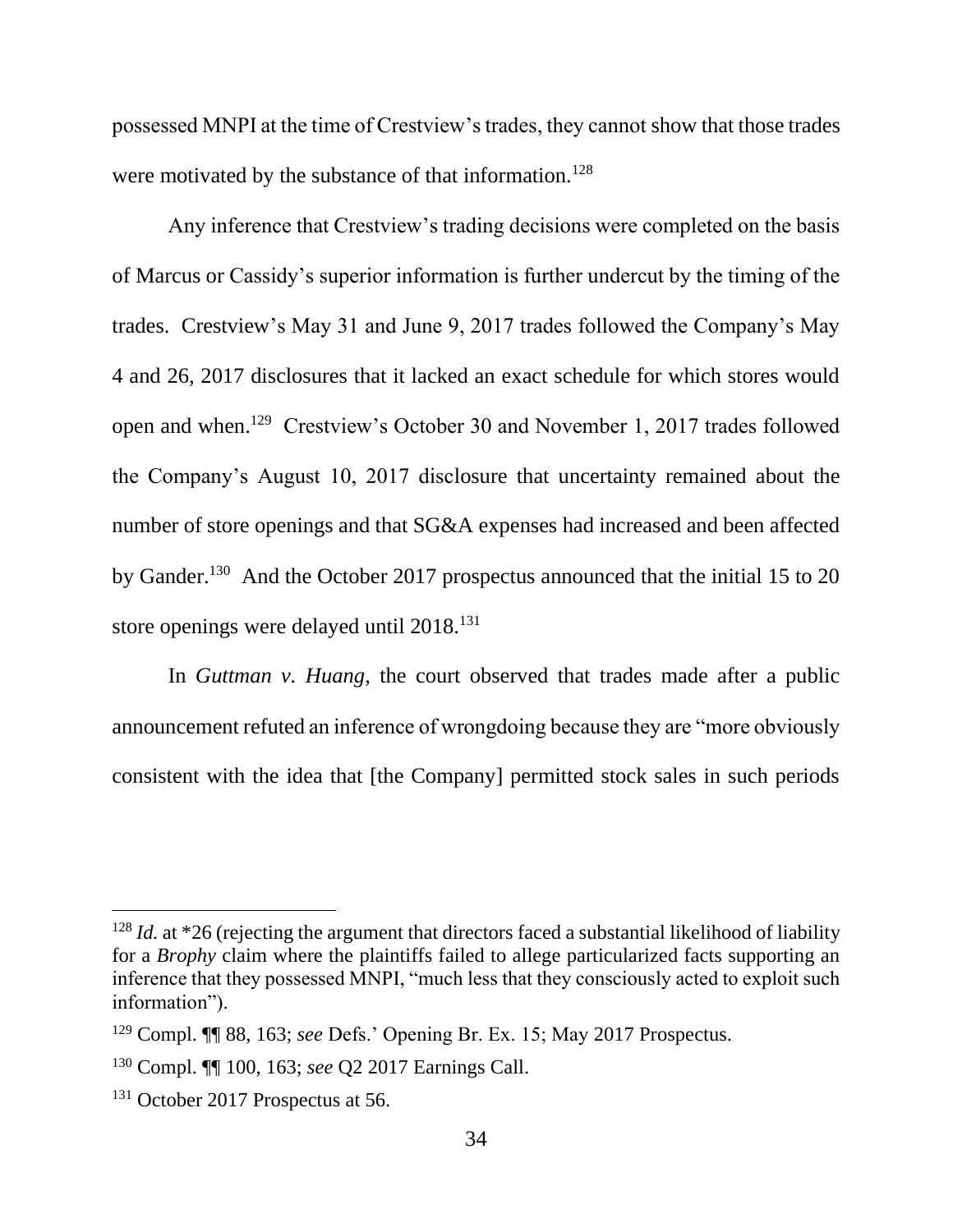[to] diminish[] the possibility that insiders could exploit outside market buyers."<sup>132</sup> Likewise, in *Tilden v. Cunningham*, the court declined to draw an inference of scienter where the defendants "engaged in trades shortly after the company engaged in a transaction or released financial information."<sup>133</sup>

Additionally, Crestview's June 9 and November 1, 2017 trades resulted from underwriters of the May and October 2017 offerings exercising their options to purchase additional shares within a set window.<sup>134</sup> There is no reasonable basis to infer that the timing of those trades was driven by Crestview.

Particularized facts—not speculation—must be pleaded to support a rational inference of scienter. None are provided in the Complaint. As a result, the plaintiffs have not met their burden of pleading that Marcus or Cassidy faces a substantial likelihood of liability under *Brophy* for Crestview's 2017 trades.

#### 2. The Disclosure Claim

The plaintiffs also contend that demand is futile because a majority of the Demand Board faces a substantial likelihood of liability for making or approving false and misleading statements. "Whenever directors communicate publicly or directly with shareholders about the corporation's affairs, with or without a request

<sup>&</sup>lt;sup>132</sup> 823 A.2d at 504.

<sup>133</sup> 2018 WL 5307706, at \*20 (internal alterations omitted) (quoting *Guttman*, 823 A.2d at 503-04).

<sup>134</sup> Compl. ¶ 88; May 2017 Prospectus at 128-33; October 2017 Prospectus at 128-32.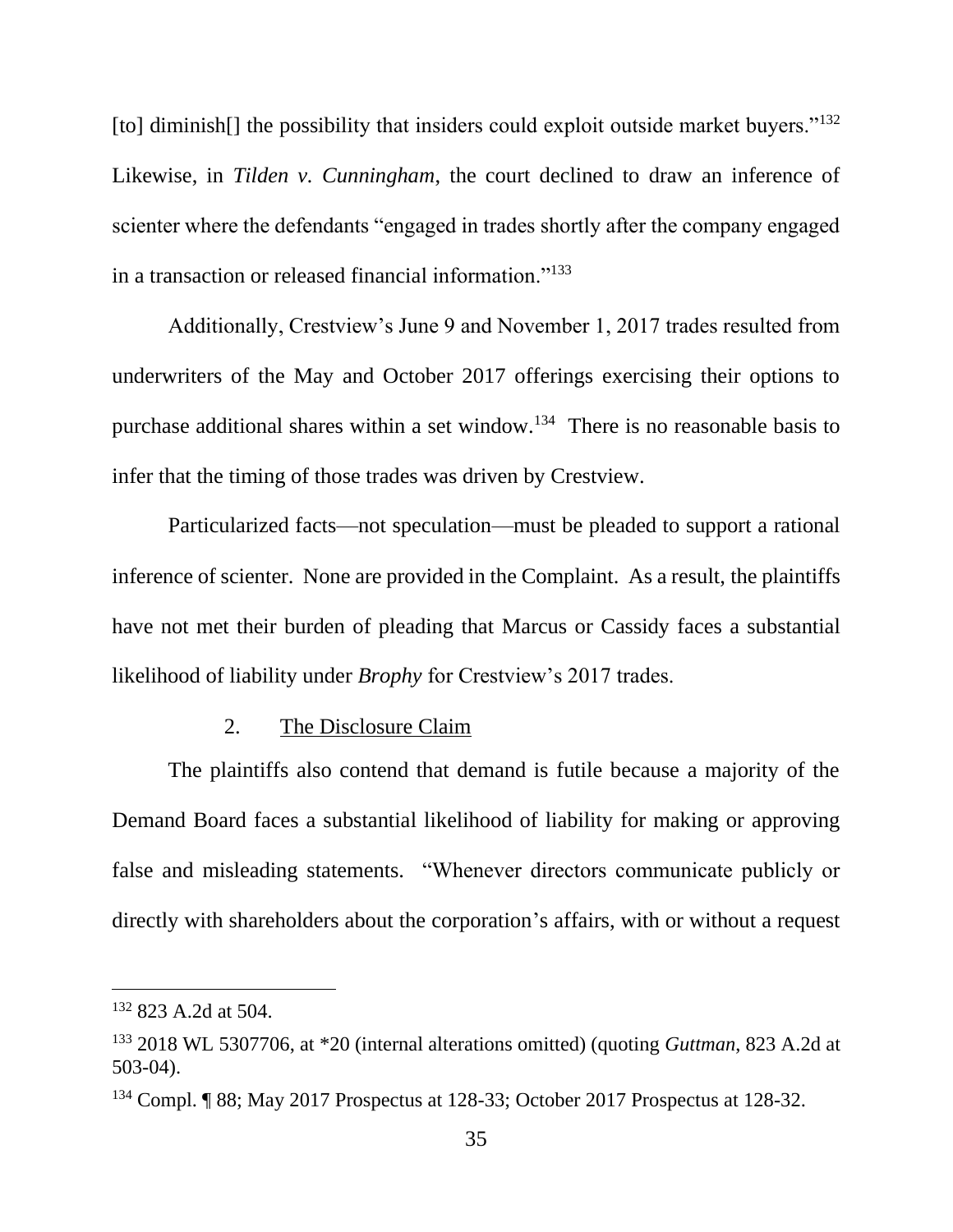for shareholder action, directors have a fiduciary duty to shareholders to exercise due care, good faith and loyalty."<sup>135</sup> Where the disclosures at issue do not request stockholder action, the "plaintiff must allege that the directors 'deliberately misinform[ed] shareholders about the business of the corporation, either directly or by a public statement."<sup>136</sup> Because the Company's charter has an exculpation provision, the plaintiffs must plead particularized allegations that "support the inference that the disclosure violation was made in bad faith, knowingly or intentionally."<sup>137</sup>

A determination of "whether the alleged misleading statements or omissions were made with knowledge or in bad faith requires an analysis of the state of mind of the individual director defendants."<sup>138</sup> Delaware courts infer scienter for such claims where a plaintiff pleads with particularity that directors "had knowledge that any disclosures or omissions were false or misleading or . . . acted in bad faith in not adequately informing themselves<sup>"139</sup> and were "'sufficient[ly]  $\dots$  involve[d] in the

<sup>135</sup> *Malone v. Brincat*, 722 A.2d 5, 10 (Del. 1998).

<sup>136</sup> *TrueCar*, 2020 WL 5816761, at \*13 (quoting *Malone*, 722 A.2d at 14 (Del. 1998)); *see In re infoUSA, Inc. S'holders Litig.*, 953 A.2d 963, 990 (Del. Ch. 2007) ("When a Delaware corporation communicates with its shareholders, even in the absence of a request for shareholder action, shareholders are entitled to honest communication from directors, given with complete candor and in good faith.").

<sup>137</sup> *O'Reilly v. Transworld Healthcare, Inc.*, 745 A.2d 902, 915 (Del. Ch. 1999).

<sup>138</sup> *Citigroup*, 964 A.2d at 134.

<sup>139</sup> *Id.*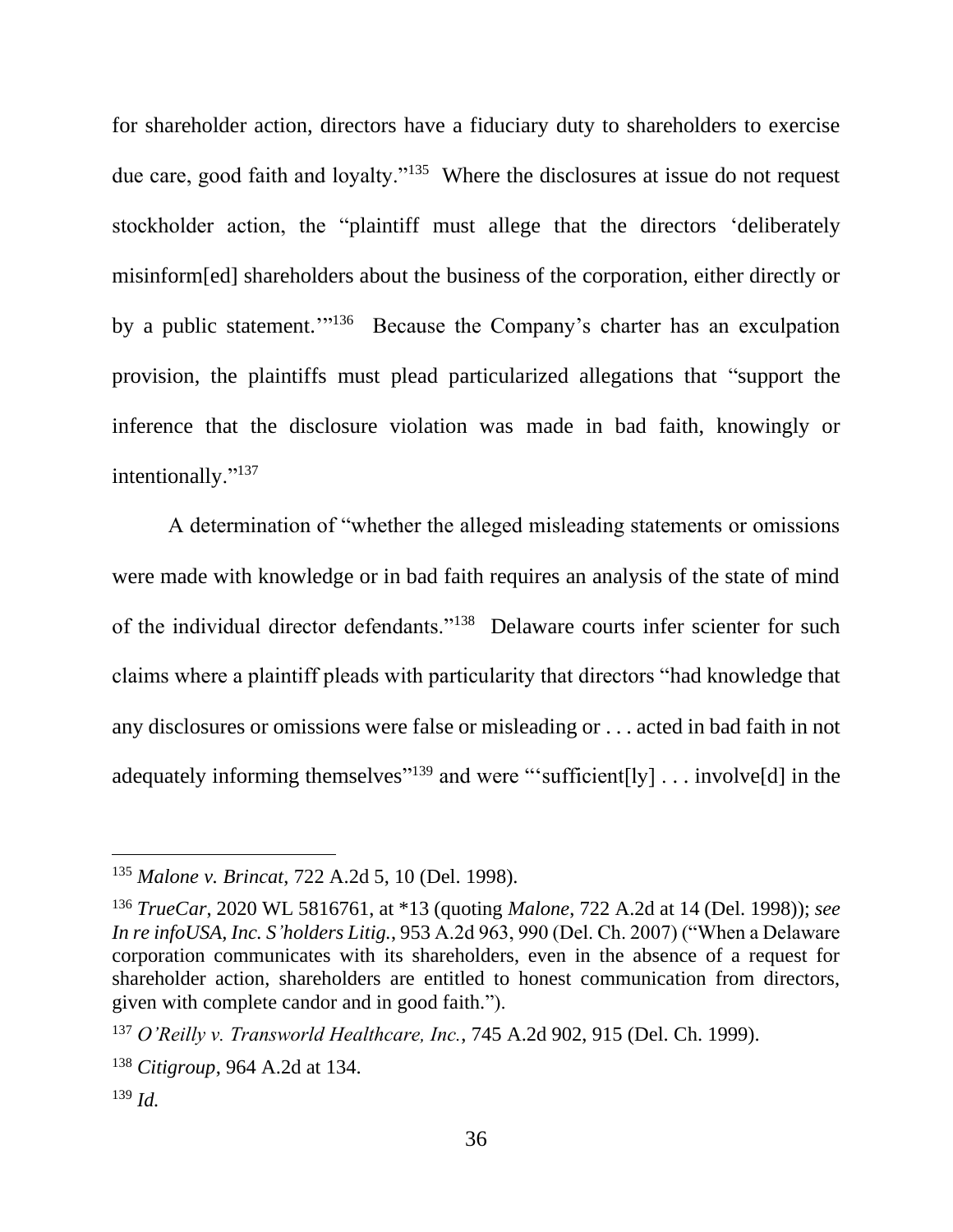preparation of the disclosures' or that the director defendants 'were otherwise responsible for' the disclosures."<sup>140</sup>

Again, the bulk of the plaintiffs' allegations concern statements made by Lemonis. The plaintiffs' remaining allegations focus on directors who served on the Audit Committee during the relevant time period—Baltins, Cassidy, Schickli, George, and Kosick—for having "reviewed and approved the improper statements."<sup>141</sup> In particular, the plaintiffs contend that the Audit Committee reviewed and approved quarterly and annual SEC filings and the prepared remarks for quarterly earnings calls. $^{142}$ 

Two groups of disclosures are at issue: (1) those about the Company's compliance with GAAP and internal controls, and (2) those regarding the Gander integration, anticipated store openings, and their effects on the Company's financial performance.<sup>143</sup> Despite having received a Section 220 production including Board minutes and materials, the plaintiffs have failed to demonstrate that Baltins, Cassidy, Marcus, Schickli, George, or Kosick face a substantial likelihood of liability for either set of disclosures.

<sup>140</sup> *TrueCar*, 2020 WL 5816761, at \*13 (quoting *Citigroup*, 964 A.2d at 133 n.91, 134).

<sup>141</sup> Compl. ¶¶ 40, 64-65, 73, 76, 92, 105, 122, 132, 142.

<sup>&</sup>lt;sup>142</sup> Id.  $\P$  39-40. There are no allegations about Marcus's involvement in the disclosures that come close to meeting the particularity requirement. He was not a member of the Audit Committee.

<sup>143</sup> *Id.* ¶ 124; *see* Pls.' Answering Br. 34-39.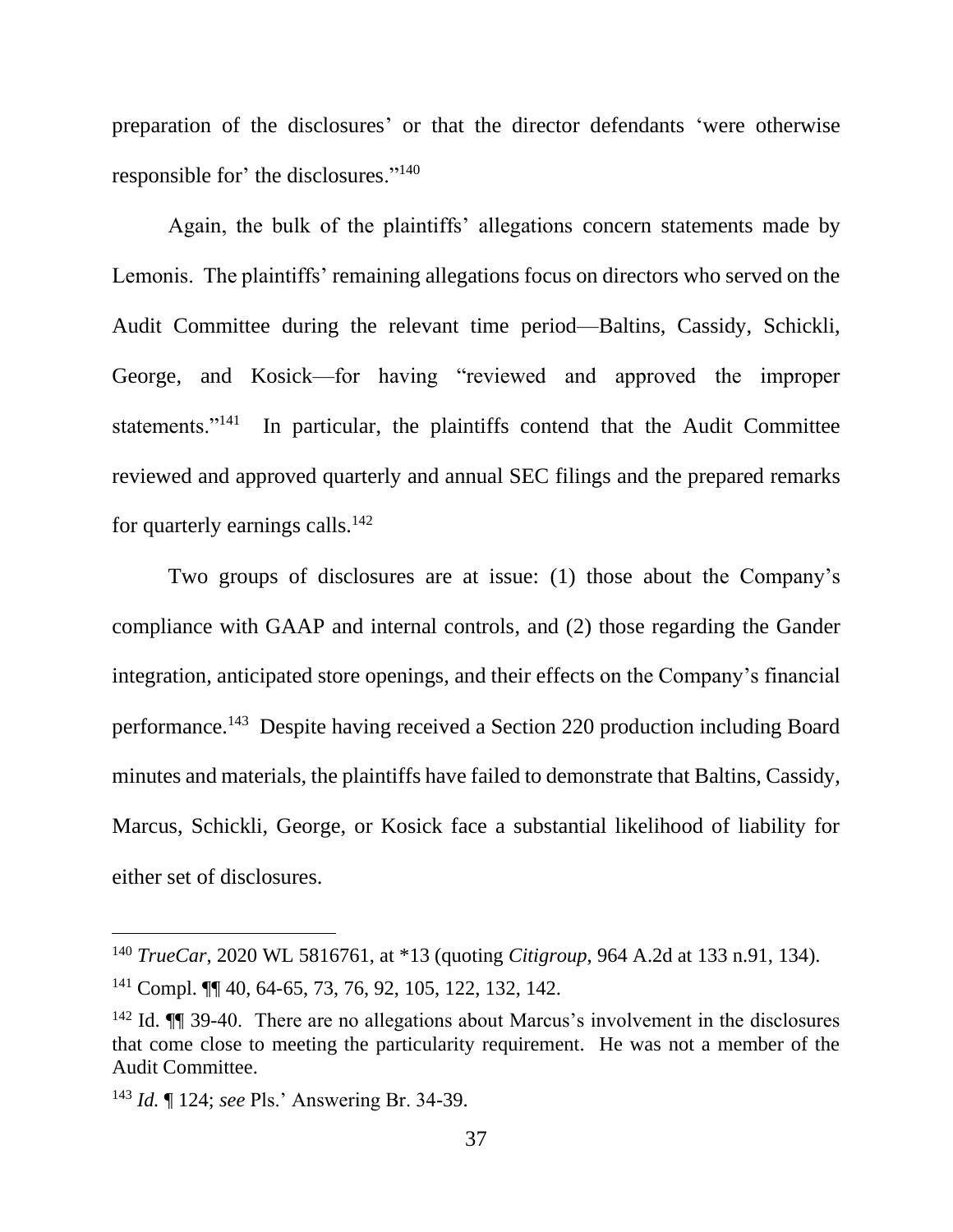#### a. Disclosures about GAAP and Financial Controls

The first category of disclosures includes the Company's 2016 Form 10-K, Form 10-Qs for the first, second, and third quarters of 2017, and the prospectuses for the May and October 2017 secondary offerings.<sup>144</sup> The plaintiffs allege that the Audit Committee "reviewed and approved" the 2016 Form 10-K, despite the fact that it included overstated fourth quarter and year end results and falsely stated that the Company's "disclosure controls and procedures were effective" at the time.<sup>145</sup> The plaintiffs make similar allegations about the Audit Committee's approvals of the first, second, and third quarter 2017 Forms 10-Q, which stated that the Company's financials were prepared in accordance with GAAP and that it had effective internal controls.<sup>146</sup> The prospectuses made similar representations and incorporated the annual and quarterly SEC filings by reference.<sup>147</sup>

The Complaint lacks any well-pleaded facts from which the court could infer that the directors approved the public filings while knowing that they were materially false or misleading. On February 27, 2018—more than three months after the Company's Form 10-Q for the third quarter of 2017 was filed—the Company disclosed that certain accounting issues required revisions to the Company's fourth

<sup>144</sup> Compl. ¶¶ 66-69, 77-80, 86, 92-95, 101-02, 105-07.

 $145$  *Id.*  $\P\P$  64, 69.

<sup>146</sup> *Id.* ¶¶ 76, 80, 92, 95, 107.

<sup>147</sup> *Id.* ¶¶ 86, 101-02.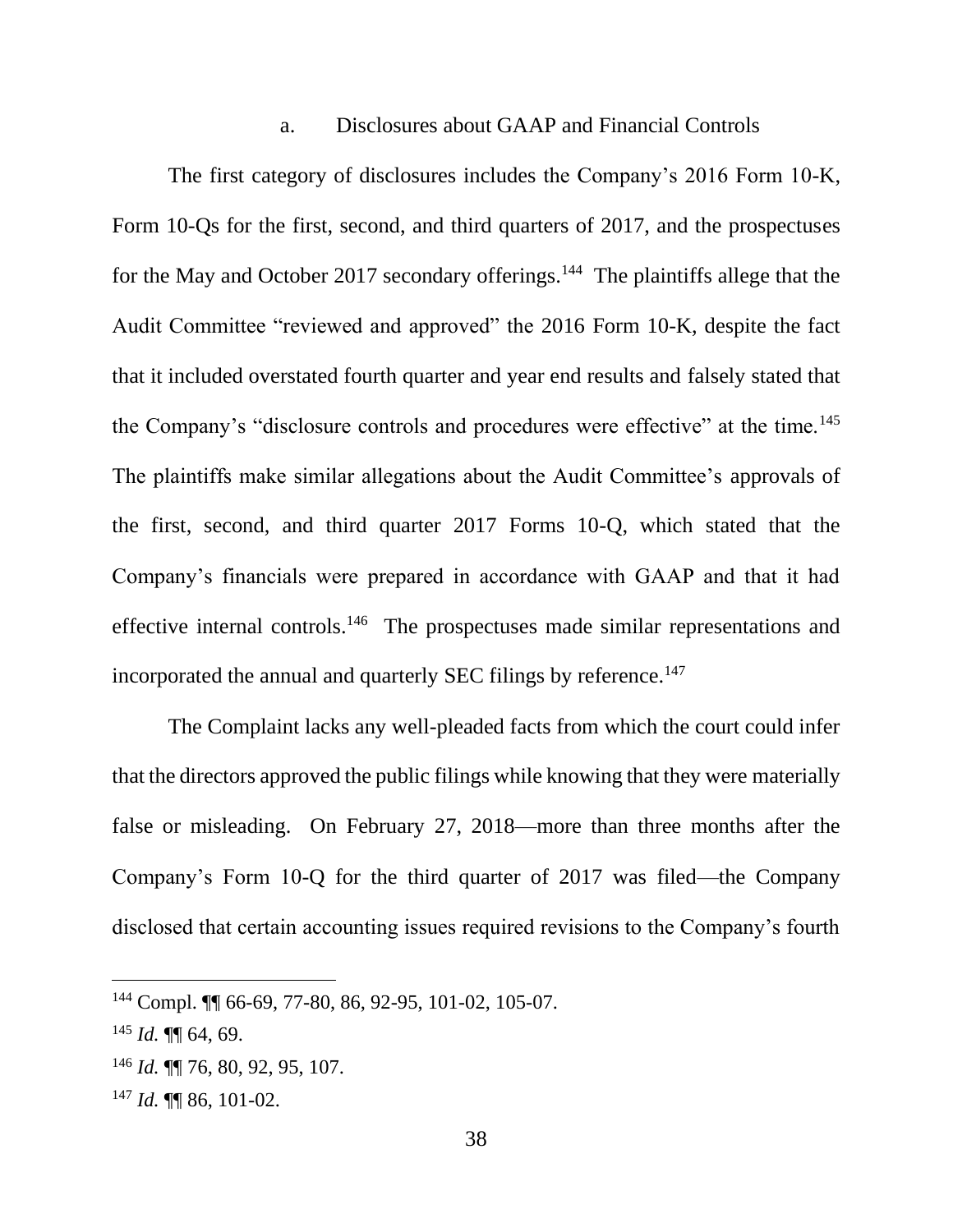quarter and year end 2016 financial statements and that material weaknesses in internal controls had been identified.<sup>148</sup> There are no particularized allegations indicating that the Board learned about this information until a February 22, 2018 Board meeting, where Wolfe discussed the need to make adjustments to the Company's financial statements.<sup>149</sup> The plaintiffs do not allege "what the directors knew and when" about the Company's accounting and internal control weaknesses before that.<sup>150</sup>

### b. Disclosures about Gander

The second category of alleged misstatements and omissions concerns the Gander integration. The plaintiffs cite to a plethora of allegedly false and misleading statements in various public filings, press releases, and earnings call transcripts that were reviewed and approved at Audit Committee meetings.<sup>151</sup> For some of the challenged statements, such as press releases about the Gander acquisition, the

<sup>148</sup> *Id.* ¶ 124.

<sup>&</sup>lt;sup>149</sup> *Id.* If 119. The plaintiffs also allege that on January 4, 2018, the Board was told about "recognition of revenue related to the Company's roadside assistance program"—one of the four areas of erroneous accounting. *Id.* ¶ 115. Even if the court inferred that the Board learned about the error at that meeting, it received the information months after the relevant disclosures were made. The plaintiffs further state that "Lemonis or the Company" should have disclosed the accounting error in the Company's January 4, 2018 press release. *Id.* ¶ 118. No Board involvement in that press release is alleged.

<sup>150</sup> *Citigroup*, 964 A.2d at 132-34 & n.88.

<sup>151</sup> *See* Compl. ¶¶ 74-122.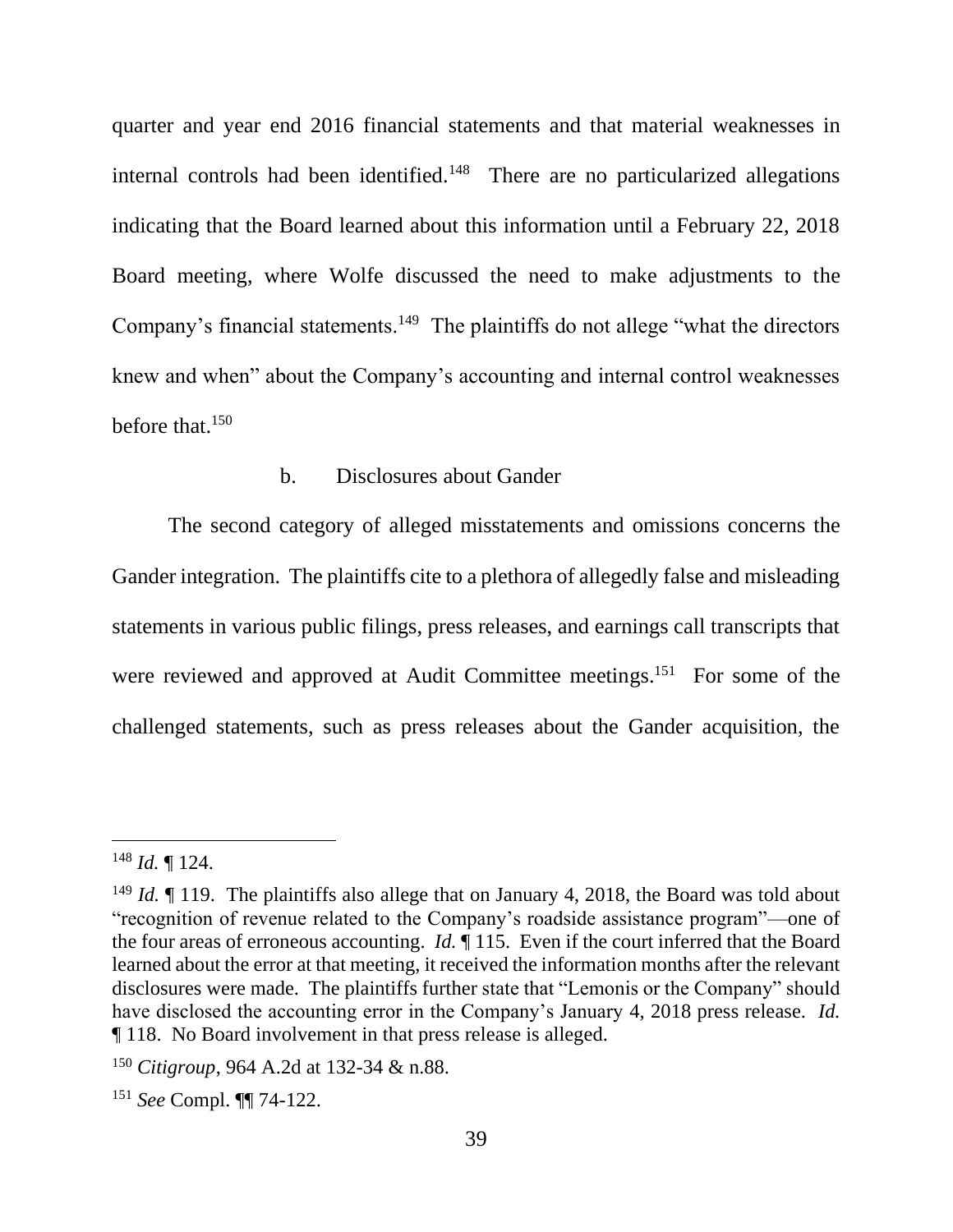Complaint lacks any allegation of involvement by the outside directors.<sup>152</sup> Without particularized facts connecting the Board to the statements, the plaintiffs cannot establish a threat of director liability.<sup>153</sup>

For the disclosures where some director involvement is pleaded, the allegations in the Complaint largely follow a pattern. The plaintiffs allege that the Audit Committee met to review certain disclosures, that the Board also met and received information about Gander, and that disclosures were then issued that contradicted or concealed the information received by the Board.<sup>154</sup> By and large, the plaintiffs challenge Lemonis's statements—either quoted in press releases or made during earnings calls—that a certain number of Gander stores with a "clear path to profitability" were set to open and that the process was successful.<sup>155</sup> The plaintiffs' theory is that the Board either knew that the Company lacked a plan to open Gander stores on time or that the integration process was disastrous but withheld that information from the public.

The plaintiffs' claims center on two disclosures in particular. First, the plaintiffs critique the Company's February 27, 2018 press release announcing

<sup>152</sup> *E.g.*, Compl. ¶¶ 78, 82, 90, 117.

<sup>153</sup> *See Citigroup*, 964 A.2d at 133 n.88 ("Pleading that the director defendants 'caused' or 'caused or allowed' the Company to issue certain statements is not sufficient particularized pleading to excuse demand under Rule 23.1."); *see also Brehm*, 746 A.2d at 254.

<sup>154</sup> *E.g.*, Compl. ¶¶ 74-78, 92-97, 105-09.

<sup>155</sup> *See Id.* ¶¶ 61, 78, 81-82, 90, 96, 109, 128.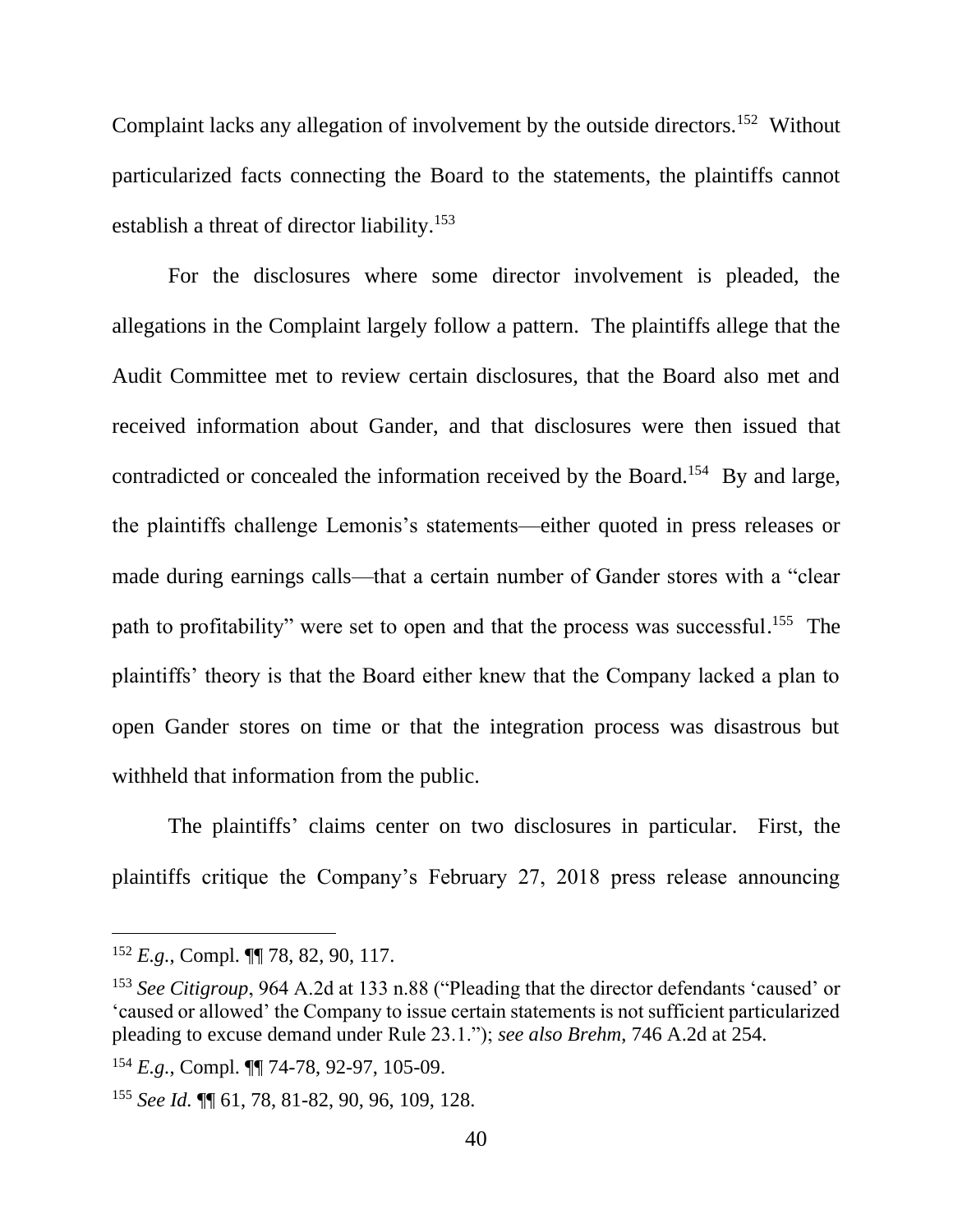financial results for the fourth quarter and fiscal year 2017, which stated that the Company was "pleased with the early trends" for the "first Gander Outdoor stores opened in December 2017."<sup>156</sup> Second, they complain about an earnings call the same day, during which Lemonis stated that "[e]arly trends" in the first stores were "promising," that the Company was being "calculated and disciplined" in opening stores, and that the Company's "plan" was to "open nearly 72 Gander Outdoor stores by mid-June."<sup>157</sup> The plaintiffs assert that these statements, which had been approved in some form by the Audit Committee on February 23, 2018, were false because they did not disclose rising expenses due to integration problems or that the Company lacked a plan to open 72 stores as announced.<sup>158</sup>

No particularized facts are provided to support a reasonable inference that the Audit Committee members approved those disclosures, knowing that they were false, for many of the same reasons that the *Brophy* claims were found wanting. The increase in SG&A expenses due to Gander and its expected drag on the Company's adjusted EBITDA in the first half of the year were disclosed.<sup>159</sup> And there is no reason to conclude that the directors believed that the Company lacked a plan to open Gander stores despite approving disclosures indicating otherwise.

<sup>156</sup> *Id.* ¶ 123.

<sup>157</sup> *Id.* ¶ 128.

<sup>158</sup> *Id.* ¶ 129; Pls.' Answering Br. 36-37.

<sup>159</sup> Compl. ¶ 126; Q4 2017 Earnings Call.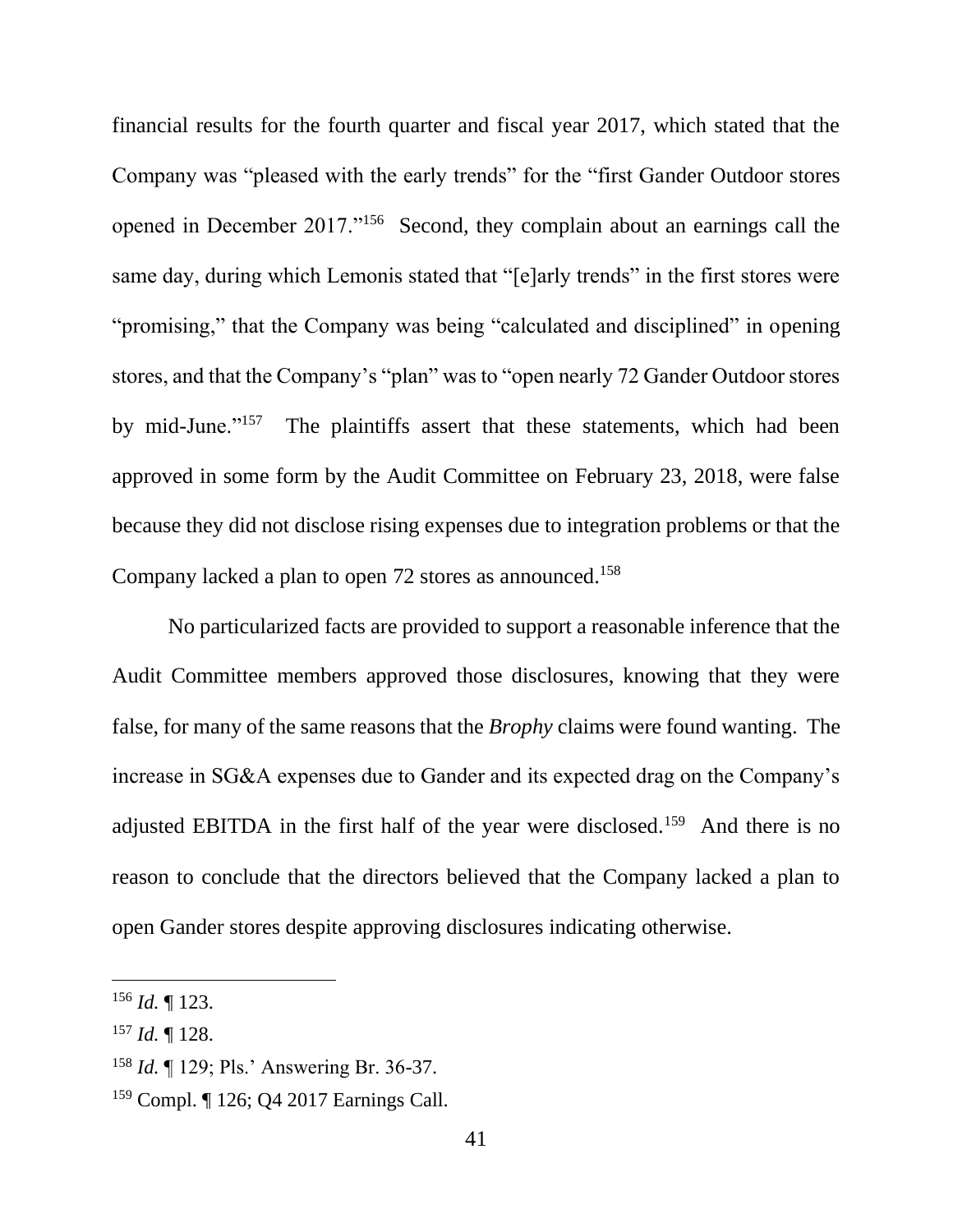The plaintiffs' allegations about the subsequent time period fare no better. According to the Complaint, the 2018 plans that the Board received on December 5, 2017 and January 4, 2018 contradicted the Company's disclosures about intended store openings.<sup>160</sup> Those plans stated that 60 stores were targeted to open in 2018 and provided a timeline for those openings. The Company's February 27, 2018 disclosures, by contrast, announced that as many as 72 stores would open by mid-June 2018 and described openings to date that were behind the timeline in the 2018 plans.<sup>161</sup>

Those facts cannot support an inference that the Audit Committee members knowingly and in bad faith issued disclosures overstating the number of store openings. To start, the figures in the 2018 plans are based on projections dated November 27, 2017.<sup>162</sup> The Company had also repeatedly announced that the number of stores was subject to change.<sup>163</sup> Moreover, there is no indication that the Audit Committee members believed that the difference between opening 60 and 72

<sup>160</sup> Compl. ¶¶ 114, 116; *see* 2018 Preliminary Plan; 2018 Plan.

<sup>&</sup>lt;sup>161</sup> Compl. ¶ 129.

<sup>&</sup>lt;sup>162</sup> 2018 Preliminary Plan at 19-20; 2018 Plan at 19-20; Compl. ¶ 114, 116. The plans are incorporated by reference into the Complaint. The plaintiffs argue that the Court should infer that the 2018 plans were final because there are no other plans in the record. But it would not be reasonable, given the multitude of disclosures about changes to the number of store openings, to infer that the numbers presented to the Board were set in store rather than management's best estimate as of November 27, 2017.

<sup>163</sup> *See* May 8, 2017 8-K at 1; May 2017 Prospectus at 6, 55; October 2017 Prospectus at 7, 34, 56-57.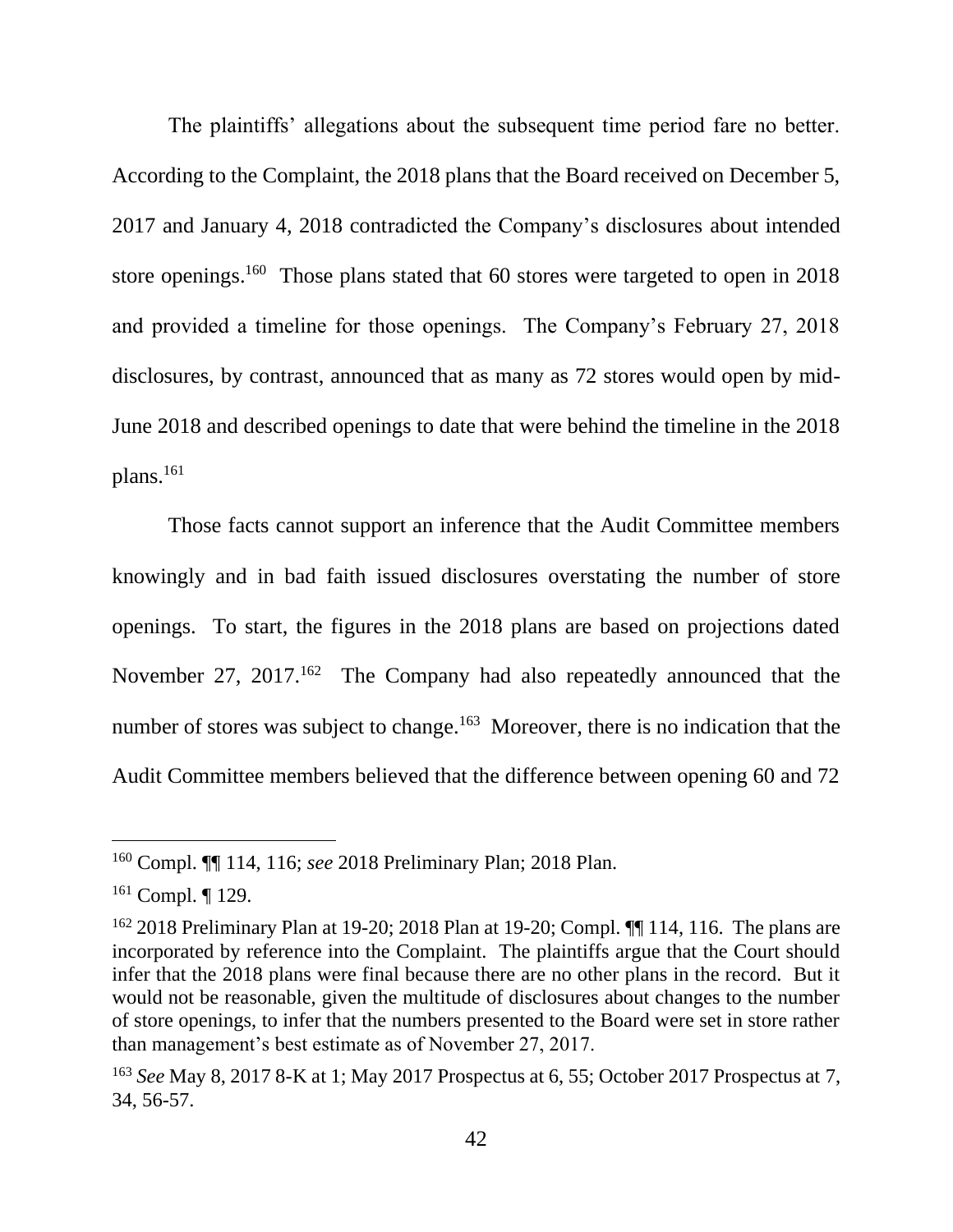Gander stores in 2018 would have a material effect on the Company's financial performance.<sup>164</sup>

More broadly, the plaintiffs maintain that the Board approved positive statements about the Gander integration without mentioning the setbacks in infrastructure, inventory management, logistics, and distributions systems that were, "in defendant Lemonis' words, a 'shit show."<sup>165</sup> Those problems were, according to the Complaint, "revealed" by Lemonis during an earnings call on May 8, 2018.<sup>166</sup> But the plaintiffs never indicate "what specifically the Company was obligated to disclose"<sup>167</sup> before then. There are no particularized allegations providing that the directors learned about major problems with the integration process sooner. The allegations about what the Board knew before the May 2018 earnings call are limited to vague updates about Gander inventory and integration issues.

In short, despite the numerous disclosures challenged, the plaintiffs fall short of demonstrating that any of the outside members of the Demand Board issued false

<sup>164</sup> *See Zimmer Biomet*, 2021 WL 3779155, at \*13 ("The operative inquiry for the court is determining when a majority of the Demand Board both learned about the potentially problematic event 'and understood its significance to [the company's] financial performance.'" (quoting *TrueCar*, 2020 WL 5816761, at \*14)).

<sup>165</sup> *E.g.*, Compl. ¶ 133.

<sup>166</sup> *Id.* ¶¶ 62, 143-50.

<sup>167</sup> *Citigroup*, 964 A.2d at 132-34.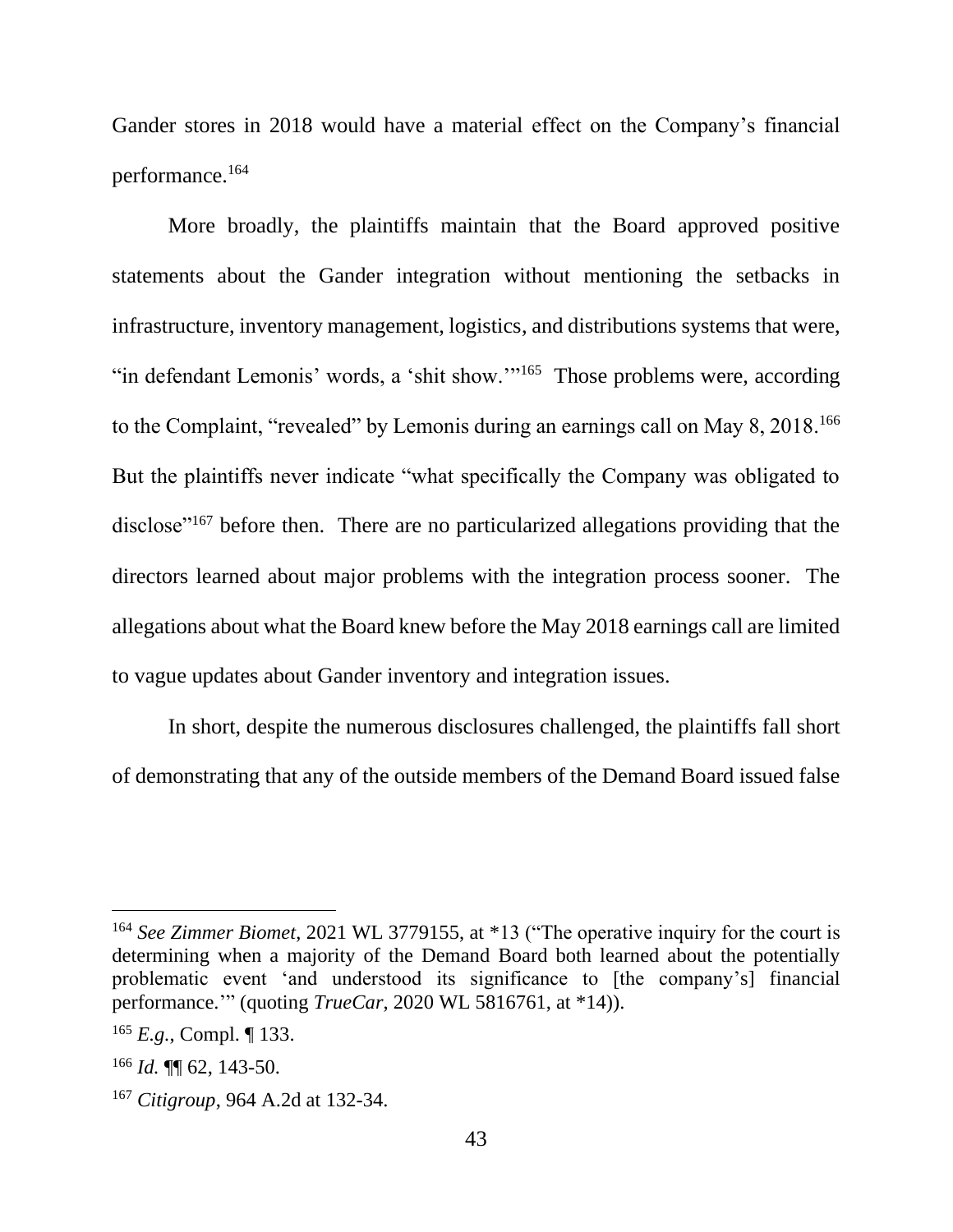and misleading disclosures "in bad faith, knowingly, or intentionally."<sup>168</sup> I cannot conclude that Marcus, Baltins, Cassidy, Schickli, George, or Kosick face a substantial likelihood of liability for approving false and misleading disclosures.

## 3. The *Caremark* Claim

The plaintiffs next argue that the members of the Demand Board face a substantial likelihood of liability for disregarding their oversight duties. It is difficult to discern the grounds for that contention, given that the plaintiffs have attempted to plead *Brophy* and *Malone* claims on the same set of facts. On one hand, the plaintiffs allege that the directors "ma[de] and approv[ed]" false and misleading disclosures after receiving "near real-time information about the Company's true financial health<sup>"169</sup> and that certain directors knowingly traded on MNPI.<sup>170</sup> On the other hand, the plaintiffs' brief maintains that the Board "failed to make a good faith effort to monitor the affairs of the Company" and "stood by" as Lemonis "implemented his disastrous integration plan."<sup>171</sup>

<sup>168</sup> *Malone*, 722 A.2d at 14; *cf. infoUSA*, 953 A.2d at 990 (explaining that directors violate their fiduciary duties "where it can be shown that the directors involved issued their communication with the knowledge that it was deceptive or incomplete").

 $169$  Compl. | 172.

<sup>170</sup> *Id.* ¶ 174.

<sup>&</sup>lt;sup>171</sup> Pls.' Answering Br. 40; *see* Compl. ¶ 37 (alleging that "[t]he Individual Defendants . . . failed to prevent the other Individual Defendants from taking . . . illegal actions").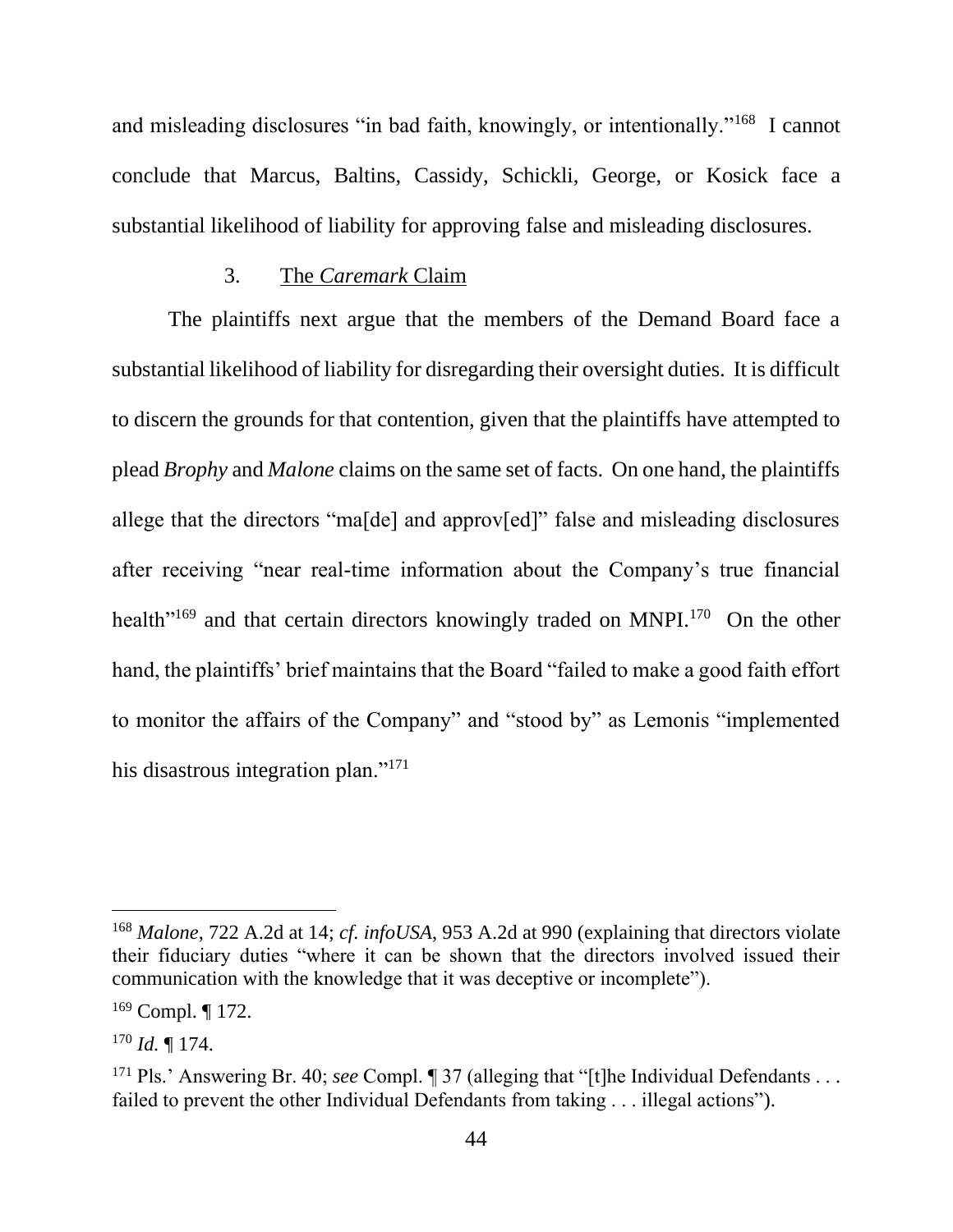These theories of liability are fundamentally inconsistent, suggesting that the plaintiffs have generally failed to meet the stringent pleading requirements of Rule  $23.1$ <sup>172</sup> Given that the plaintiffs have attempted to raise a demand futility argument that would hypothetically affect a majority of the Demand Board, I will nonetheless address the plaintiffs' *Caremark*-like allegations for the sake of completeness.

Oversight liability "is possibly the most difficult theory in corporation law upon which a plaintiff might hope to win a judgment."<sup>173</sup> To prevail, the Complaint must allege particularized facts showing either that (1) "the directors utterly failed to implement any reporting or information system or controls" or that (2) "having implemented such a system or controls, [they] consciously failed to monitor or oversee its operations thus disabling themselves from being informed of risks or problems requiring their attention."<sup>174</sup> Under either prong, "a showing of bad faith

<sup>172</sup> *See In re GoPro, Inc.*, 2020 WL 2036602, at \*8 (Del. Ch. Apr. 28, 2020) ("Even if acceptable as a matter of alternative pleading, when the plaintiff struggles consistently to characterize the nature of the underlying wrongful conduct that gives rise to his claims, this imprecision signals that he may not have pled such conduct *with particularity*."). In *GoPro*, Vice Chancellor Slights similarly faced discordant theories of liability. There, the plaintiffs both argued that the defendants "caused" GoPro to issue false disclosures and also that the directors "consciously failed to monitor" the company's reporting systems that could have prevented those false statements. *Id.* at \*9. He noted the incongruity in pleading that occurs when a plaintiff "characterizes the same set of underlying conduct as both a wrongful 'failure to act' *and* a wrongful 'affirmative decision.'" *Id.* at \*8. The Complaint here suffers from the same inconsistencies.

<sup>173</sup> *In re Caremark Int'l Inc. Deriv. Litig.*, 698 A.2d 959, 967 (Del. Ch. 1996).

<sup>174</sup> *Stone v. Ritter*, 911 A.2d 362, 370 (Del. 2006).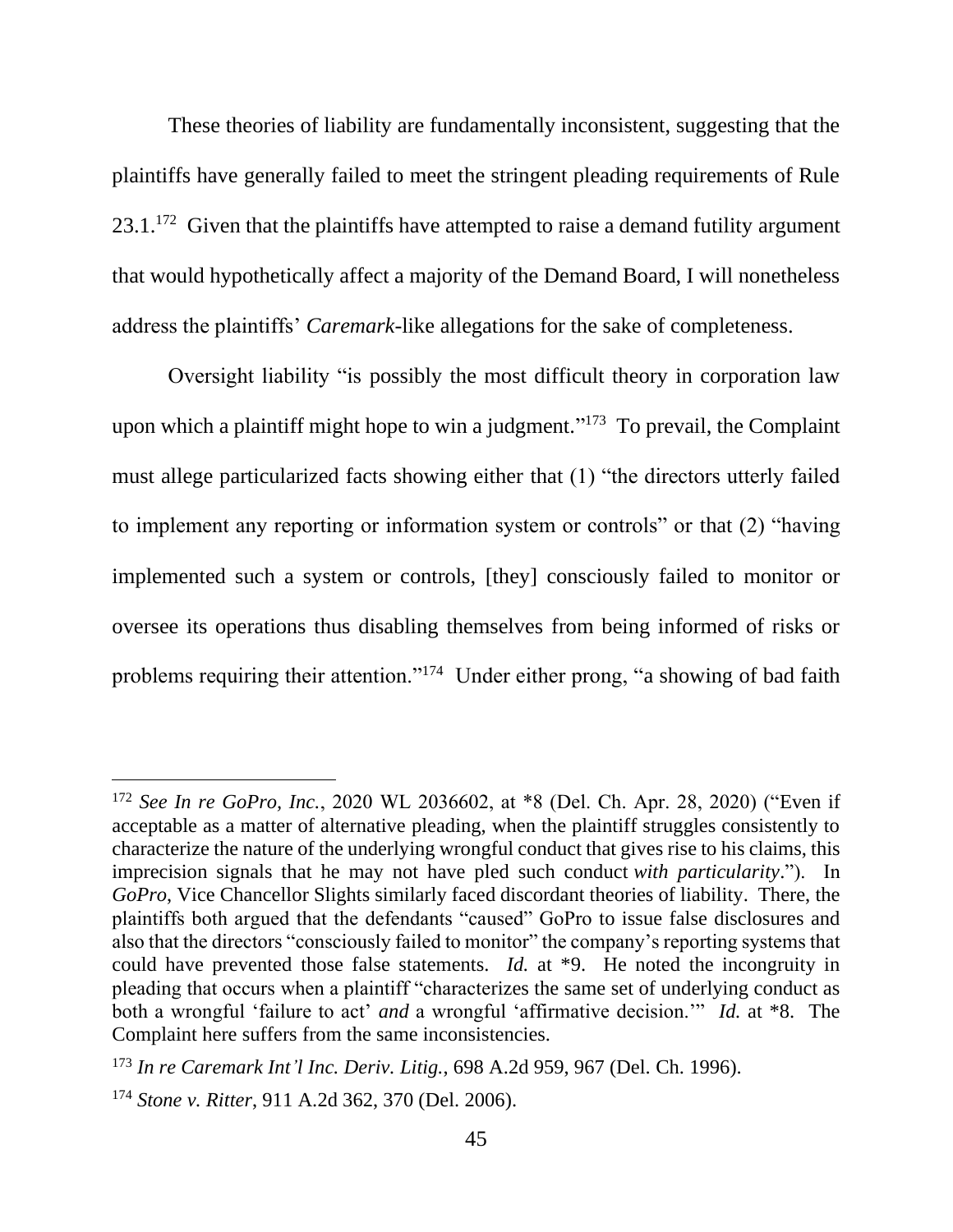conduct . . . is essential to establish director oversight liability."<sup>175</sup> "Only a sustained or systemic failure of the board to exercise oversight . . . will establish the lack of good faith that is a necessary condition to liability." 176

The plaintiffs appear to have advanced a claim for failing to implement a proper reporting system.<sup>177</sup> "For directors to face liability under *Caremark*'s first prong, a plaintiff must show that the director made no good faith effort to ensure the company had in place any system of controls." 178 The Complaint not only lacks the sort of fact pleading that could support a *Caremark* "prong one" claim, but also contains numerous allegations that belie any inference that the directors committed a culpable failure of oversight.<sup>179</sup> For example, the Complaint describes twelve separate Board meetings from May 1, 2017 to February 22, 2018 where Ganderrelated topics were discussed.<sup>180</sup> The plaintiffs also acknowledge that the Audit

<sup>180</sup> Compl. ¶¶ 77-121.

<sup>175</sup> *Id.*

<sup>176</sup> *Caremark*, 698 A.2d at 971.

<sup>&</sup>lt;sup>177</sup> Pls.' Answering Br. 40-46 (arguing that the Board lacked a system of internal controls or monitoring). At times, the plaintiffs also assert that the Board took no "active steps regarding Lemonis's" plans for Gander "even as problems continued to arise." *Id.* at 46.

<sup>178</sup> *Sorenson*, 2021 WL 4593777, at \*12 (internal quotation marks omitted) (quoting *Marchand v. Barnhill*, 212 A.3d 805, 822 (Del. 2019)).

<sup>179</sup> *See Zimmer Biomet*, 2021 WL 3779155, at \*22 (remarking that allegations in the complaint detailing the board's oversight and receipt of information were "inconsistent" with a *Caremark* claim); *TrueCar*, 2020 WL 5816761, at \*19 (holding that the plaintiffs could not state a claim under the first prong of *Caremark* where the complaint "acknowledged" the existence of reporting systems in place "to review and approve" public filings, "including an Audit Committee"); *see also Guttman*, 823 A.2d at 507.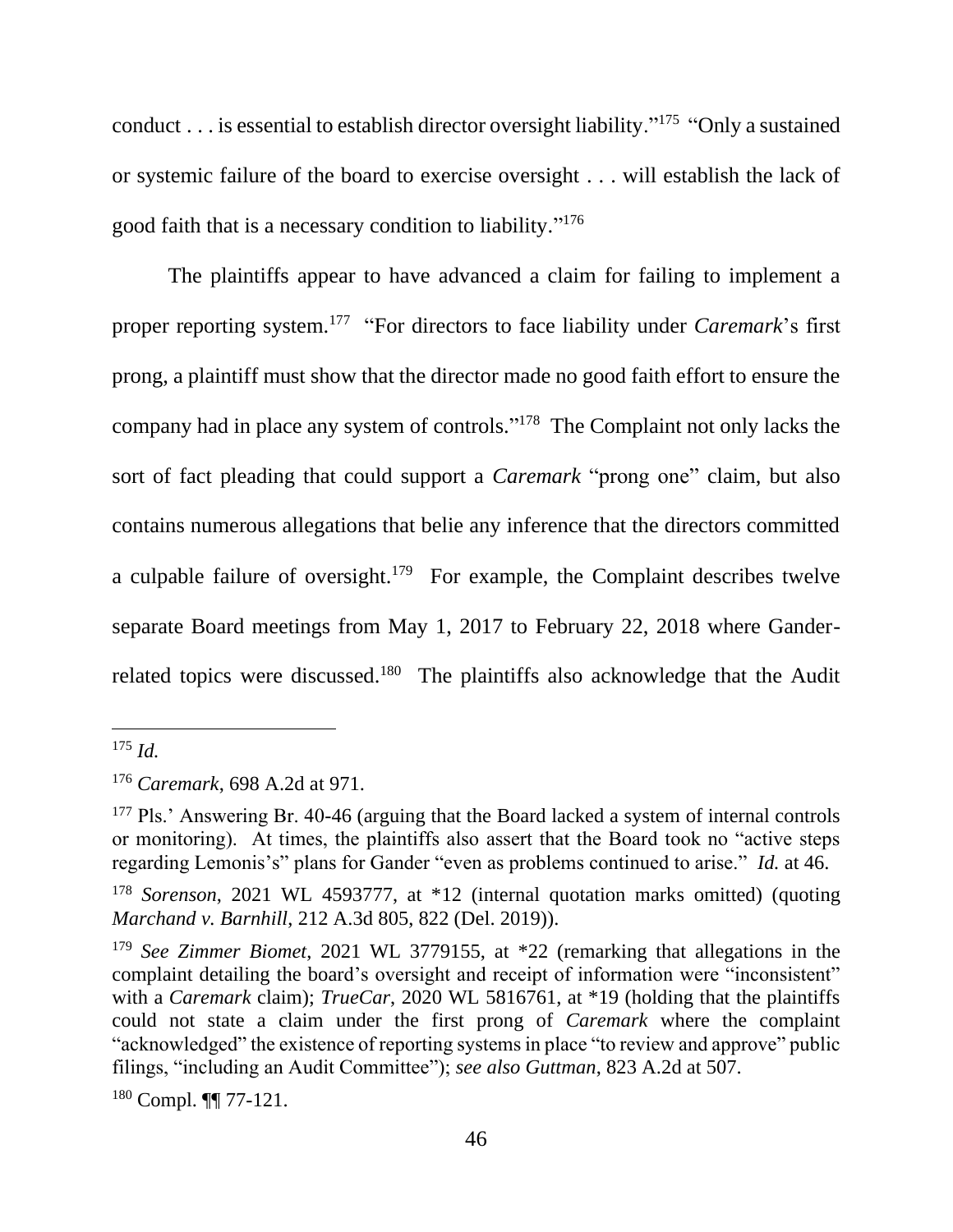Committee consistently met to review and approve press releases, earnings call transcripts, and public filings. $181$ 

The plaintiffs' brief focuses primarily on the Board's purported lack of oversight before the Company placed a bid to buy Gander's assets out of bankruptcy.<sup>182</sup> According to the Complaint, the Board was first informed of the Company's bid on May 1, 2017—after the bid had been placed.<sup>183</sup> Even accepting that assertion as true, the bankruptcy court did not approve of the Company's bid and the Company's subsidiary did not enter into the asset purchase agreement until May 4, 2017 and May 5, 2017.<sup>184</sup> Proper oversight does not require that a board consider every corporate decision before it occurs.<sup>185</sup> There is no allegation that the bid, which totaled \$38 million for Gander and Overton assets and would "complement" Camping World's offerings, required the Board's prior approval.<sup>186</sup>

<sup>181</sup> *E.g.*, Compl. ¶¶ 74, 76, 92, 96, 105.

<sup>182</sup> Pls.' Answering Br. 40-41.

<sup>183</sup> Compl. ¶ 77.

<sup>184</sup> May 2017 Form 8-K at 1.

<sup>185</sup> *See Caremark*, 698 A.2d at 968 ("Most of the decisions that a corporation, acting through its human agents, makes are, of course, not the subject of director attention."); *id.* at 971 ("The duty to act in good faith to be informed cannot be thought to require directors to possess detailed information about all aspects of the operation of the enterprise. Such a requirement would simply be inconsistent with the scale and scope of efficient organization size in this technological age.").

<sup>186</sup> Compl. ¶ 78; May 2017 Form 8-K at 1.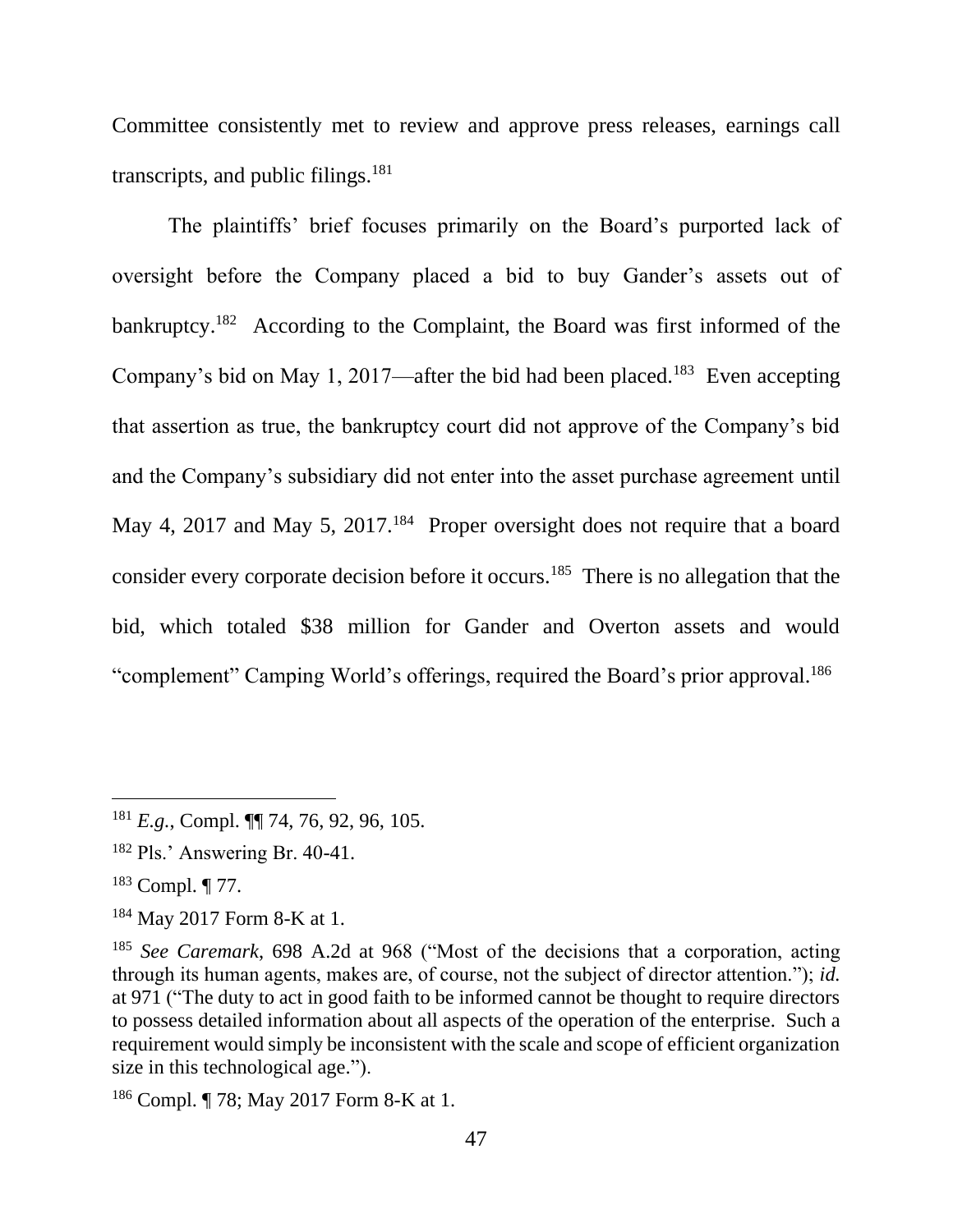As a result, the plaintiffs have failed to demonstrate that any of the Demand Board members face a substantial likelihood of liability for a *Caremark* claim. Demand is not futile on that basis.

## 4. Director Independence

The plaintiffs' final demand futility argument is that Schickli and Baltins are not independent of Lemonis or Adams (assuming that Lemonis and Adams are interested). 187 No such arguments are raised as to Cassidy, George, Kosick, or Marcus. Accordingly, if either Schickli or Baltins are independent, a majority of the Demand Board will be deemed disinterested and independent and demand will not be excused.

"A lack of independence turns on whether the plaintiffs have pled facts from which the director's ability to act impartially on a matter important to the interested

 $187$  The plaintiffs also argue that Schickli is not independent from Crestview (and its director nominees Marcus and Cassidy) because he "co-invested" with Crestview in an entity at some point before 2005 and subsequently served as the CEO of that entity until 2013. Compl. ¶ 185. The plaintiffs also allege that George is a "former" Crestview Board designee. *Id.* ¶ 189. I have already concluded that the plaintiffs failed to show that Marcus and Cassidy face a substantial likelihood of liability for their *Brophy*, disclosure, or *Caremark* claims. Regardless, the allegations in the Complaint do not create a reasonable doubt about Schickli or George's independence from Crestview. The Complaint lacks any particularized allegations to contextualize Schickli's investment or to explain Crestview's involvement in (if any) in his former position*. See Teamsters Union 25 Health Servs. & Ins. Plan v. Baiera*, 119 A.3d 44, 60 (Del. Ch. 2015) (explaining that it was unreasonable to question the independence of a directors based on an employment relationship that ended three years before the action was filed). As to George, her former status as a Crestview designee cannot overcome the presumption of her independence. *See In re Dow Chem. Co. Deriv. Litig.*, 2010 WL 66769, at \*9 (Del. Ch. Jan. 11, 2010).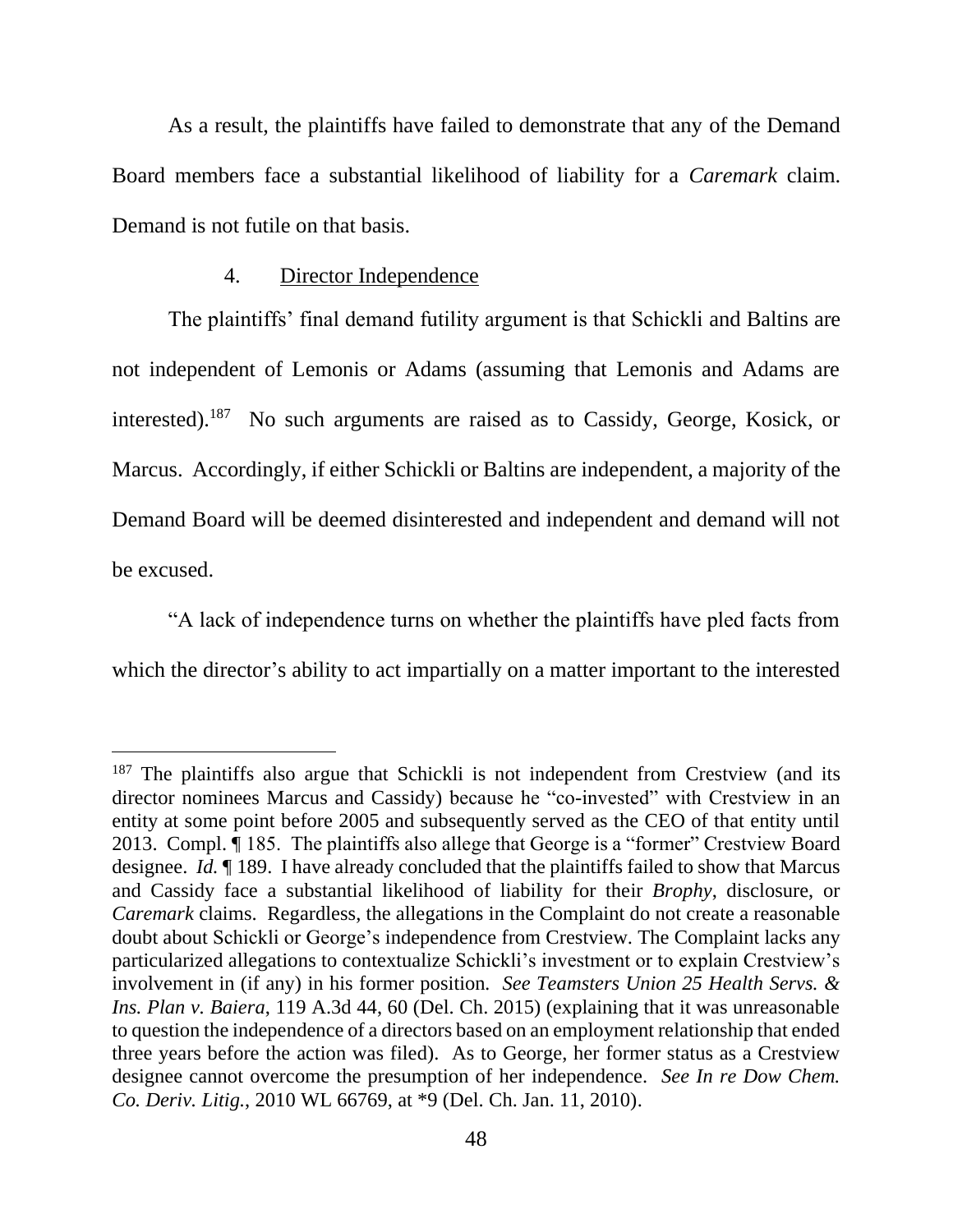party can be doubted because that director may feel either subject to the interested party's dominion or beholden to that interested party."<sup>188</sup> The court must "consider all the particularized facts pled by the plaintiffs about the relationships between the director and the interested party in their totality and not in isolation from each other, and draw all reasonable inferences from the totality of those facts in favor of the plaintiffs."<sup>189</sup>

Schickli has served as a Camping World director since March 2016 and as a director of its subsidiary CWGS since 2011. The plaintiffs assert that he lacks independence because he was designated to serve on the Board by Lemonis and Adams' entity ML Acquisition.<sup>190</sup> The "mere fact that one was appointed by a[n alleged] controller" does not, however, overcome the presumption of director independence.<sup>191</sup> The Company pays Schickli compensation of roughly \$200,000 per year for his service as a director but the plaintiffs make no attempt to argue that compensation is material to him.<sup>192</sup>

<sup>188</sup> *Marchand*, 212 A.3d at 818 (internal quotation marks omitted).

<sup>189</sup> *Del. Cty. Empls. Ret. Fund v. Sanchez*, 124 A.3d 1017, 1019 (Del. 2015).

<sup>190</sup> Compl. ¶ 191; *see id.* ¶ 52.

<sup>191</sup> *Friedman v. Dolan*, 2015 WL 4040806, at \*6 (Del. Ch. June 30, 2015); *see also Aronson v. Lewis*, 473 A.2d 805, 816 (Del. 1984) ("It is not enough to charge that a director was nominated by or elected at the behest of those controlling the outcome of a corporate election. That is the usual way a person becomes a corporate director.").

<sup>192</sup> Compl. ¶ 23; *see Robotti & Co., LLC v. Liddell*, 2010 WL 157474, at \*15 (Del. Ch. Jan. 14, 2010) ("[D]irector compensation alone cannot create a reasonable basis to doubt a director's impartiality."); *In Oracle Corp. Deriv. Litig.*, 2018 WL 1381331, at \*18 (Del.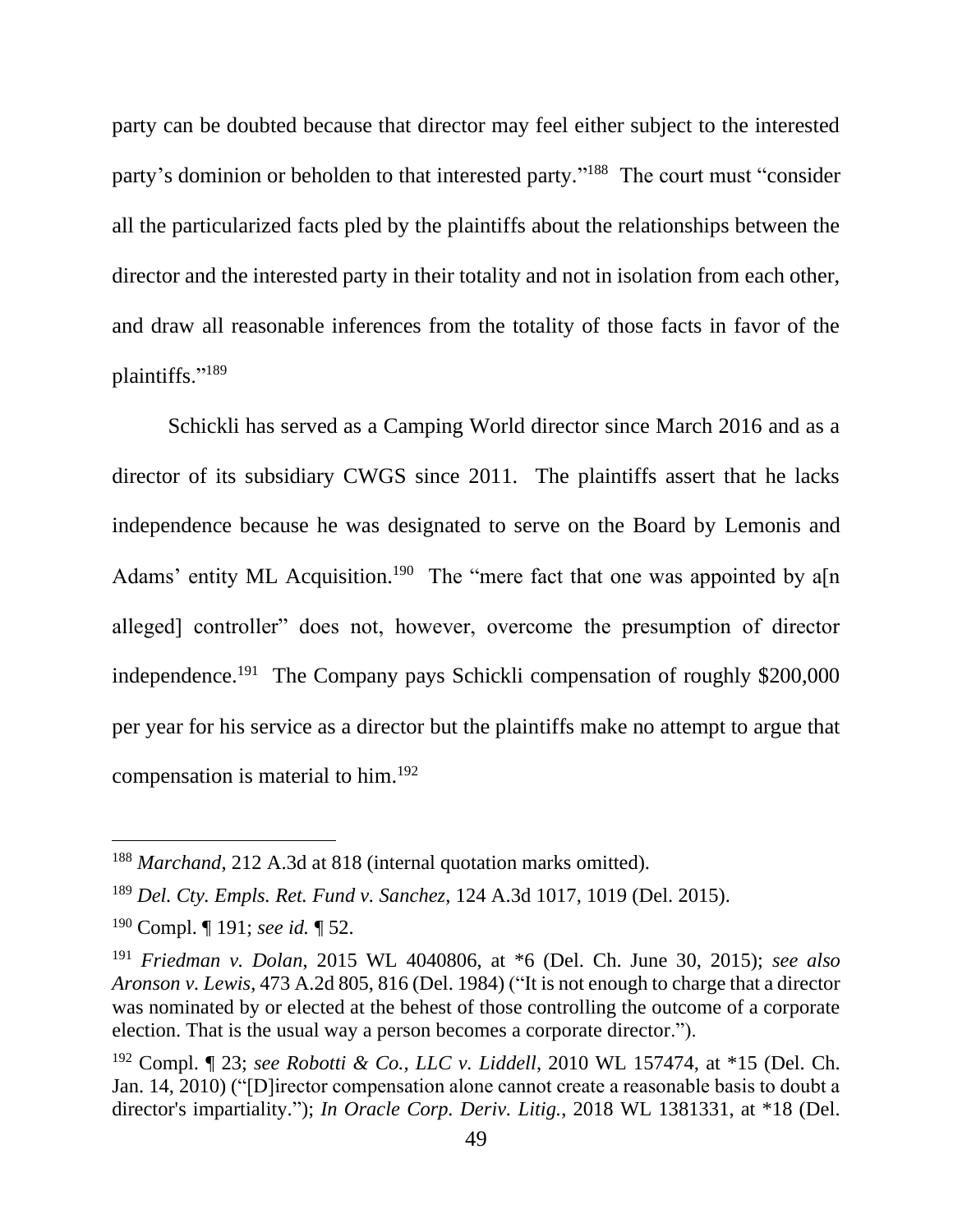The plaintiffs further allege that Schickli lacks independence from Lemonis and Adams because Schickli served as the Chief Operating Officer of Good Sam from 1993 to 1995.<sup>193</sup> Only Adams—and not Lemonis—is alleged to have controlled Good Sam when Schickli served in that role from 1993-1995.<sup>194</sup> Moreover, Schickli left Good Sam almost 25 years before the Complaint was filed, which cannot, by itself, "create a disabling interest" today.<sup>195</sup> "[T]he existence of a distant business relationship . . . is not sufficient to challenge . . . independence under our law."<sup>196</sup> The fact that Schickli served on the CWGS board and the Camping World Board alongside Adams and Lemonis for several years likewise cannot overcome the presumption of director independence.<sup>197</sup>

Ch. Mar. 19, 2018) (noting that "even this lucrative compensation [of \$548,005] would form insufficient cause to doubt [a director's] impartiality" because "[t]here [we]re no allegations that the director compensation . . . is material to [the director]").

<sup>193</sup> Compl. ¶ 181.

<sup>194</sup> *Id.* ¶ 3.

<sup>195</sup> *Baiera*, 119 A.3d at 60.

<sup>196</sup> *In re MFW S'holders Litig.*, 67 A.3d 496, 514 (Del. Ch. 2013), *aff'd sub nom. Kahn v. M & F Worldwide Corp.*, 88 A.3d 635 (Del. 2014).

<sup>&</sup>lt;sup>197</sup> *See Dow Chem.*, 2010 WL 66769, at \*9 (noting that the fact directors at one company are "colleagues at another institution" or that one director played a role in nominating another director does not mean the directors cannot exercise their own business judgment when evaluating disputed transactions); *Friedman*, 2015 WL 4040806, at \*6-7 (finding that directors were independent despite allegations of long-term board service and serving on boards of other controlled entities). The Complaint lacks any allegation of that could give rise to an inference of beholdeness. *Compare In re BGC P'rs, Inc.*, 2019 WL 4745121, at \*12 (Del. Ch. Sept. 30, 2019) (noting that the case that the director lacked independence from the controlling shareholder was "bolstered by specifically alleged facts suggesting that these board appointments have been financially material" to the director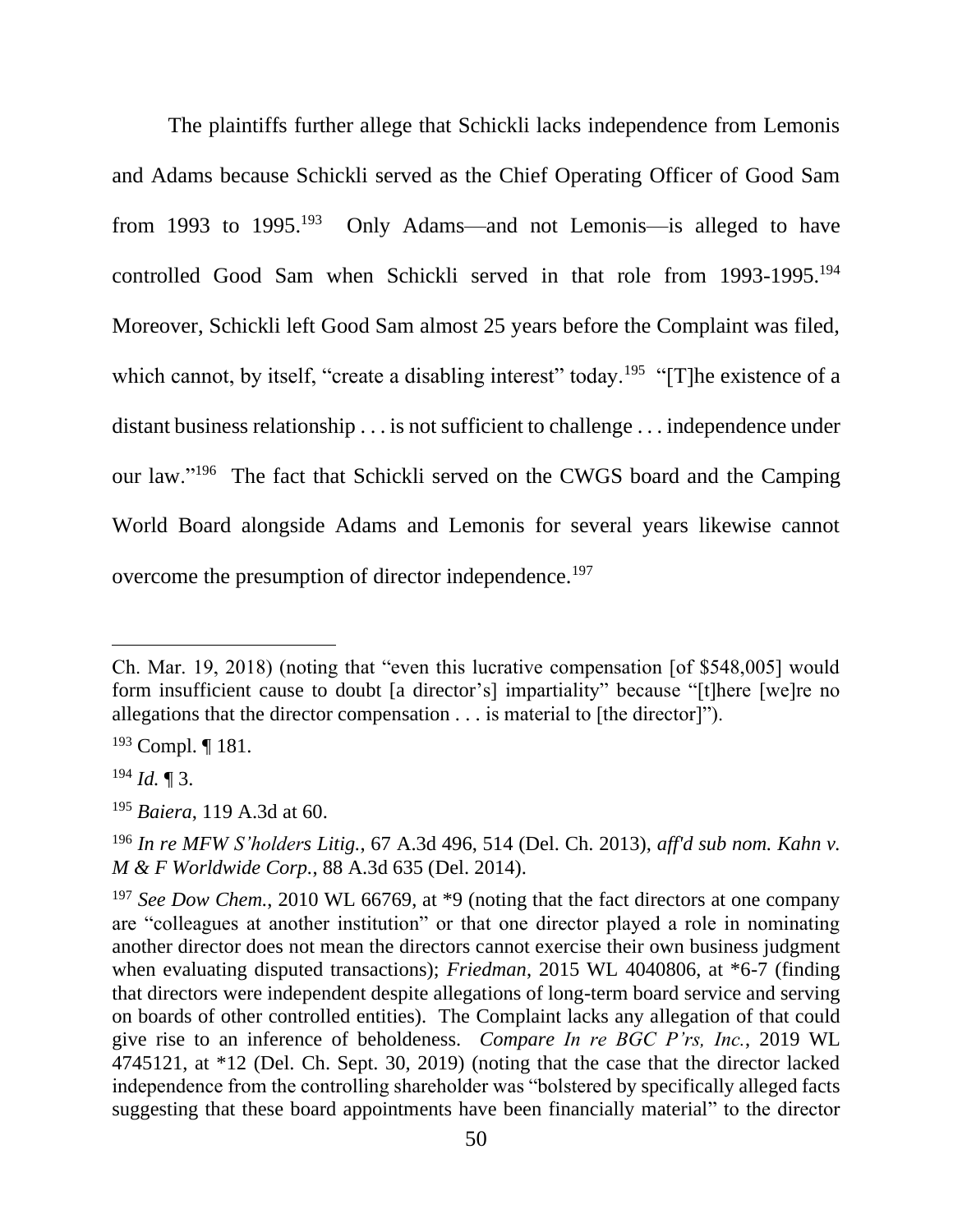The plaintiffs' allegations about Baltins are similar, except that the plaintiffs also allege that Baltins lacks independence from Lemonis and Adams because a law firm where he is a partner previously received fees from Camping World.<sup>198</sup> But the question of Baltins's independence is an academic one that I ultimately need not answer. Given that I have already concluded that the plaintiffs have not pleaded particularized facts sufficient to create a reasonable doubt as to whether five of the nine Demand Board members could impartially consider a demand, my analysis ends here.

and that the controlling shareholder had "donated at least \$65 million" to the university where the director served as provost); *In re Tesla Motors, Inc. S'holder Litig.*, 2018 WL 1560293, at \*17-18 (Del. Ch. Mar. 28, 2018) ("The Complaint's well-pled facts allow a reasonable inference that [the director] and [the controller] are acquainted beyond mere membership on the Board, as evidenced by [the controller] gifting to [the director] the first Tesla Model S and the second Tesla Model X ever made."); *Sanchez*, 124 A.3d at 1020 (noting that the director and the controller had been "close friends for more than five decades").

<sup>&</sup>lt;sup>198</sup> Specifically, the plaintiffs allege that the firm received fees of \$600,000 in 2017 and 2018. Compl. ¶ 184. In *In re Limited, Inc*., the court held that a \$400,000 payment to a director's business was insufficient to raise an inference that the director's judgment was tainted. 2002 WL 537692, at \*5 (Del. Ch. Mar. 27, 2002). In *In re infoUSA, Inc. Shareholder Litigation*, however, the court reached a different outcome given a \$1.1 million payment in a single year to a firm where a director was a named partner. 953 A.2d at 974, 991-92. In my view, the facts alleged here fall closer to those in *Limited* than in *infoUSA*.